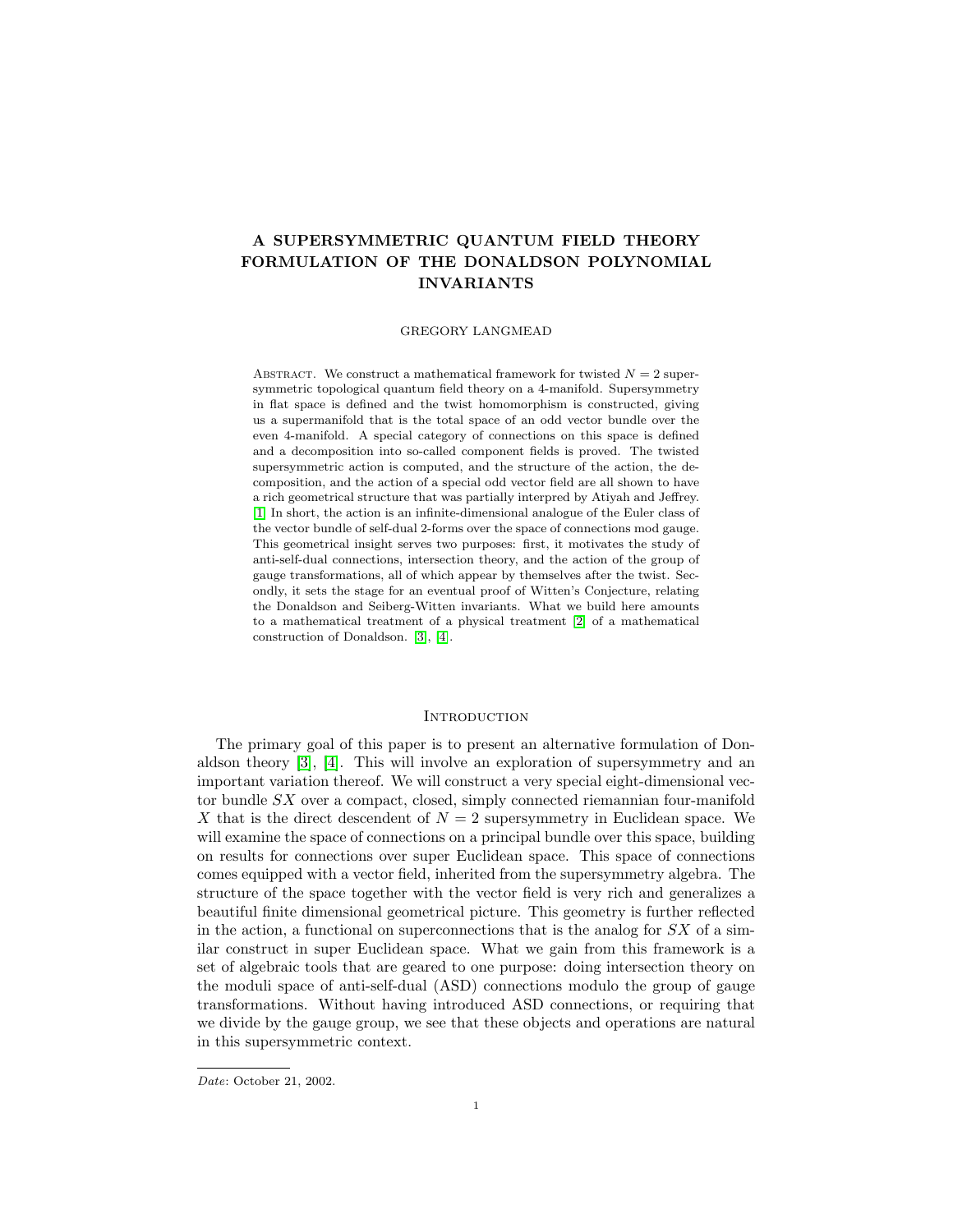### 2 GREGORY LANGMEAD

The secondary goal of this paper is discussed in the final section. Once we have seen that the Donaldson invariants fit into a supersymmetric quantum field theory framework, we can begin to address Witten's Conjecture [\[5\]](#page-38-4). This is the famous unproven relationship between the Donaldson and Seiberg-Witten([\[6\]](#page-38-5), [\[7\]](#page-38-6)) invariants. Witten's "proof" of this result used the celebrated breakthroughs he obtained with Seiberg  $[6]$  on  $N = 2$  supersymmetric gauge theories in Minkowski space, just like the gauge theory we consider here in Euclidean space. We will see a brief sketch of their proof, and attempt to point the way that leads from this paper to a mathematical proof of their result. We hope to convince the reader that the enlargement of Donaldson's picture presented here is the right place to begin to understand why Witten's conjecture is true, and maybe why and how it was discovered in the first place.

The following outline of this document should aid the reader. Super Euclidean and super Minkowski space are made from spin bundles in four dimensions, so we present these objects and the necessary volume forms and metrics. Super Euclidean space is the first important object we will encounter. This superspace has a special framing that reflects the spin structure, and which we will use to construct component fields of superfields. This framing is the second focal point of this paper. Next we define a very specific category of connections over superspace, called semi-constrained. The semi-constrained condition comes from physics, where objects are defined in terms of a dimensional reduction from six dimensions to four. In short, fully constrained connections are required to be flat in the odd directions, whereas semi-constrained ones can have two independent nonvanishing components of curvature in odd directions. Semi-constrained connections form the third focal center for this work. To study them, we describe the approach taken in physics. That is, we construct and prove an isomorphism between superconnections and a different space, a product space of objects defined on the underlying even principal bundle and even four-manifold. We rely heavily on the framing we constructed to define these "component fields." Finally, we put this all together and write down the  $N = 2$  superspace version of the Yang-Mills action, which involves all of the component fields.

Section 2 repeats much of this discussion for the twisted picture. The twist is a representation theoretic operation on the two copies of spinors we have in  $N = 2$  supersymmetry, that turns spinors into constants, 1-forms, and self-dual 2-forms. It is here that self-duality enters for the first time, and it is directly from this isomorphism of representations that we are eventually led to consider the ASD equations. We construct analogues of material from Section 1: the eightdimensional bundle is now well-defined on any riemannian 4-manifold; the eight odd vector fields that formed our framing become three odd vector fields with bundle values; superconnections retain the same definition, though the nonvanishing oddodd curvatures are described differently; the component fields have a more elegant and intrinsic definition, though we are careful to recognize that each new component field can be rewritten in a coordinate patch as its flat space counterpart. Then we write down the action of one of the three odd vector fields on the space of superconnections. This action forms part of an infinite-dimensional analogue of a beautiful finite-dimensional construction, which we take up in Section 3.

Section 3 is an introduction to two finite-dimensional geometrical constructions. The first is a special formula for the Thom class of a vector bundle, first constructed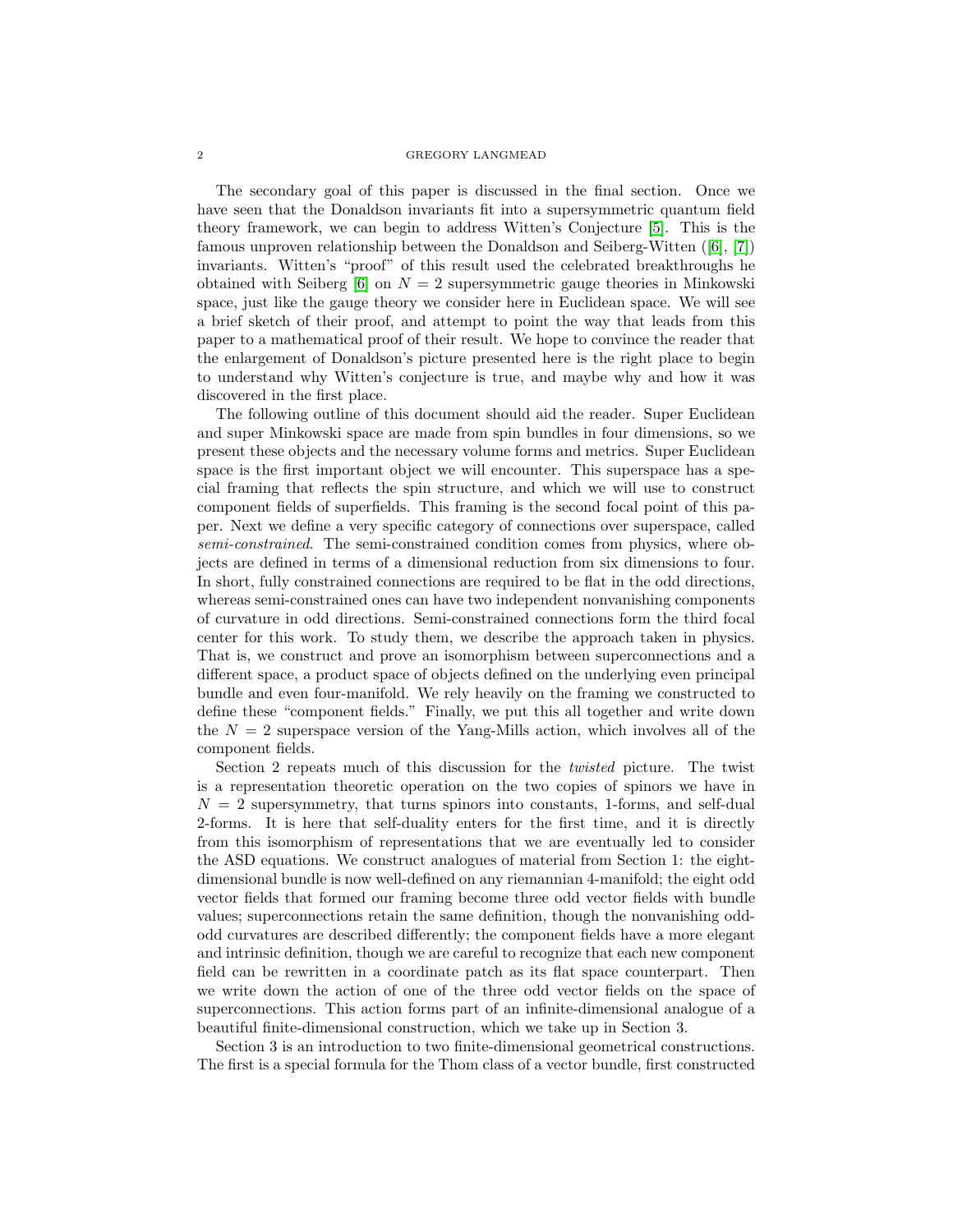by Mathai and Quillen [\[8\]](#page-38-7). The second is a form on the total space of a principal bundle that allows integration of forms on the base to take place on the total space instead. Both constructions have an algebraic flavor that helped physicists connect with physics. We will see that the algebraic structure of both of these constructions is present on our 4-manifold in the form of: the space of superconnections, the action of the odd vector field, and the form of the twisted Yang-Mills action. This would be enough to prove the field theoretic formulas for the Donaldson polynomial invariants that we write down, but for the fact that there are no theorems along the geometrical lines that work in finite dimensions. However, we will prove the result another way, using formulas for linear and Gaussian path integrals that are formal but consistent with physical manipulations.

Finally, in the last section we introduce the reader to the issues that led to this work, namely Witten's Conjecture relating the Donaldson polynomial invariants to the Seiberg-Witten invariants. We will see that in the picture painted by modern physics, the quest for an easier formulation of the polynomial invariants is completely natural. The issue is that solving this problem is very hard. There is a physics proof, and any proper mathematical proof should address it, or at least parallel it. And so we are led to ask for a mathematical formulation of the physical formulation of the invariants, a need this paper is designed to address.

### 1. Introduction to supersymmetry

1.1. A few super preliminaries. A super vector space is a  $\mathbb{Z}/2\mathbb{Z}$ -graded vector space

$$
V=V_0\oplus V_1.
$$

The parity of an element  $v \in V$ , denoted  $\pi(v)$ , is 0 if  $v \in V_0$ , in which case v is called *even*, and is 1 if  $v \in V_1$ , in which case v is called *odd*. A morphism from  $V$  to  $W$  in this category is a grading-preserving linear transformation. The *parity reversal* of  $V$ , denoted  $\Pi V$  is an isomorphism defined by

$$
\begin{aligned} (\Pi V)_0 &= V_1 \\ (\Pi V)_1 &= V_0. \end{aligned}
$$

Tensor products are defined using the tensor product of the underlying vector spaces, with grading given by

$$
(V \otimes W)_k = \bigoplus_{i+j=k} V_i \otimes W_j.
$$

The departure from simply defining a category of graded spaces comes with the definition of the commutativity isomorphism

$$
V \otimes W \to W \otimes V
$$

which we define to send

(1) 
$$
v \otimes w \to (-1)^{\pi(v)\pi(w)} w \otimes v.
$$

If  $t_1, \ldots, t_p$  is a basis for  $V_0$  and  $\theta_1, \ldots, \theta_q$  is a basis for  $V_1$ , the commutative R-algebra  $\mathbb{R}[t_1,\ldots,t_p,\theta_1,\ldots,\theta_q]$  is defined to be

$$
S^*(t_1,\ldots,t_p)\otimes \wedge^*(\theta_1,\ldots\theta_q).
$$

This should be thought of as a super version of the symmetric algebra on a vector space, where skew commutativity of the  $\theta_i$  is part of the underlying properties of the odd generators. The space  $\mathbb{R}^{p|q}$  is defined as the topological space  $\mathbb{R}^p$  endowed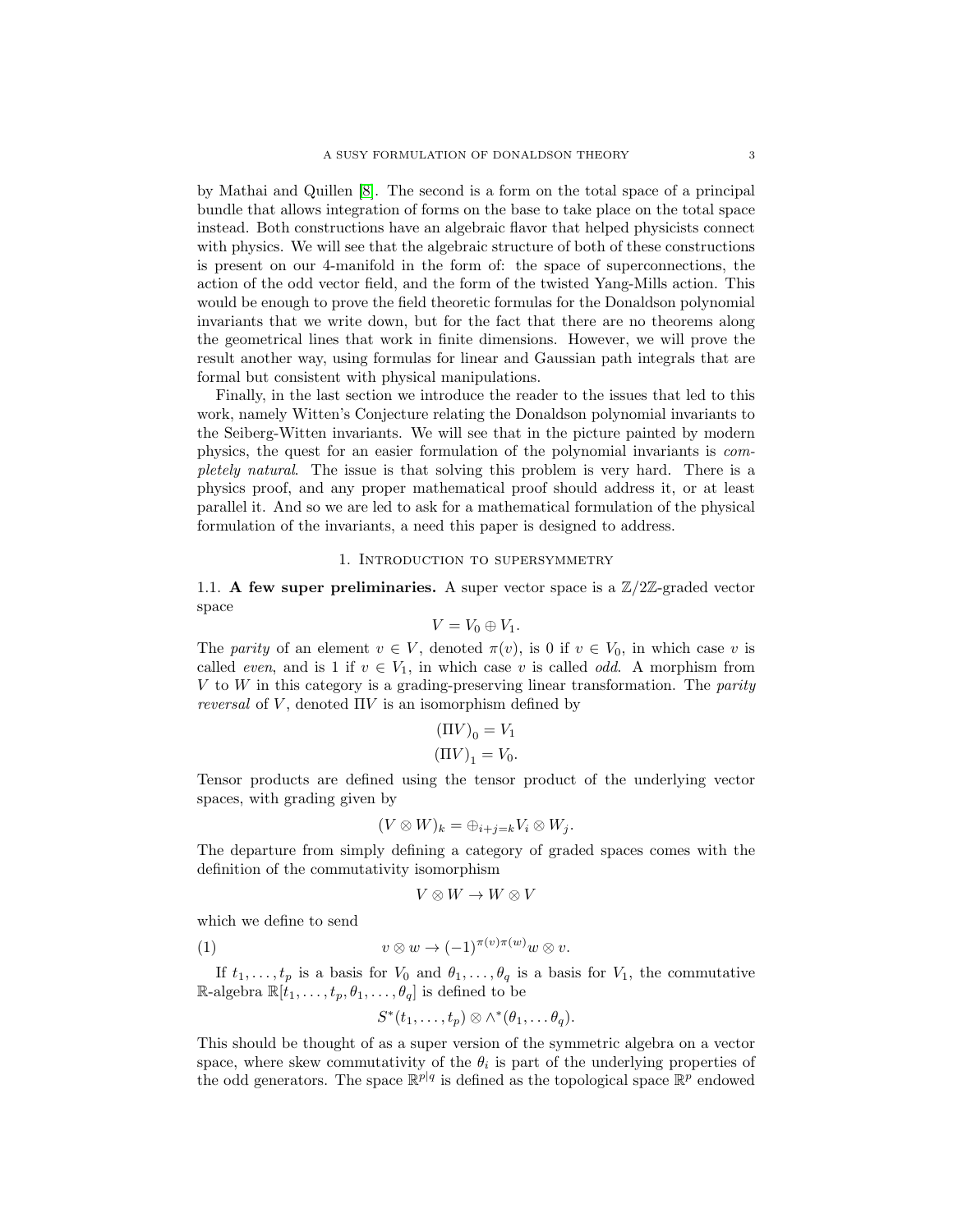### 4 GREGORY LANGMEAD

with a sheaf  $C^{\infty}(\mathbb{R}^p)(\theta^1,\ldots,\theta^q)$  of commutative super R-algebras, freely generated over the sheaf  $C^{\infty}(\mathbb{R}^p)$  by the odd quantities  $\theta^1, \ldots, \theta^q$ . A super manifold M is a topological space with a sheaf of super R-algebras, that is locally isomorphic to  $\mathbb{R}^{p|q}$ . The ideal generated by all odd functions on a supermanifold M defines an even submanifold we will denote by  $M_{\text{even}}$ , where we use the usual algebro-geometric correspondence between ideals and varieties given by the set of common zeros of the ideal.

A morphism from a supermanifold S to  $\mathbb{R}^{p|q}$  can be identified with a set of p even functions and  $q$  odd functions on  $S$ . This definition can be worked up into a definition of maps between supermanifolds, and in particular to vector bundles and principal bundles. If  $\mathcal{P} \to M$  is a principal  $SU(2)$  bundle over a supermanifold M, with fiber given by the even space  $SU(2)$ , then the restriction of this bundle to the even part  $M_{\text{even}}$  of M is a usual principal bundle we will consistently denote by P.

If  $E \to M$  is a vector bundle over a supermanifold, with fiber isomorphic to  $\mathbb{R}^{p|q}$ , then there is another vector bundle we can form denoted  $\Pi E \to M$ , which is parity reversed on each fiber. In this case, the underlying even vector bundle has fiber isomorphic to  $\mathbb{R}^q$ , whereas the even vector bundle underlying E has fiber isomorphic to  $\mathbb{R}^p$ .

There is a concept of integration over odd variables called Berezinian integration. To compute

$$
\int d\theta_1 \cdots d\theta_n f(x_1,\ldots,x_k,\theta_1,\ldots,\theta_l)
$$

we expand f into a power series in the  $\theta$  directions and take the coefficient of  $\theta_1 \cdots \theta_n$ 

$$
\int d\theta_1 \cdots d\theta_n f(x_1,\ldots,x_k,\theta_1,\ldots,\theta_l) = f_{i_1\cdots i_n}(x_1,\ldots,x_k).
$$

As an application of super geometry we prove the following trivial, but crucial, isomorphism.

<span id="page-3-0"></span>**Lemma 1.** Let X be an even manifold. Then  $C^{\infty}(\Pi TX) \cong \Omega^*(X)$ . Furthermore, there is a natural operator  $Q = \sum_i \theta^i \partial_{x^i} \in C^\infty(\Pi TX)$  and under the isomorphism we have  $Q \cong d$ .

*Proof.* Let  $(x^1, \ldots, x^n)$  be coordinates in a patch on X. Let  $(\theta^1, \ldots, \theta^n)$  be the induced coordinates in the odd  $\partial/\partial x^1, \ldots, \partial/\partial x^n$  directions of  $\Pi T X$ . Then the isomorphism is simply given by

$$
\theta^i \mapsto dx^i
$$

.

 $\Box$ 

1.2. Super Euclidean space. Consider two 2-dimensional complex vector spaces  $S^+$  and  $S^-$ . From now on, we shall make use of the notation  $\pm$  to make pairs of statements or definitions at once. Let

$$
\varepsilon^{\pm}:\wedge^2 S^{\pm}\to\mathbb{C}
$$

be fixed isomorphisms. These maps have adjoints

$$
\mathrm{ad}(\varepsilon^{\pm}):S^{\pm}\to (S^{\pm})^*
$$

given by

$$
ad(\varepsilon^{\pm})(s) = \varepsilon^{\pm}(s, \cdot).
$$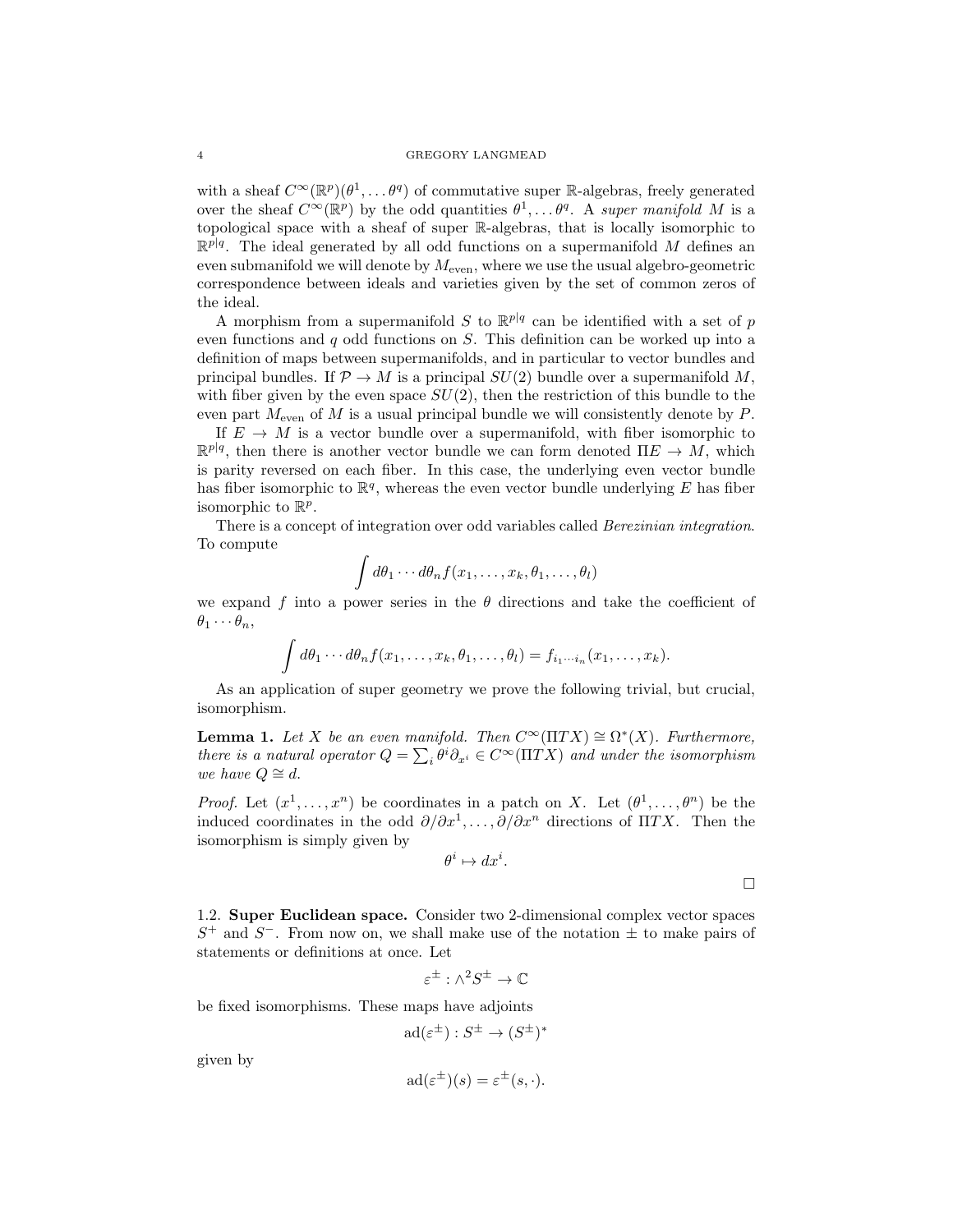The adjoint can be used to define the dual map

$$
(\varepsilon^{\pm})^*:\wedge^2(S^{\pm})^*\to\mathbb{C}
$$

by mapping

$$
(s_1^{\pm}, s_2^{\pm}) \mapsto (s_1^{\pm}, \text{ad}(\varepsilon^{\pm})^{-1}(s_2^{\pm})) \mapsto s_1^{\pm}(\text{ad}(\varepsilon^{\pm})^{-1}(s_2^{\pm})).
$$

Now we choose a basis  $\{e_+^1, e_+^2\}$  of  $S^+$ , such that  $\varepsilon^+(e_+^1, e_+^2) = 1$ . We also choose a basis  $\{e_+^1, e_+^2\}$  of  $S^-$  such that  $\varepsilon^-(e_+^1, e_+^2) = 1$ . We denote the dual basis by  $e_i^+$ and  $e_i^-$ . One computes that

<span id="page-4-2"></span>(2) 
$$
ad(\varepsilon^{\pm})(e_{\pm}^{1}) = e_{2}^{\pm}
$$

<span id="page-4-3"></span>(3) 
$$
ad(\varepsilon^{\pm})(e_{\pm}^{2}) = -e_{1}^{\pm}
$$

Also, for completeness we have

<span id="page-4-0"></span>(4) 
$$
ad(\varepsilon^{\pm})^{-1}(e_1^{\pm}) = -e_{\pm}^2
$$

<span id="page-4-1"></span>(5) 
$$
ad(\varepsilon^{\pm})^{-1}(e_2^{\pm}) = e_{\pm}^{1}
$$

A final easy computation shows that with the above definition,  $(\varepsilon^{\pm})^*(e_{\pm}^1, e_{\pm}^2) = 1$ .

We will build a four-dimensional complex vector space  $V_{\mathbb{C}}$  with special properties. First of all, this space has two possible real structures, which we can use to construct Minkowski space and Euclidean space. Second of all, the action of  $V_{\mathbb{C}}$  on  $S^{\pm}$  by Clifford multiplication is "included" in the structure of  $V_{\mathbb{C}}$  itself. We'll see more of that shortly.

We define

$$
V_{\mathbb{C}} = (S^+)^* \otimes (S^-)^*,
$$

and now our backward convention of denoting basis vectors with upper indices and dual vectors with lower indices should seem justified:  $V_{\mathbb{C}}$  is built from dual spinors. Thus, elements of  $V_{\mathbb{C}}$  have lower indices as expected and only the spinor spaces themselves have reversed index conventions. We equip  $V_{\mathbb{C}}$  with the metric

$$
\langle,\rangle=\frac{1}{2}(\varepsilon^+)^*\otimes(\varepsilon^-)^*
$$

or in other words

$$
\langle s_1^+ \otimes s_1^-, s_2^+ \otimes s_2^- \rangle = (\varepsilon^+)^* (s_1^+, s_2^+) \cdot (\varepsilon^-)^* (s_1^-, s_2^-).
$$

To move towards defining a real subspace of  $V_{\mathbb{C}}$  we note that we can define maps on spaces with the opposite complex structure,

$$
(\varepsilon^{\pm})^{\text{opp}} : \wedge^2 S^{\pm \text{opp}} \to \mathbb{C},
$$

by letting  $\varepsilon$  act normally on two elements, but then taking the complex conjugate of the result:

$$
(\varepsilon^{\pm})^{\text{opp}}(a,b) = \overline{\varepsilon^{\pm}(a,b)}.
$$

Now we introduce hermitian inner products  $h^{\pm}$  on  $S^{\pm}$ , which give isomorphisms

.

$$
h^{\pm}: S^{\pm} \to (S^{\pm})^{*opp}
$$

We require that  $h^{\pm}$  preserve the  $\varepsilon$  tensors, and so we can choose the bases  $e_{\pm}^{i}$  to be orthonormal.

We now use  $h^{\pm}$  to define a real structure on  $V_{\mathbb{C}}$ . Consider the map

$$
\mathrm{ad}(\varepsilon^+)^{-1} \otimes \mathrm{ad}(\varepsilon^-)^{-1} : (S^+)^* \otimes (S^-)^* \to S^+ \otimes S^-
$$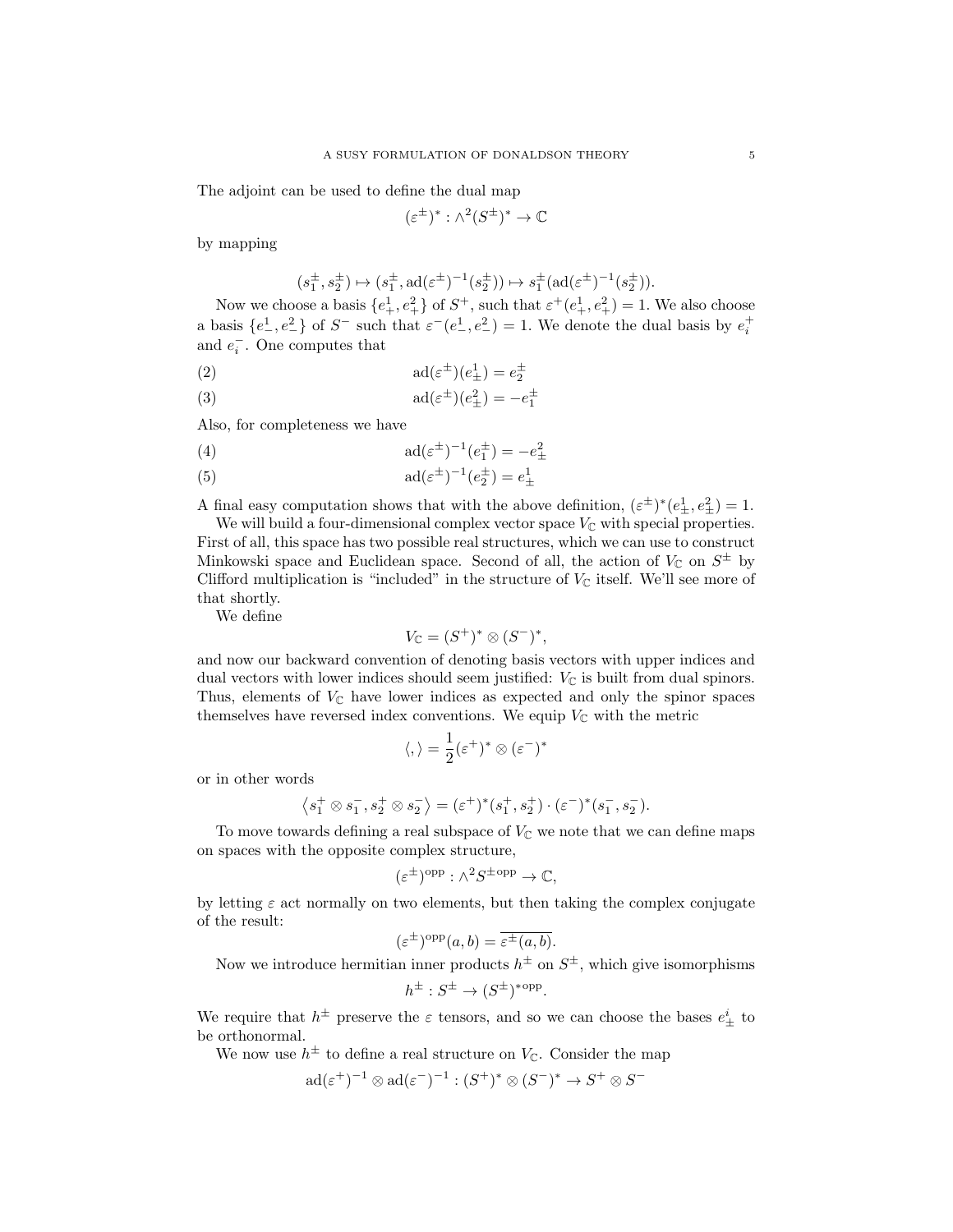and compose it with the map

$$
h^+ \otimes h^- : S^+ \otimes S^- \to (S^+)^*^{\text{opp}} \otimes (S^-)^*^{\text{opp}}.
$$

Call this composition  $\tau$ . One easily sees that  $\tau$  is anti-C-linear and that  $\tau^2$  is the identity. We define  $V \subset V_{\mathbb{C}}$  to be the set of fixed points of  $\tau$ . Below we will see that V with the metric  $\langle , \rangle$  is in fact Euclidean 4-space,  $E^4$ .

It is appropriate to mention the variation of the above construction that leads to Minkowski space. First, we begin by setting  $S^- = (S^+)^{\text{opp}}$ . In other words, S<sup>-</sup> and S<sup>+</sup> are opposite representations of  $SL(2,\mathbb{C})$ . We define  $\varepsilon^- = (\varepsilon^+)^{\text{opp}}$ , i.e.  $\varepsilon^-(a,b) = \overline{\varepsilon^+(a,b)}$ . We define  $\tau$  to be the anti-C-linear map exchanging  $S^-$  and  $S<sup>+</sup>$ , which is the identity on the underlying vector spaces, but which reverses the complex structure. The fixed set of  $\tau$  is Minkowski space  $M^4$ , with the indefinite metric of signature (3, 1).

Let us discuss a permanent change of notation. Instead of denoting elements of  $S^-$  with minus subscripts, we will place bars over them and place dots over their indices. Therefore, in the new notation a basis for  $S^-$  is denoted  $\{\bar{e}^{\dot{1}}, \bar{e}^{\dot{2}}\}$ . The dual elements have lower indices. Note that the bars and dots do not indicate complex conjugate. This awkward-seeming notation is useful to make contact with the published physics literature, where Minkowski space is usually the context, and as we just saw the elements of  $S^-$  are the conjugates of corresponding elements from  $S^+$ .

Because we are translating parts of the physics literature into mathematics, we will have to make extensive use of index notation. So we need abbreviations for certain frequent notation. For example, we will denote the induced basis on the space  $S^+ \otimes S^+$  by the four elements  $e^{ab} = e^a_+ \otimes e^b_+$ . A basis of the space  $(S^+)^* \otimes S^+$  is given by elements  $e_b^a = e_b^+ \otimes e_+^a$ . As a final example, a basis of the space  $(S^+)^* \otimes (S^-)^* \cong V_{\mathbb{C}}$  is given by  $e_{ab} = e_a^+ \otimes e_b^-$ .

**Lemma 2.**  $\langle, \rangle : V \otimes V \to \mathbb{C}$  is real and positive definite.

<span id="page-5-0"></span>*Proof.* Define the following basis of  $V_{\mathbb{C}} = (S^+)^* \otimes (S^-)^*$ :

(6) 
$$
v_1 = e_{11} + e_{22}
$$

$$
v_2 = ie_{11} - ie_{22}
$$

$$
v_3 = e_{12} - e_{21}
$$

$$
v_4 = ie_{12} + ie_{21}.
$$

Direct computation shows that this basis is real, and that in this basis  $\langle , \rangle$  is the identity matrix.

**Definition 1.**  $E^{4|4}$  is the subspace  $V \times \Pi((S^+)^* \oplus (S^-)^*) \subset V_{\mathbb{C}} \times \Pi((S^+)^* \oplus (S^-)^*).$ 

Note that the base  $V$  is real, while the fibers do not have a real structure.

The automorphism group of  $(S^{\pm}, \varepsilon^{\pm}, h^{\pm})$  is  $SU(2)$ , and so  $SU(2) \times SU(2)$  acts by isometries on  $V_{\mathbb{C}}$ . This action leaves  $\tau$  invariant and so preserves V, identifying  $SU(2) \times SU(2)$  with the spin double cover of  $SO(4)$ .

1.2.1. Clifford multiplication. The special definition of  $V_{\mathbb{C}}$  makes describing Clifford multiplication particularly easy. The action

$$
V_{\mathbb{C}}\otimes S^+\to S^-
$$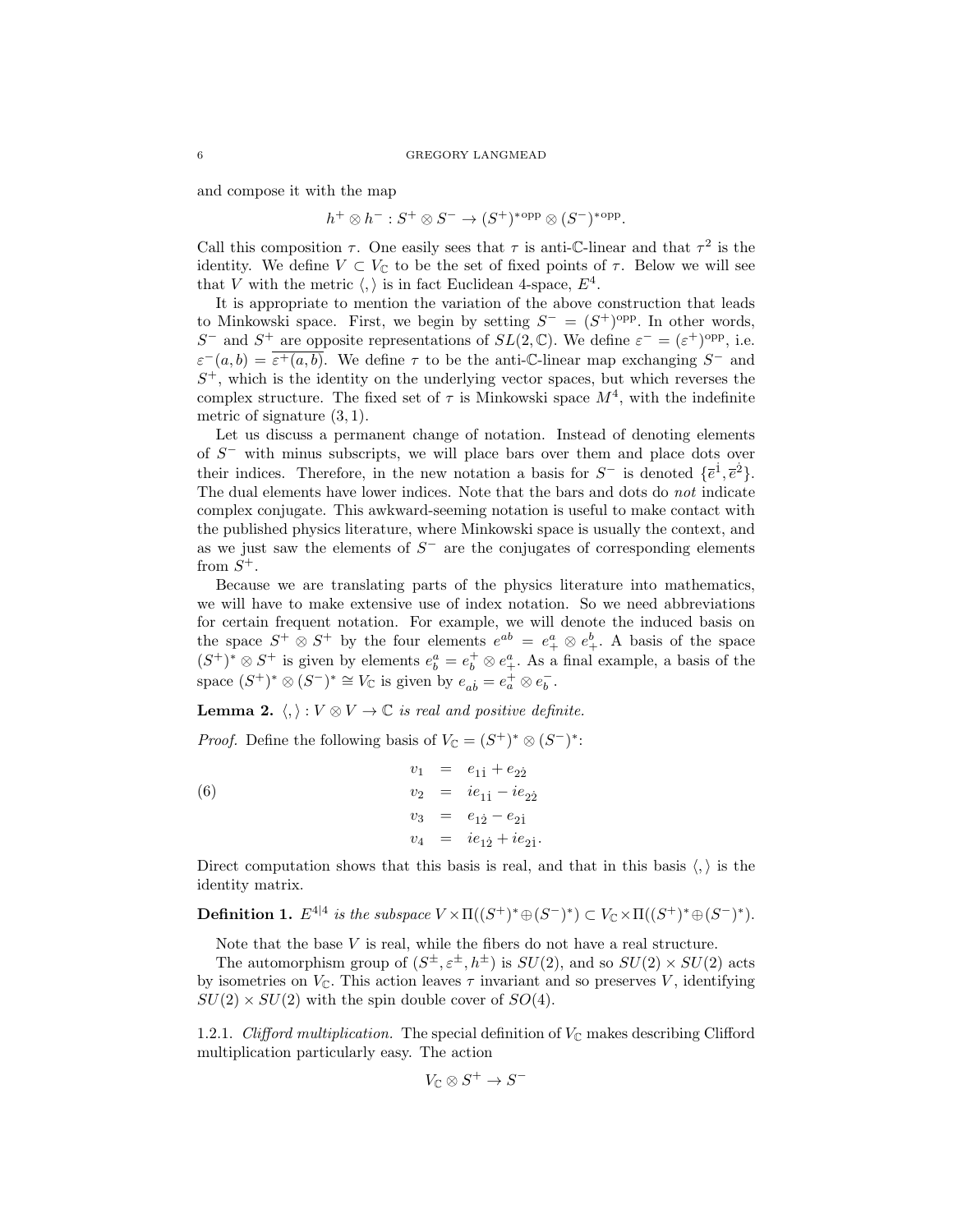is given by

$$
(S^+)^* \otimes (S^-)^* \otimes S^+ \stackrel{\text{ev}}{\rightarrow} (S^-)^* \stackrel{\text{ad}(\varepsilon^-)^{-1}}{\rightarrow} S^-,
$$

where the first map is evaluation on the  $S^+$  factors. The action of  $V_{\mathbb{C}}$  on  $S^-$  is given by a similar composition

$$
(S^+)^* \otimes (S^-)^* \otimes S^- \to (S^+)^* \to S^+.
$$

These actions induce an action of the whole Clifford algebra  $Cl(V_{\mathbb{C}})$  on  $S^+ \oplus S^-$ , as one can easily check. This boils down to checking that acting with  $v$  twice gives multiplication by  $-||v||^2$ .

<span id="page-6-0"></span>Lemma 3. Clifford multiplication induces isomorphisms

<span id="page-6-1"></span>
$$
V_{\mathbb{C}} \cong (S^-)^* \otimes S^+
$$
  

$$
\mathbb{C} \oplus \wedge^2_+ V_{\mathbb{C}} \cong (S^+)^* \otimes S^+.
$$

Proof. The first isomorphism is given explicitly by

(7) 
$$
v_1 \mapsto -e_1^2 + e_2^1 \n v_2 \mapsto -ie_1^2 - ie_2^1 \n v_3 \mapsto -e_2^2 - e_1^1 \n v_4 \mapsto -ie_2^2 + ie_1^1
$$

which uses the definition of the  $v_i$  together with [\(4\)](#page-4-0) and [\(5\)](#page-4-1).

To prove the second isomorphism we compute as follows. Compute multiplication by  $v_1 \cdot v_2$  (meaning multiply by  $v_2$  and then multiply the result by  $v_1$ ) with

$$
v_1 \cdot v_2 \cdot e_+^m = v_1 \cdot \mathrm{ad}(\varepsilon^-)^{-1}((ie_{11} - ie_{22})(e_+^m))
$$
  
\n
$$
= v_1 \cdot \mathrm{ad}(\varepsilon^-)^{-1}(i\delta_1^m e_1^- - i\delta_2^m e_2^-)
$$
  
\n
$$
= v_1 \cdot (-i\delta_1^m e_-^2 - i\delta_2^m e_-^1)
$$
  
\n
$$
= \mathrm{ad}(\varepsilon^+)^{-1}((e_{11} + e_{22})(-i\delta_1^m e_-^2 - i\delta_2^m e_-^1))
$$
  
\n
$$
= \mathrm{ad}(\varepsilon^+)^{-1}(-i\delta_1^m e_2^+ - i\delta_2^m e_1^+)
$$
  
\n
$$
= -i\delta_1^m e_+^1 + i\delta_2^m e_+^2
$$
  
\n
$$
= i(-1)^m e_+^m.
$$

Doing the calculation for  $v_3 \cdot v_4$  yields an identical result, and so using the relationship between wedge product and Clifford product, we have computed that

$$
v_1 \wedge v_2 + v_3 \wedge v_4 \mapsto \begin{pmatrix} -i & 0 \\ 0 & i \end{pmatrix}.
$$

One similarly obtains the rest of the maps

$$
(1,0) \mapsto \begin{pmatrix} 1 & 0 \\ 0 & 1 \end{pmatrix}
$$

$$
(0, v_1 \wedge v_2 + v_3 \wedge v_4) \mapsto \begin{pmatrix} -i & 0 \\ 0 & i \end{pmatrix}
$$

$$
(0, v_1 \wedge v_3 - v_2 \wedge v_4) \mapsto \begin{pmatrix} 0 & 1 \\ -1 & 0 \end{pmatrix}
$$

$$
(0, v_1 \wedge v_4 + v_2 \wedge v_3) \mapsto \begin{pmatrix} 0 & -i \\ -i & 0 \end{pmatrix}
$$

.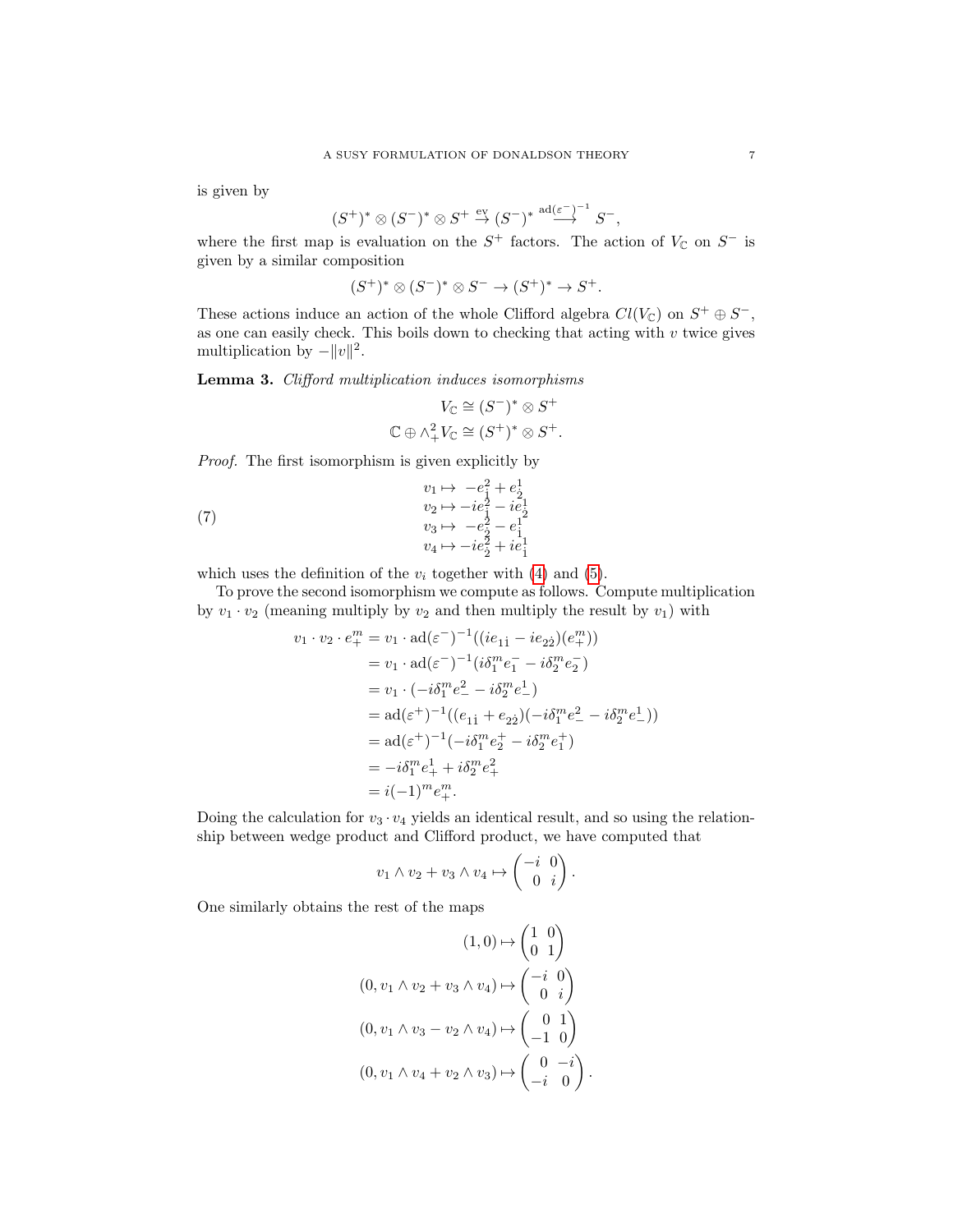Noting that  $Hom(S^+, S^+) \cong (S^+)^* \otimes S^+$ , we represent this as

<span id="page-7-0"></span>(8) 
$$
(1,0) \mapsto e_1^1 + e_2^2 \n(0, v_1 \wedge v_2 + v_3 \wedge v_4) \mapsto -ie_1^1 + ie_2^2 \n(0, v_1 \wedge v_3 - v_2 \wedge v_4) \mapsto e_2^1 - e_1^2 \n(0, v_1 \wedge v_4 + v_2 \wedge v_3) \mapsto -ie_2^1 - ie_1^2.
$$

The second isomorphism is now clear. This completes the proof.

The spaces  $V_{\mathbb{C}}$  and  $\mathbb{C} \oplus \wedge^2_V V_{\mathbb{C}}$  have obvious real subrepresentations, a fact that will be important when we twist.

For later use, we provide a version of [\(8\)](#page-7-0) with lowered indices, using [\(2\)](#page-4-2), [\(3\)](#page-4-3) (the raised index becomes the first lower index since  $(S^+)^*$  is the first factor).

<span id="page-7-1"></span>(9) 
$$
(1,0) \mapsto e_{21} - e_{12}
$$

$$
(0, v_1 \wedge v_2 + v_3 \wedge v_4) \mapsto -ie_{21} - ie_{12}
$$

$$
(0, v_1 \wedge v_3 - v_2 \wedge v_4) \mapsto e_{22} + e_{11}
$$

$$
(0, v_1 \wedge v_4 + v_2 \wedge v_3) \mapsto -ie_{22} + ie_{11}.
$$

1.2.2. Invariant vector fields. The remainder of this section follows [\[9\]](#page-38-8).

We define a coordinate system on  $E^{4|4}$  as follows. Using the orthonormal basis elements of  $S^+$ ,  $S^-$ , and V given above we define coordinate functions  $\theta^a$  and  $\bar{\theta}^{\dot{a}}$ on  $(S^+)^*$  and  $(S^-)^*$  respectively (a and  $\dot{a}$  take on values 1 or 2). On V we use coordinates that we denote by  $y^{ab}$  (again, each index takes on the values 1 or 2). So we have explicitly

$$
\theta^a(e_b) = \delta^a_b
$$

(11) 
$$
\overline{\theta}^{\dot{a}}(\overline{e}_{\dot{b}}) = \delta^{\dot{a}}_{\dot{b}}
$$

(12) 
$$
y^{ab}(e_{cd}) = \delta^a_c \delta^b_{\dot{d}}.
$$

We denote differentiation in the  $\theta^a$  and  $\bar{\theta}^{\dot{a}}$  direction by  $\partial_a$  and  $\bar{\partial}_{\dot{a}}$  respectively. We denote differentiation in the  $y^{ab}$  direction by  $\partial_{ab}$ . We define

$$
D_a = \partial_a - \overline{\theta}^{\dot{b}} \partial_{a\dot{b}}
$$

$$
\overline{D}_{\dot{a}} = \overline{\partial}_{\dot{a}} - \theta^b \partial_{b\dot{a}}
$$

and

$$
Q_a = \partial_a + \overline{\theta}^{\dot{b}} \partial_{a\dot{b}}
$$
  

$$
\overline{Q}_{\dot{a}} = \overline{\partial}_{\dot{a}} + \theta^b \partial_{b\dot{a}}.
$$

These vector fields satisfy the bracket relations (remembering that for two odd vector fields you add instead of subtract to form brackets)

$$
[D_a, D_b] = [\overline{D}_{\dot{a}}, \overline{D}_{\dot{b}}] = 0
$$
  

$$
[D_a, \overline{D}_{\dot{b}}] = -2\partial_{\dot{a}\dot{b}}
$$

and

$$
[Q_a, Q_b] = [\overline{Q}_{\dot{a}}, \overline{Q}_{\dot{b}}] = 0
$$
  

$$
[Q_a, \overline{Q}_{\dot{b}}] = 2\partial_{a\dot{b}}.
$$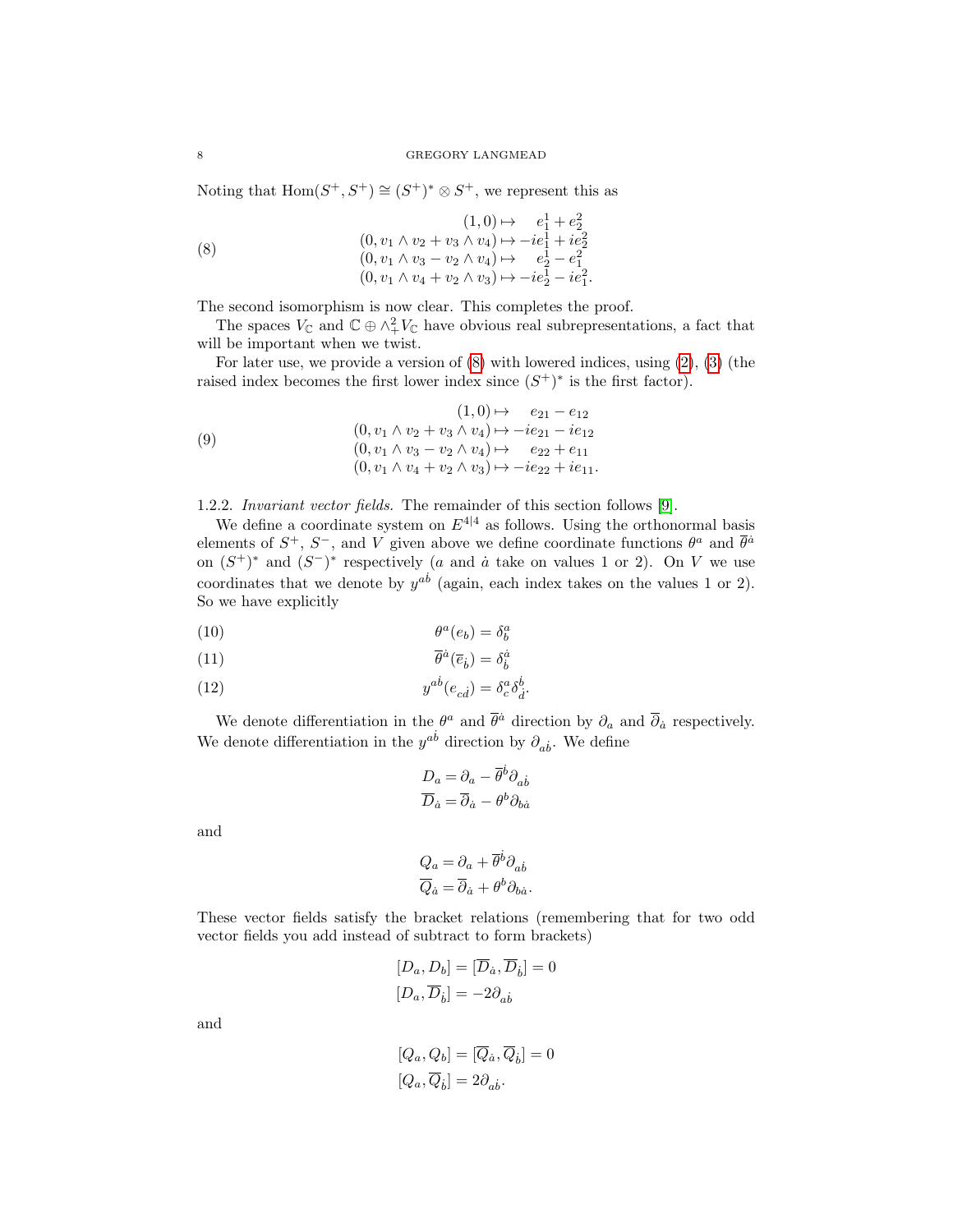1.2.3.  $E^{4|8}$ . Simply put,  $N = 2$  super Euclidean space, also called  $E^{4|8}$ , has two copies of  $\Pi((S^+)^*\oplus (S^-)^*)$  instead of one. We don't need to repeat the above discussion, but there are some complications. First of all, we need to provide the odd coordinate functions and vector fields with another index, that can take on the values 1 or 2, to represent which copy of  $\Pi((S^+)^*\oplus (S^-)^*)$  they live on. So, we now have the odd coordinate functions

$$
\theta^{1(1)}, \theta^{2(1)}, \overline{\theta}^{1(1)}, \overline{\theta}^{2(1)}, \theta^{1(2)}, \theta^{2(2)}, \overline{\theta}^{1(2)}, \overline{\theta}^{2(2)}
$$

as well as the left-invariant vector fields

<span id="page-8-0"></span>
$$
\begin{aligned} &D^{(1)}_1, D^{(1)}_2, \overline{D}^{(1)}_{\dot{1}}, \overline{D}^{(1)}_{\dot{2}} D^{(2)}_1, D^{(2)}_2, \overline{D}^{(2)}_{\dot{1}}, \overline{D}^{(2)}_{\dot{2}},\\ &Q^{(1)}_1, Q^{(1)}_2, \overline{Q}^{(1)}_{\dot{1}}, \overline{Q}^{(1)}_{\dot{2}} Q^{(2)}_1, Q^{(2)}_2, \overline{Q}^{(2)}_{\dot{1}}, \overline{Q}^{(2)}_{\dot{2}}. \end{aligned}
$$

The commutation relations are the same as before, with brackets of vector fields of differing upper index vanishing:

(13) 
$$
[D_a^{(i)}, D_b^{(j)}] = [\overline{D}_a^{(i)}, \overline{D}_b^{(j)}] = 0
$$

$$
[D_a^{(i)}, \overline{D}_b^{(j)}] = -2\delta^{ij}\partial_{ab}
$$

and

<span id="page-8-1"></span>(14) 
$$
[Q_a^{(i)}, Q_b^{(j)}] = [\overline{Q}_a^{(i)}, \overline{Q}_b^{(j)}] = 0
$$

$$
[Q_a^{(i)}, \overline{Q}_b^{(j)}] = 2\delta^{ij}\partial_{ab}.
$$

To sum up the index structure of these vector fields we make the following remark.

**Observation 1.** The Q's and D's are sections of the  $Spin(4) \times SU(2)$ -bundle  $(S^+)^* \otimes \mathbb{C}^2$  and the  $\overline{Q}$ 's and  $\overline{D}$ 's are sections of the Spin(4) × SU(2)-bundle  $(S^-)^* \otimes$  $\mathbb{C}^2$  .

1.3. Gauge theory on  $E^{4|8}$ . Much of this section can be considered "standard" material" and can be found in the literature. One thorough account can be found in [\[10\]](#page-38-9). Another good accounting, and the one whose notation we adopt here, is [\[9\]](#page-38-8).

Deciding what category of connections we should work with is a subtle business. The correct formulation in  $N = 1$  theories from the physical standpoint is to examine constrained connections.

**Definition 2.** A superconnection A on a supermanifold with odd distribution  $\tau$ is said to be constrained if the curvature F of A vanishes along  $\tau$ . That is, if  $\mathcal{F}(x, y) = 0$  whenever x and y are odd vector fields.

There are physical reasons for requiring this, but from the mathematical perspective it's just a subcategory we happen to be focusing on. Things are different in  $N = 2$  theories, though. Here there are eight odd directions to consider in fourdimensional theories. One proceeds by considering  $N = 1$  superconnections in six dimensions, where the spin bundle has eight dimensions. We will reduce this picture to four dimensions by requiring translation invariance along two dimensions, say the span of v and w for  $v, w \in \mathbb{R}^6$  linearly independent. So we examine a principal  $SU(2)$  bundle P over  $E^{6|8}$  that is trivial in the v and w directions. Then we work with constrained connections that are constant along  $v$  and  $w$ .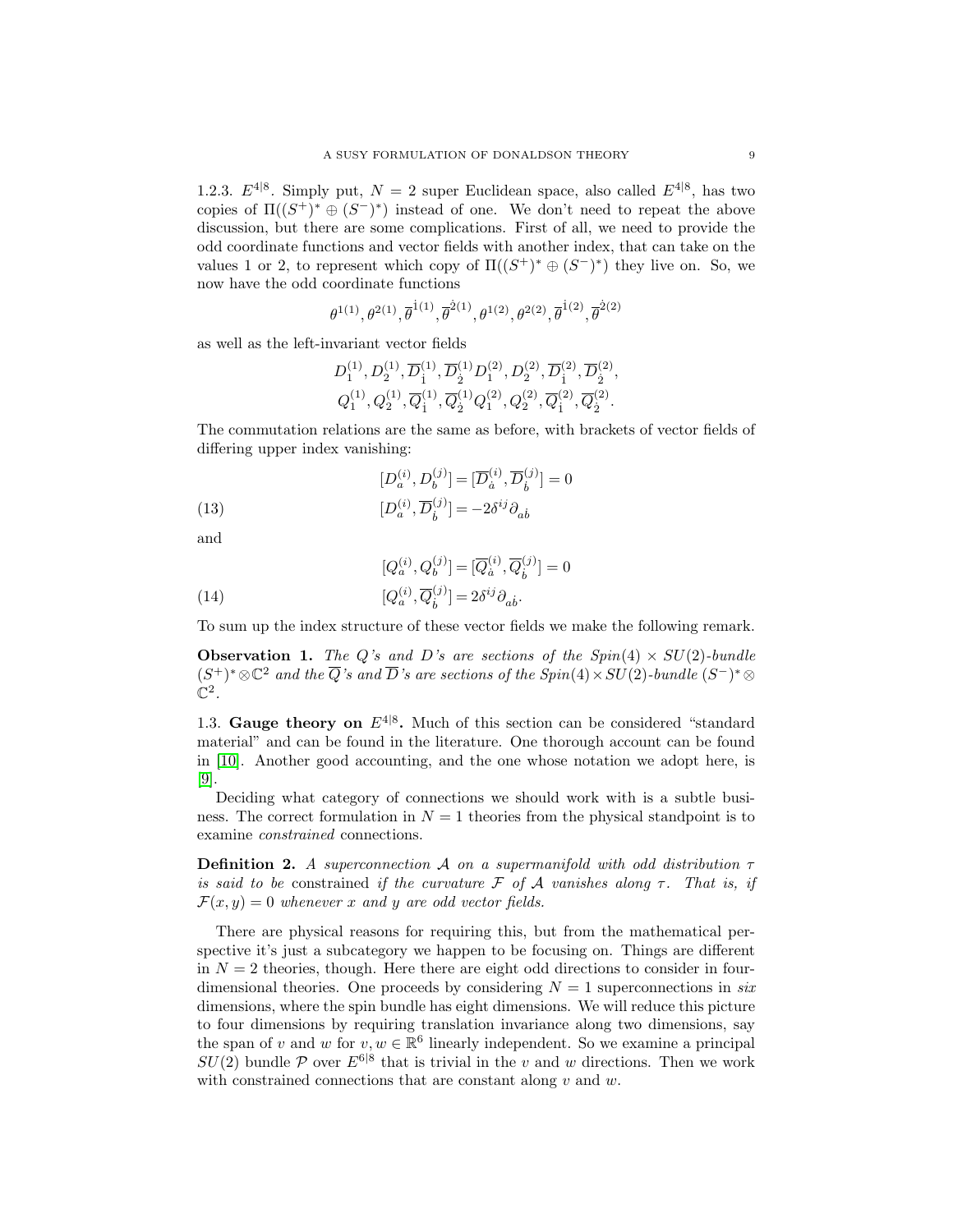We will see in a moment that such a dimensionally reduced object is no longer constrained. Instead, it can have two independent nonvanishing scalar curvatures on the odd distribution of  $E^{4|8}$ .

Definition 3. A superconnection on a supermanifold whose curvature vanishes identically along the odd distribution except for two two-dimensional subdistributions along which the curvature is unconstrained is called semi-constrained.

<span id="page-9-2"></span>**Theorem 1.** The space of dimensionally reduced connections from  $E^{6|8}$  to  $E^{4|8}$  is isomorphic to the space of semi-constrained connections on  $E^{4|8}$ .

*Proof.* It is easiest to use proper coordinates and vector fields from  $E^{6|8}$ , so we give a brief run-down of this. Details can be found in [\[9\]](#page-38-8). We will use the name  $y^{ab}$  and  $\theta^{ai}$  for the coordinate system on  $E^{6|8}$ , and  $\partial_{ab}$  and  $\partial_{ai}$  for the corresponding vector fields. Here, a, b take on the values 1 through 4, but with  $a < b$ . i can be 1 or 2. We denote the  $\varepsilon$  tensor in coordinates as  $\varepsilon_{ij}$  (*i* and *j* can take on values 1 or 2).

The eight left-invariant vector fields are given by

(15) 
$$
D_{ai} = \partial_{ai} - \varepsilon_{ij} \theta^{bj} \partial_{ab}
$$

and the right-invariant ones by

(16) 
$$
Q_{ai} = \partial_{ai} + \varepsilon_{ij} \theta^{bj} \partial_{ab}
$$

with the commutation relations

$$
[D_{ai}, D_{bj}] = -\varepsilon_{ij}\partial_{ab} [Q_{ai}, Q_{bj}] = +\varepsilon_{ij}\partial_{ab}.
$$

By dimensional reduction we mean the restriction to  $E^{4|8}$ , which is just the standard embedding of  $\mathbb{R}^4$  into  $\mathbb{R}^6$  by setting two coordinates on  $\mathbb{R}^6$  to zero. The effect on the coordinate systems we've been using is

(17) 
$$
y^{12} = 0 \t y^{23} = y^{21}
$$

$$
y^{13} = y^{11} \t y^{24} = y^{22}
$$

$$
y^{14} = y^{12} \t y^{34} = 0.
$$

We do not reduce the number of odd coordinates, though, and we can make a dictionary of left-invariant vector fields

<span id="page-9-0"></span>(18) 
$$
D_{11} = D_1^{(1)} \t D_{12} = D_1^{(2)}
$$

$$
D_{21} = D_2^{(1)} \t D_{22} = D_2^{(2)}
$$

$$
D_{31} = -\overline{D}_1^{(2)} \t D_{32} = \overline{D}_1^{(1)}
$$

$$
D_{41} = -\overline{D}_2^{(2)} \t D_{42} = \overline{D}_2^{(1)}.
$$

We are reducing by two dimensions, from  $E^{6|8}$  to  $E^{4|8}$ , by setting the coordinates  $y^{12}$  and  $y^{34}$  to zero. Whereas we have on  $E^{6|8}$  the relation

<span id="page-9-1"></span>(19) 
$$
[D_{31}, D_{42}] = -\partial_{34},
$$

under the reduction correspondence [\(18\)](#page-9-0),  $D_{31} = -\overline{D}_{i}^{(2)}$  $\overline{D}_1^{(2)}$ ,  $D_{42} = \overline{D}_2^{(1)}$  $\frac{1}{2}$ <sup>(1)</sup>, we instead have on  $E^{4|8}$  the equation

(20) 
$$
-[\overline{D}_{i}^{(2)}, \overline{D}_{\dot{2}}^{(1)}] = 0.
$$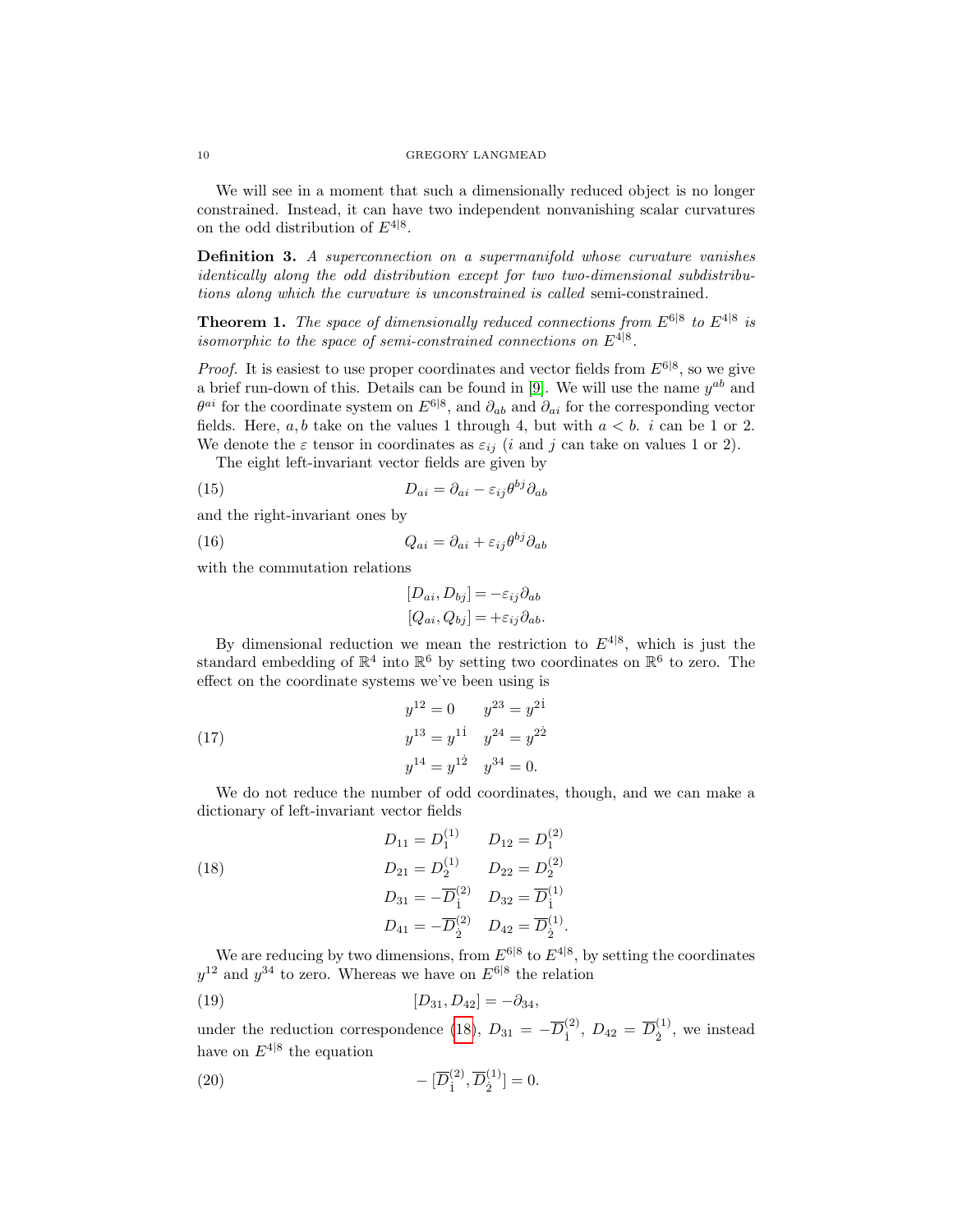The covariant version of [\(19\)](#page-9-1) is

(21) 
$$
[\mathcal{D}_{31}, \mathcal{D}_{42}] = -\nabla_{34},
$$

and we can wonder, What happens to this equation after we dimensionally reduce? The two odd vector fields become two of the vector fields on  $E^{4|8}$ , but  $\partial_{34}$  becomes zero, so what is the reduction of this covariant equation? The answer is that if the principal bundle  $P$  and the connection are invariant under translations in the  $y^{34}$ direction, then there is a trivial lift of  $\partial_{34}$  which we will call  $\tilde{\partial}_{34}$ ; it is the lift of  $\partial_{34}$  using the product connection in this trivial direction. The difference  $\nabla_{34} - \tilde{\partial}_{34}$ is a vertical vector field, or a section of the adjoint bundle. Dimensional reduction simply states that there can be no component of the lift of  $[\overline{D}_i^{(2)}]$  $(\begin{smallmatrix} 2 \ 1 \end{smallmatrix}, \overline{D}^{(1)}_{\dot{2}}$  $\binom{1}{2}$  in the  $\tilde{\partial}_{34}$ direction, and so this bracket must lift to the *vertical part* of  $-\nabla_{34}$ . We define

<span id="page-10-1"></span>
$$
\Sigma=\nabla_{34}-\tilde{\partial}_{34}
$$

and thus have the dimensionally reduced equation

(22) 
$$
[\overline{\mathcal{D}}_1^{(2)}, \overline{\mathcal{D}}_2^{(1)}] = \Sigma.
$$

This equation tells us that this particular component of odd-odd curvature need not vanish.

Similarly, we have

<span id="page-10-2"></span>
$$
[D_{41}, D_{32}] = \partial_{34}
$$

so using the correspondence  $D_{41} = -\overline{D}_{5}^{(2)}$  $_{2}^{(2)}$ ,  $D_{32} = \overline{D}_{1}^{(1)}$  we get

(23) 
$$
-[\overline{D}_{\dot{2}}^{(2)}, \overline{D}_{\dot{1}}^{(1)}] = \Sigma.
$$

Now, we consider constancy in the  $y^{12}$  direction. This leads to a second section of the adjoint bundle that we'll call  $\overline{\Sigma}$ 

<span id="page-10-0"></span>
$$
\overline{\Sigma} = \nabla_{12} - \tilde{\partial}_{12}.
$$

This in turn leads to the equations

(24) 
$$
-\left[\mathcal{D}_2^{(2)}, \mathcal{D}_1^{(1)}\right] = \overline{\Sigma}
$$

(25) 
$$
\left[\mathcal{D}_1^{(2)}, \mathcal{D}_2^{(1)}\right] = \overline{\Sigma}.
$$

This completes the proof.

We will see this theorem play out in the twisted context as well, where we will have two independent odd-odd curvatures that are not required to vanish.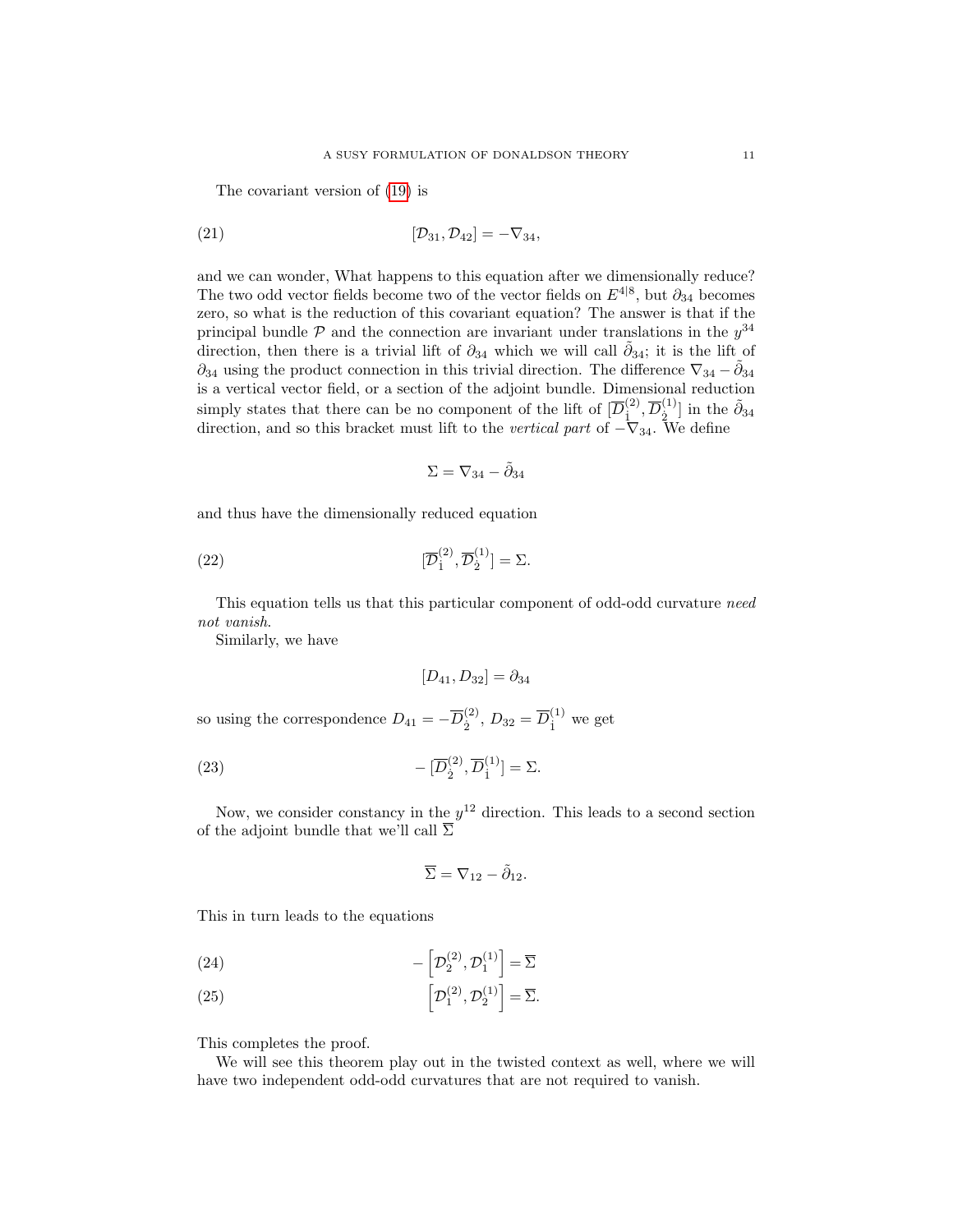1.3.1. Component Fields. The component fields of a superconnection in  $E^{4|8}$  are denoted  $\overline{A}$ ,  $\overline{\sigma}$ ,  $\overline{\lambda}$ ,  $\overline{\lambda}$ ,  $\overline{\chi}$ ,  $\overline{\chi}$ ,  $\overline{E}$ ,  $\overline{F}$ . These are

<span id="page-11-1"></span>
$$
A = \text{a connection on } E^4
$$
  
\n
$$
\sigma = \text{a section of ad } P
$$
  
\n
$$
\overline{\sigma} = \text{a section of ad } P
$$
  
\n
$$
\lambda = \text{a section of ad } P \otimes (S^+)^*
$$
  
\n(26)  
\n
$$
\overline{\lambda} = \text{a section of ad } P \otimes (S^-)^*
$$
  
\n
$$
\chi = \text{a section of ad } P \otimes (S^+)^*
$$
  
\n
$$
\overline{\chi} = \text{a section of ad } P \otimes (S^-)^*
$$
  
\n
$$
E = \text{a section of ad } P
$$
  
\n
$$
F = \text{a section of ad } P \otimes \mathbb{C}
$$

These are defined as follows. A is the induced connection on the induced even bundle  $P \to E^4$  sitting inside  $P \to E^{4|8}$ . The others are defined by

<span id="page-11-2"></span>(27)  
\n
$$
\sigma = i^*\Sigma
$$
\n
$$
\overline{\sigma} = i^*\overline{\Sigma}
$$
\n
$$
\lambda_a = i^*W_a^1 = i^*\frac{1}{4}\varepsilon^{cd}[\overline{\mathcal{D}}_c^{(1)}, \nabla_{ad}]
$$
\n
$$
\chi_a = i^*W_a^2 = i^*\frac{1}{4}\varepsilon^{cd}[\overline{\mathcal{D}}_c^{(2)}, \nabla_{ad}]
$$
\n
$$
\overline{\lambda}_{\dot{a}} = i^*\overline{W}_{\dot{a}}^1 = i^*\frac{1}{4}\varepsilon^{cd}[\mathcal{D}_c^{(1)}, \nabla_{da}]
$$
\n
$$
\overline{\chi}_{\dot{a}} = i^*\overline{W}_{\dot{a}}^2 = i^*\frac{1}{4}\varepsilon^{cd}[\mathcal{D}_c^{(2)}, \nabla_{da}]
$$
\n
$$
E = -i^*(\overline{\mathcal{D}}_2^{(1)}\overline{\mathcal{D}}_1^{(2)}\Sigma - \overline{\mathcal{D}}_1^{(1)}\overline{\mathcal{D}}_2^{(2)}\Sigma)
$$
\n
$$
F = i^*\overline{\mathcal{D}}_2^{(2)}\overline{\mathcal{D}}_1^{(2)}\Sigma
$$
\n
$$
\overline{F} = i^*\overline{\mathcal{D}}_1^{(1)}\overline{\mathcal{D}}_2^{(1)}\Sigma.
$$

∗Σ

Here,  $i^*$  is the pullback functor using the inclusion  $i: E^4 \hookrightarrow E^{4|8}$ .

**Theorem 2.** The space of semi-constrained superconnections on  $E^{4|8}$  is isomorphic to the space of component fields.

See [\[9\]](#page-38-8) for a discussion of this.

1.4. The super Yang-Mills action. Let  $\tau$  be the complex parameter

(28) 
$$
\tau = \frac{\theta}{2\pi} + \frac{4\pi i}{g^2}.
$$

The action on super Minkowski space  $M^{4|8}$  is given by

<span id="page-11-0"></span>(29) 
$$
S = \int d^4x \operatorname{Im} \left( d^4\theta \frac{\tau}{32\pi} \langle \Sigma, \Sigma \rangle \right)
$$

We will write this action in its component formulation. This is obtained from [\(29\)](#page-11-0) by integrating out the four odd variables, or equivalently, hitting the integrand with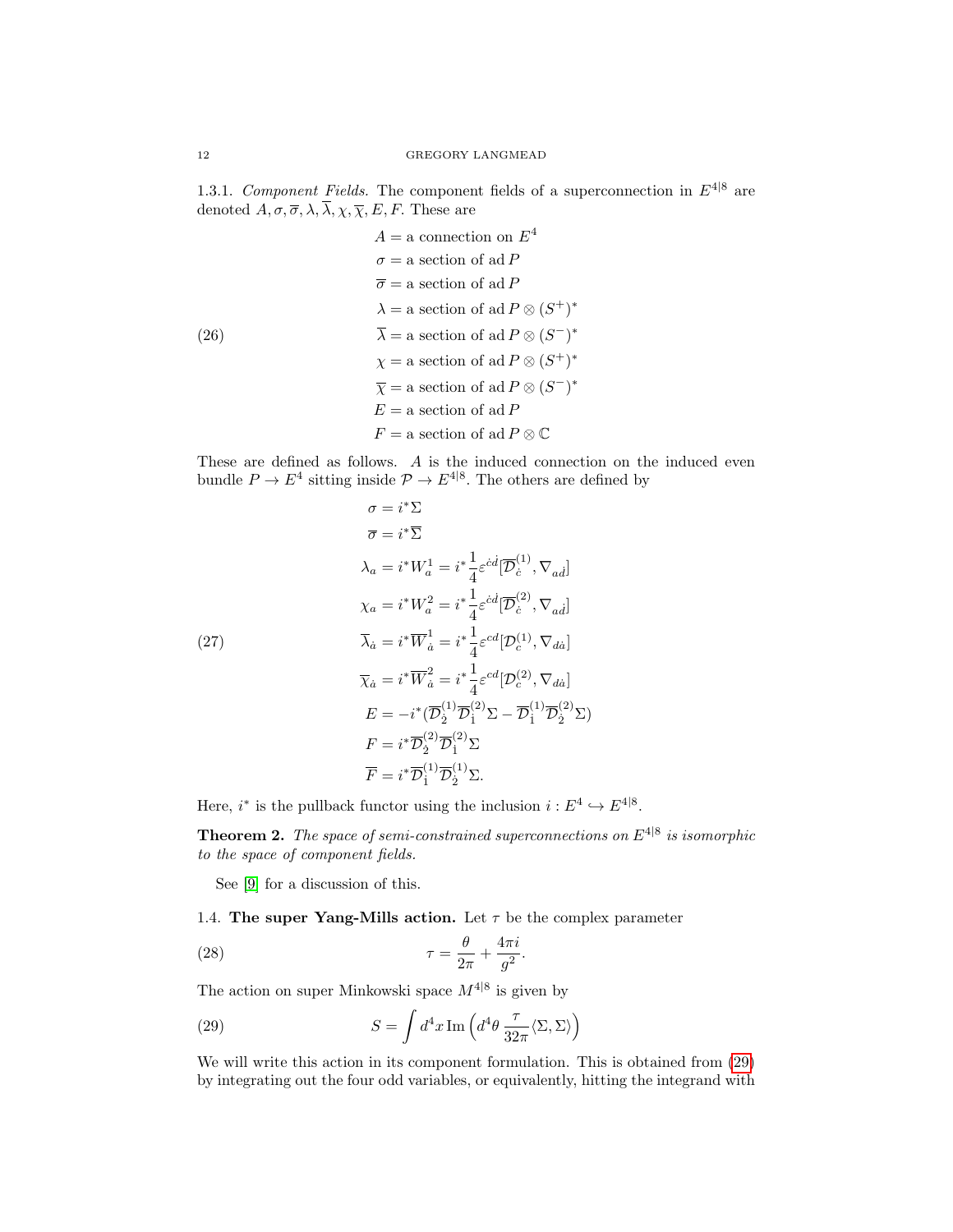an appropriate combination of four odd derivatives. In this case that is

<span id="page-12-0"></span>(30) 
$$
D_2^{(1)} D_1^{(1)} D_2^{(2)} D_1^{(2)},
$$

though other choices are appropriate as well, so long as they differ from this one by an exact term. See [\[9\]](#page-38-8) for more information about this computation. The Dirac pairing seen below is defined by

<span id="page-12-2"></span>(31) 
$$
\langle \lambda \rlap{\,/}D_A \bar{\lambda} \rangle = \varepsilon^{ac} \varepsilon^{\dot{b}\dot{d}} \lambda_c \nabla_{a\dot{b}} \bar{\lambda}_{\dot{d}}.
$$

The action in components is therefore given by

(32)  
\n
$$
S = \int d^4x \frac{1}{g^2} \left\{ -\frac{1}{2} |F_A|^2 + \langle d_A \overline{\sigma}, d_A \sigma \rangle + \langle \lambda \overline{\psi}_A \overline{\lambda} \rangle + \langle \chi \overline{\psi}_A \overline{\chi} \rangle \right.
$$
\n
$$
- \varepsilon^{ab} \langle \overline{\sigma}, [\lambda_a, \chi_b] \rangle + \varepsilon^{\dot{a}\dot{b}} \langle [\overline{\lambda}_{\dot{a}}, \overline{\chi}_{\dot{b}}], \sigma \rangle - \frac{1}{2} |E|^2
$$
\n
$$
+ \langle \overline{F}, F \rangle \right\} + \frac{\theta}{16\pi^2} \langle F_A \wedge F_A \rangle.
$$

Note the presence of the usual Yang-Mills action (the first term), as well as the second Chern class (the last term). However, we are following the usual convention of having separate coupling coefficients for these two terms. This is because the topological Chern-Simons term has a different character in the physical theory, since it is locally constant on components of  $A$ . We will find reason to revisit the value of the coefficient of the "theta term" when we twist the action in Section [2.4.](#page-22-0)

Next we write the result of Wick rotating this action to  $E^{4|8}$ . This is a procedure we will not carry out explicitly, but merely write the result. For more information, see [\[11\]](#page-38-10). It differs only in the signs and some coefficients of  $i$ .

<span id="page-12-1"></span>(33)  
\n
$$
S = \int d^4x \frac{1}{g^2} \left\{ -\frac{1}{2} |F_A|^2 - i \langle d_A \overline{\sigma}, d_A \sigma \rangle + i \langle \lambda \overline{\psi}_A \overline{\lambda} \rangle + i \langle \chi \overline{\psi}_A \overline{\chi} \rangle \right.
$$
\n
$$
+ i \varepsilon^{ab} \langle \overline{\sigma}, [\lambda_a, \chi_b] \rangle + i \varepsilon^{\dot{a}\dot{b}} \langle \sigma, [\overline{\lambda}_{\dot{a}}, \overline{\chi}_{\dot{b}}] \rangle - i \frac{1}{2} |E|^2
$$
\n
$$
+ i \langle \overline{F}, F \rangle \right\} + \frac{\theta}{16\pi^2} \langle F_A \wedge F_A \rangle.
$$

The material in this section would greatly benefit from a treatment more within the philosophical scope of this paper. This remark applies equally to the computation of the twisted counterpart to the above action formula, which is a main result of the next section. The enterprising reader should perhaps focus on the operator [\(30\)](#page-12-0), in search of a generalized interpretation and formula for an operator that integrates over the odd components of a superspace.

### 2. The superspace SX

2.1. The twist. The twisting operation is a modification of the global structure of  $E^{4|8}$ . It will alter the structure of any theory over this base, and so we will obtain a class of theories that is very different from those on honest supersymmetric space. However, this trade-off allows us to construct an extension to any 4-manifold  $X$ that is analogous to extending  $E^4$  to  $E^{4|8}$ .

The presence of the  $\delta$ -function on the right hand side of the bracket relations [\(13\)](#page-8-0) and [\(14\)](#page-8-1) is a clue that there is an automorphism group of  $E^{4|8}$  that preserves the even subspace. We can see immediately that the group that acts on the  $D_a^{(i)}$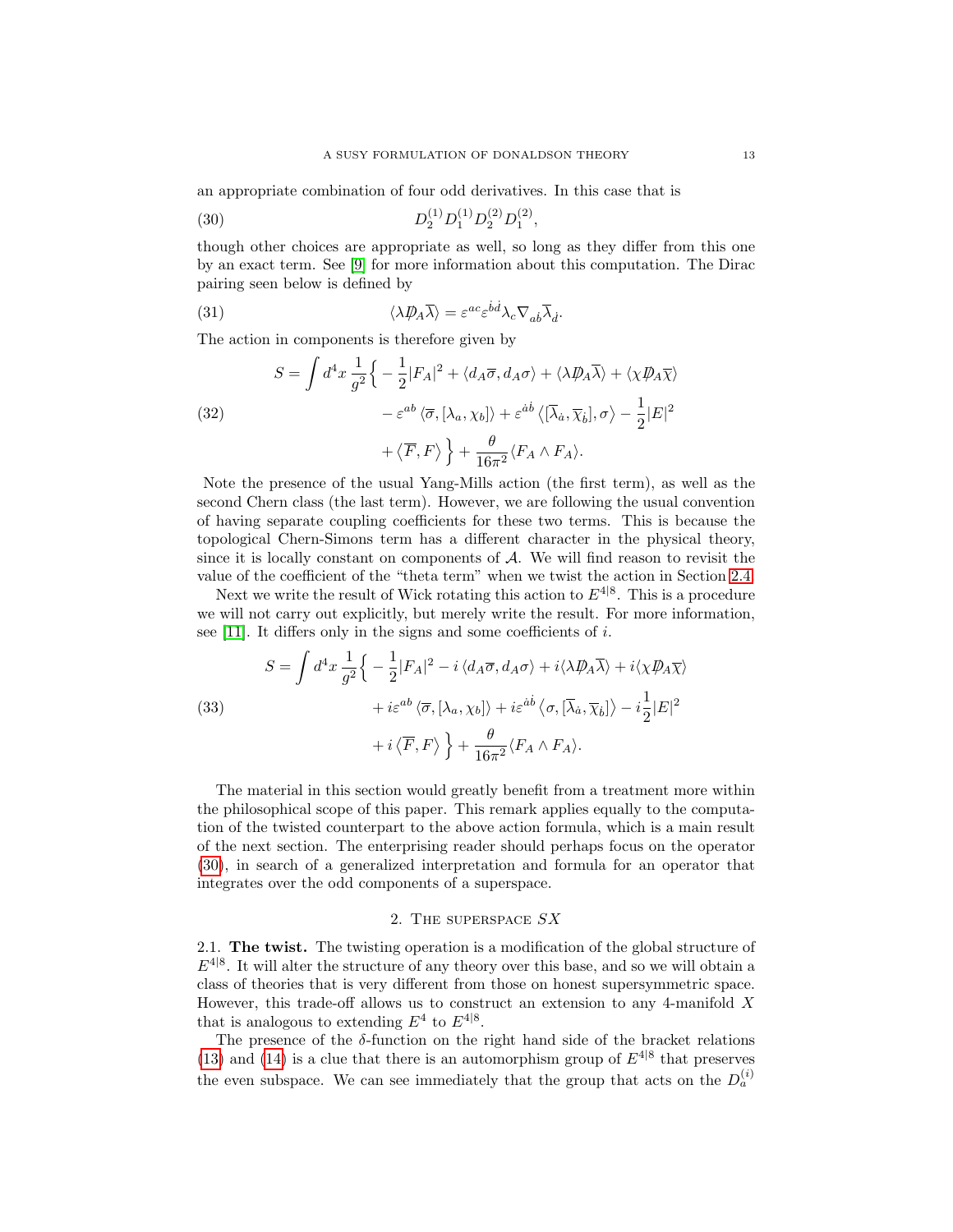and  $\overline{D}_a^{(i)}$  $a_i^{(i)}$  preserving the bracket is the group  $U(2)$  preserving a symmetric hermitian bilinear pairing on  $\mathbb{C}^2$ . One calls this  $U(2)$  the R-symmetry group. We will only be discussing the subgroup  $SU(2) \subset U(2)$ . The quotient group  $U(2)/SU(2) \cong U(1)$ plays quite a different role in the physics, and presumably in the mathematics as well, related to anomalies, but we will not encounter it further. We denote the  $SU(2)$  part of the R-symmetry by  $SU(2)^R$ .

The odd fiber of  $E^{4|8}$  is a representation of  $Spin(4)$  as well as of  $SU(2)^R$ . We denote the decomposition of  $Spin(4)$  as  $Spin(4) \cong SU(2)^+ \times SU(2)^-$ . The Rsymmetry allows us to construct an interesting and important map  $Spin(4)$  into  $H = SU(2)^+ \times SU(2)^- \times SU(2)^R$ . We define the twist homomorphism

$$
T: SU(2)^{+} \times SU(2)^{-} \rightarrow H
$$

by

$$
(34) \t\t T(a,b) = (a,b,a)
$$

which is the diagonal embedding of  $SU(2)$  into  $SU(2)^+ \times SU(2)^R$  combined with the identity mapping of  $SU(2)^-$ . Clearly H acts on  $\mathbb{C}^2 \otimes \mathbb{C}^2 \otimes \mathbb{C}^2$ , so we can now form a new  $Spin(4)$  associated vector bundle over  $E^4$  with fiber  $\mathbb{C}^2 \otimes \mathbb{C}^2 \otimes \mathbb{C}^2$  by precomposing with the mapping T. Another way to look at this operation is that we have declared that the index for the trivial  $\mathbb{C}^2$  fiber of  $E^{4|8}$  now labels another copy of  $S^+$  instead.

We can use this to do something very special. We can use the isomorphisms in Lemma [3](#page-6-0) to prove immediately that these bundles factor through  $SO(4)$ , and so can be formed on any riemannian 4-manifold. Since the twisted vector fields take values in  $(S^+)^* \otimes S^+$  and  $(S^-)^* \otimes S^+$ , then after the twist one vector field takes values in  $\mathbb{R}$ , one of them takes values in  $\wedge^2_+V$ , and one of them takes values in V. Explicitly we define

(35) 
$$
D_0 = D_1^1 + D_2^2
$$

(36) 
$$
D_1 = \left(\overline{D}_2^1 - \overline{D}_1^2\right) dv^1 + \left(-i\overline{D}_2^1 - i\overline{D}_1^2\right) dv^2 + \left(-\overline{D}_1^1 - \overline{D}_2^2\right) dv^3 + \left(i\overline{D}_1^1 - i\overline{D}_2^2\right) dv^4
$$

(37) 
$$
D_2 = (iD_1^1 + iD_2^2) (dv^1 \wedge dv^2 + dv^3 \wedge dv^4) + (D_2^1 - D_1^2) (dv^1 \wedge dv^3 - dv^2 \wedge dv^4) + (-iD_2^1 - iD_1^2) (dv^1 \wedge dv^4 + dv^2 \wedge dv^3).
$$

These three vector fields should have a more intrinsic description, one that does not make reference to supersymmetry or the spin bundles we have tensored together. The results along these lines are as follows.

Let X be a riemannian four-manifold with local coordinate functions  $x^i$ . Form the odd vector bundle

$$
SX = \Pi ((X \times \mathbb{C}) \oplus TX \oplus \wedge^2_{+} TX).
$$

The  $x^i$  induce local bases  $\partial_{x^i}$  for vector fields, and  $dx^i$  for one-forms. We obtain induced coordinates in the  $\Pi T X$  directions that we will denote by  $\theta^i$  (so  $\theta^i$  is an odd coordinate function along the odd  $\partial_{x^i}$  direction). Similarly the  $x^i$  induce coordinates in the  $\wedge^2_+ TX$  directions. We will denote by  $\theta^{1234}$  the coordinate in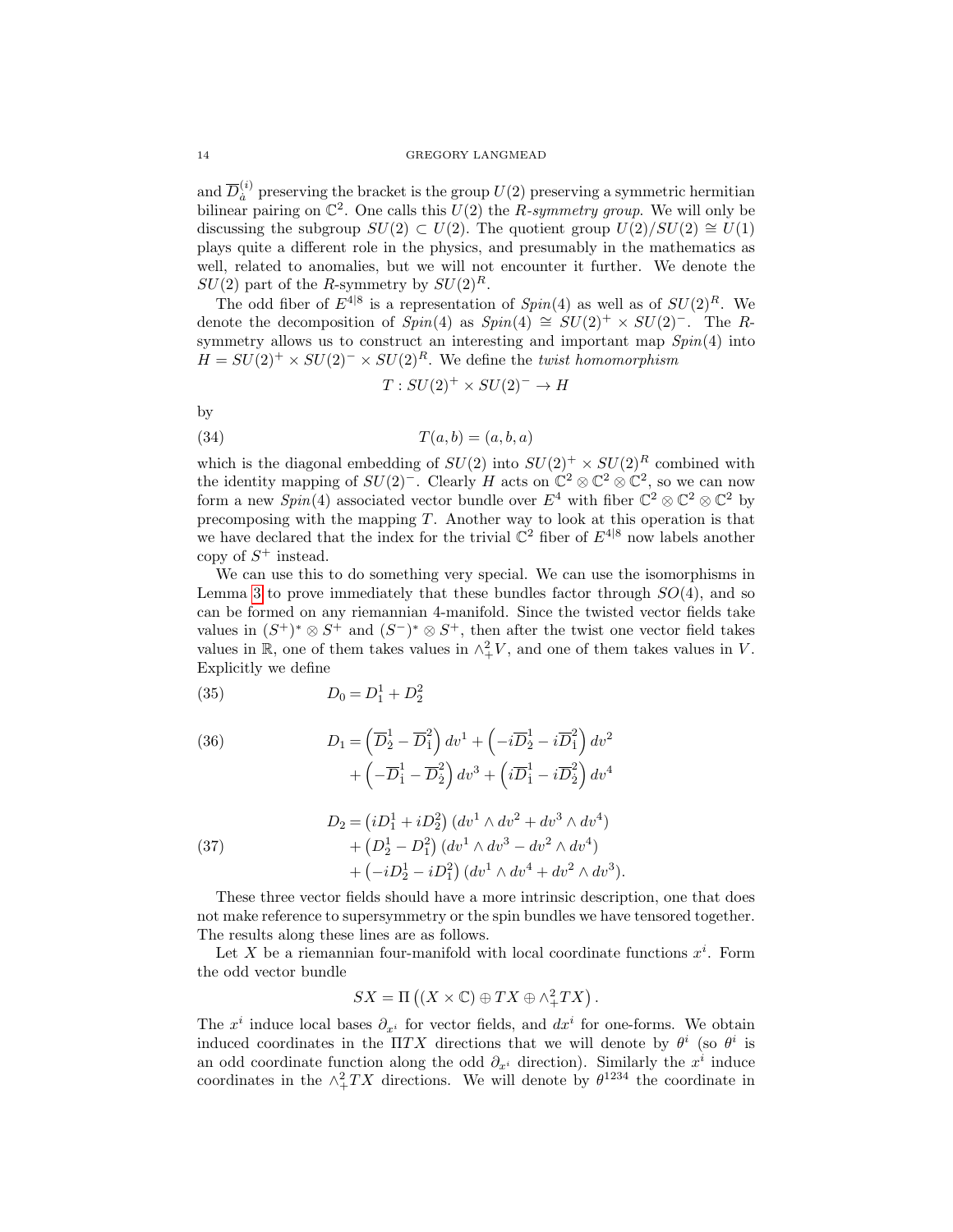the odd  $\partial_{x^1} \wedge \partial_{x^2} + \partial_{x^3} \wedge \partial_{x^4}$  direction,  $\theta^{1324}$  in the odd  $\partial_{x^1} \wedge \partial_{x^3} - \partial_{x^2} \wedge \partial_{x^4}$ direction, and  $\theta^{1423}$  in the odd  $\partial_{x^1} \wedge \partial_{x^4} + \partial_{x^2} \wedge \partial_{x^3}$  direction. Lastly, we will call the coordinate in the trivial odd direction  $\theta$ .

Define

$$
M = \theta^{1234} \otimes (\partial_{x^1} \otimes dx^2 - \partial_{x^2} \otimes dx^1 + \partial_{x^3} \otimes dx^4 - \partial_{x^4} \otimes dx^3)
$$
  
+ 
$$
\theta^{1324} \otimes (\partial_{x^1} \otimes dx^3 - \partial_{x^3} \otimes dx^1 - \partial_{x^2} \otimes dx^4 + \partial_{x^4} \otimes dx^2)
$$
  
+ 
$$
\theta^{1423} \otimes (\partial_{x^1} \otimes dx^4 - \partial_{x^4} \otimes dx^1 + \partial_{x^2} \otimes dx^3 - \partial_{x^3} \otimes dx^2).
$$

We can now state intrinsic (although coordinate-dependent) formulas for the  $D_i$ .

**Proposition 1.** 
$$
D_0 = \partial_{\theta} - \theta^i \partial_{x^i}, D_1 = \partial_{\theta^i} dx^i - \theta \partial_{x^i} dx^i - M \text{ and}
$$

$$
D_2 = \partial_{\theta^{1234}} (dx^1 \wedge dx^2 + dx^3 \wedge dx^4)
$$

$$
+ \partial_{\theta^{1324}} (dx^1 \wedge dx^3 - dx^2 \wedge dx^4)
$$

$$
+ \partial_{\theta^{1423}} (dx^1 \wedge dx^4 + dx^2 \wedge dx^3)
$$

$$
- (\theta^1 \partial_{x^2} - \theta^2 \partial_{x^1} + \theta^3 \partial_{x^4} - \theta^4 \partial_{x^3}) (dx^1 \wedge dx^2 + dx^3 \wedge dx^4)
$$

$$
- (\theta^1 \partial_{x^3} - \theta^3 \partial_{x^1} - \theta^2 \partial_{x^4} + \theta^4 \partial_{x^2}) (dx^1 \wedge dx^3 - dx^2 \wedge dx^4)
$$

$$
- (\theta^1 \partial_{x^4} - \theta^4 \partial_{x^1} + \theta^2 \partial_{x^3} - \theta^3 \partial_{x^2}) (dx^1 \wedge dx^4 + dx^2 \wedge dx^3)
$$

*Proof.* First a bit of motivation. The vector fields  $D_b^a$  and  $\overline{D}_b^a$  are made of two terms: a partial derivative in an odd direction and an odd coordinate function times an even partial derivative. Let us try to construct global objects with this form. Guessing at the formula for  $D_0$ , for example, is easy if you want to obtain this form. The others are more complex.

To construct the 1-form  $D_1$ , we can take advantage of the redundancy in having  $X$  and  $\Pi TX$  both available, and use the isomorphism between the odd and even tangent spaces. This is what  $\partial_{\theta} u dx^i$  does. We can also construct de Rham d, the identity element in  $Hom(TX, TX)$ , and multiply it by  $\theta$ . Lastly for  $D_1$  we can try to find an element of

$$
\Pi \wedge^2_+ TX \otimes TX \otimes T^*X
$$

where the first factor are the  $\theta^{abcd}$  coefficients, the second are the vector fields, and the third are the  $dx^{i}$ . Is there a canonical element of this bundle? Yes, look at

$$
\operatorname{Id} \in \Pi \wedge^2_+ TX \otimes \wedge^2_+ T^*X
$$

and map it through the inclusion

$$
\Pi \wedge^2_+ TX \otimes \wedge^2_+ T^*X \hookrightarrow \Pi \wedge^2_+ TX \otimes T^*X \otimes T^*X
$$

followed by taking the dual on the first  $T^*X$  using the metric. This is the element M.

For  $D_2$  we can use the isomorphism between the even and the odd self-dual 2vectors, which is what the first three terms of  $D_2$  do. For the second set of three terms we take the element

$$
\mathrm{Id} \in \wedge^2_+ TX \otimes \wedge^2_+ T^*X
$$

and map it through the inclusion

$$
\wedge^2_+TX \otimes \wedge^2_+T^*X \hookrightarrow TX \otimes TX \otimes \wedge^2_+T^*X
$$

followed by taking parity reversal on the first  $TX$ . Although these three constructions are very canonical and unique, they do not suffice to prove the relationship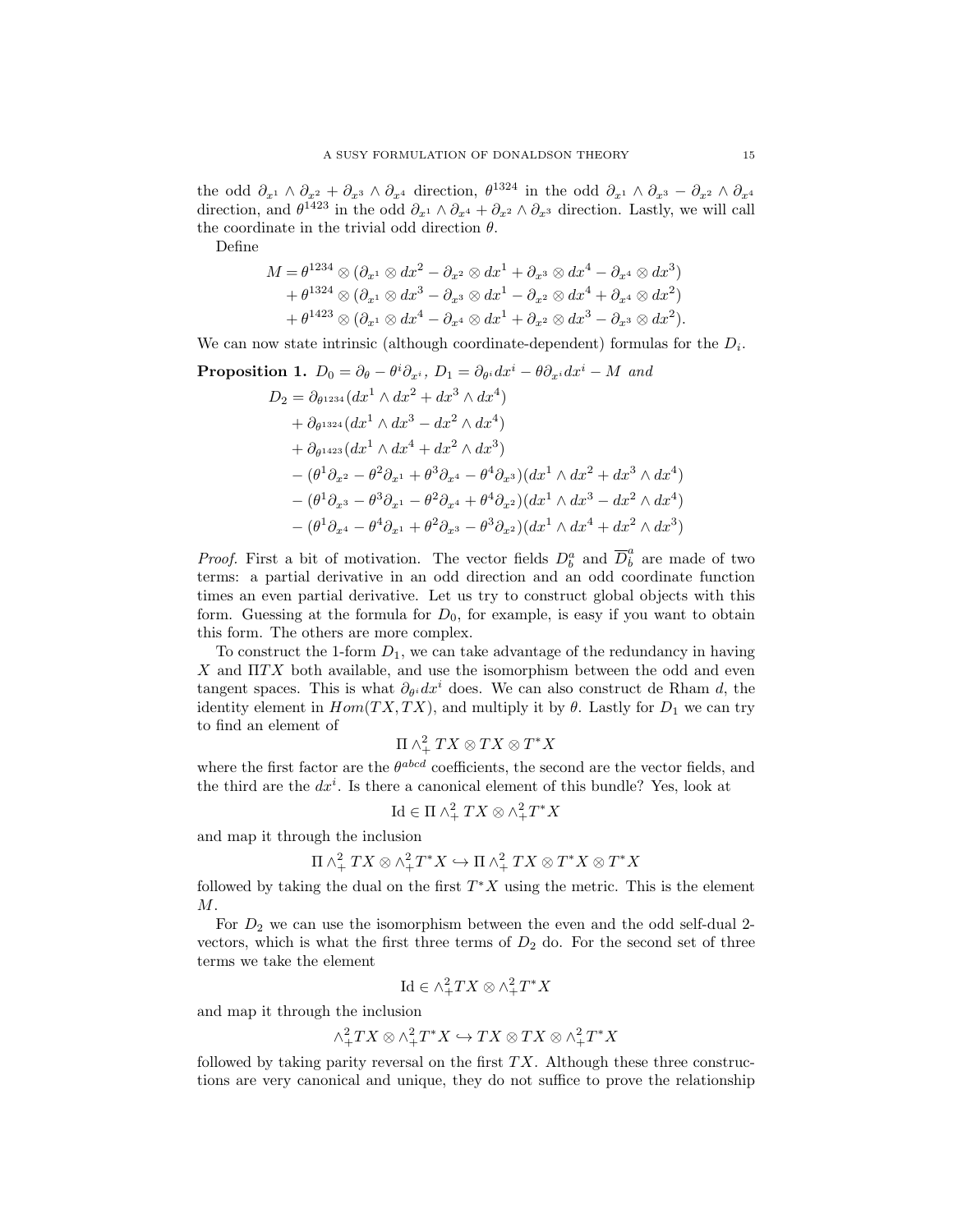to the  $E^{4|8}$  formulas. However, once we have proven this relationship rigorously, we should leave the Proposition with the sense that twisted supersymmetry has a very rich and deep relationship to intrinsic smooth objects.

We will prove the formula for  $D_0$  as an example, and leave the rest as exercises.  $\theta$  is the coordinate in the trivial line bundle direction, and we have from [\(8\)](#page-7-0) that

$$
\theta = \theta_1^1 + \theta_2^2.
$$

To write out  $\theta^i \partial_i$  we use [\(6\)](#page-5-0) directly on the partials, and use (6) plus the usual change of variables formula for the  $\theta^{ab}$ 's. The change of variables has the effect of taking the complex conjugate compared to the  $\partial$  formulas, which is analogous to the relationship  $z = x + iy$ ,  $\partial_z = \partial_x - i\partial_y$ .

$$
\theta^1 \partial_1 = (\theta^{1\dot{1}} + \theta^{2\dot{2}})(\partial_{1\dot{1}} + \partial_{2\dot{2}})
$$
  
\n
$$
\theta^2 \partial_2 = (-i\theta^{1\dot{1}} + i\theta^{2\dot{2}})(i\partial_{1\dot{1}} - i\partial_{2\dot{2}})
$$
  
\n
$$
\theta^3 \partial_3 = (\theta^{1\dot{2}} - \theta^{2\dot{1}})(\partial_{1\dot{2}} - \partial_{2\dot{1}})
$$
  
\n
$$
\theta^4 \partial_4 = (-i\theta^{1\dot{2}} - i\theta^{2\dot{1}})(i\partial_{1\dot{2}} + i\partial_{2\dot{1}}).
$$

Adding this all up gives

$$
\partial_1^1 + \theta^{1\dot{1}} \partial_{1\dot{1}} + \theta^{1\dot{2}} \partial_{1\dot{2}} + \partial_2^2 + \theta^{2\dot{1}} \partial_{2\dot{1}} + \theta^{2\dot{2}} \partial_{2\dot{2}} = Q_1^1 + Q_2^2,
$$

as required.

We also define  $Q$  analogues of  $D_0$ ,  $D_1$  and  $D_2$ , but with plus signs instead of minus signs. Explicitly we have  $Q_0 = \partial_{\theta} + \theta^i \partial_{x^i}$ ,  $Q_1 = \partial_{\theta^i} dx^i + \theta \partial_{x^i} dx^i + M$  and

$$
Q_2 = \partial_{\theta^{1234}}(dx^1 \wedge dx^2 + dx^3 \wedge dx^4)
$$
  
+  $\partial_{\theta^{1324}}(dx^1 \wedge dx^3 - dx^2 \wedge dx^4)$   
+  $\partial_{\theta^{1423}}(dx^1 \wedge dx^4 + dx^2 \wedge dx^3)$   
+  $({\theta}^1 \partial_{x^2} - {\theta}^2 \partial_{x^1} + {\theta}^3 \partial_{x^4} - {\theta}^4 \partial_{x^3})(dx^1 \wedge dx^2 + dx^3 \wedge dx^4)$   
+  $({\theta}^1 \partial_{x^3} - {\theta}^3 \partial_{x^1} - {\theta}^2 \partial_{x^4} + {\theta}^4 \partial_{x^2})(dx^1 \wedge dx^3 - dx^2 \wedge dx^4)$   
+  $({\theta}^1 \partial_{x^4} - {\theta}^4 \partial_{x^1} + {\theta}^2 \partial_{x^3} - {\theta}^3 \partial_{x^2})(dx^1 \wedge dx^4 + dx^2 \wedge dx^3).$ 

Using these formulas, it is trivial to check that all three  $Q$ 's commute with all three D's. Also, other commutators that will interest us are

(38) 
$$
[D_0, D_1] = -d
$$

(39) 
$$
[Q_0, Q_1] = d.
$$

Here, and from now on, we will use the following definition of the bracket

(40) 
$$
[A, B] = \frac{1}{2}(AB - (-1)^{\pi(A)\pi(B)}BA).
$$

2.2. Superconnections on  $SX$ . The general idea is that we will simply twist the picture presented in [\(26\)](#page-11-1). For example, the two  $S^+$ -valued sections  $\lambda$  and  $\chi$  of ad P will combine to form a single  $(S^+)^* \otimes S^+$ -valued section of ad P, and so will decompose as a section of ad P and a section of ad  $P \otimes \wedge^2_+ TX$ .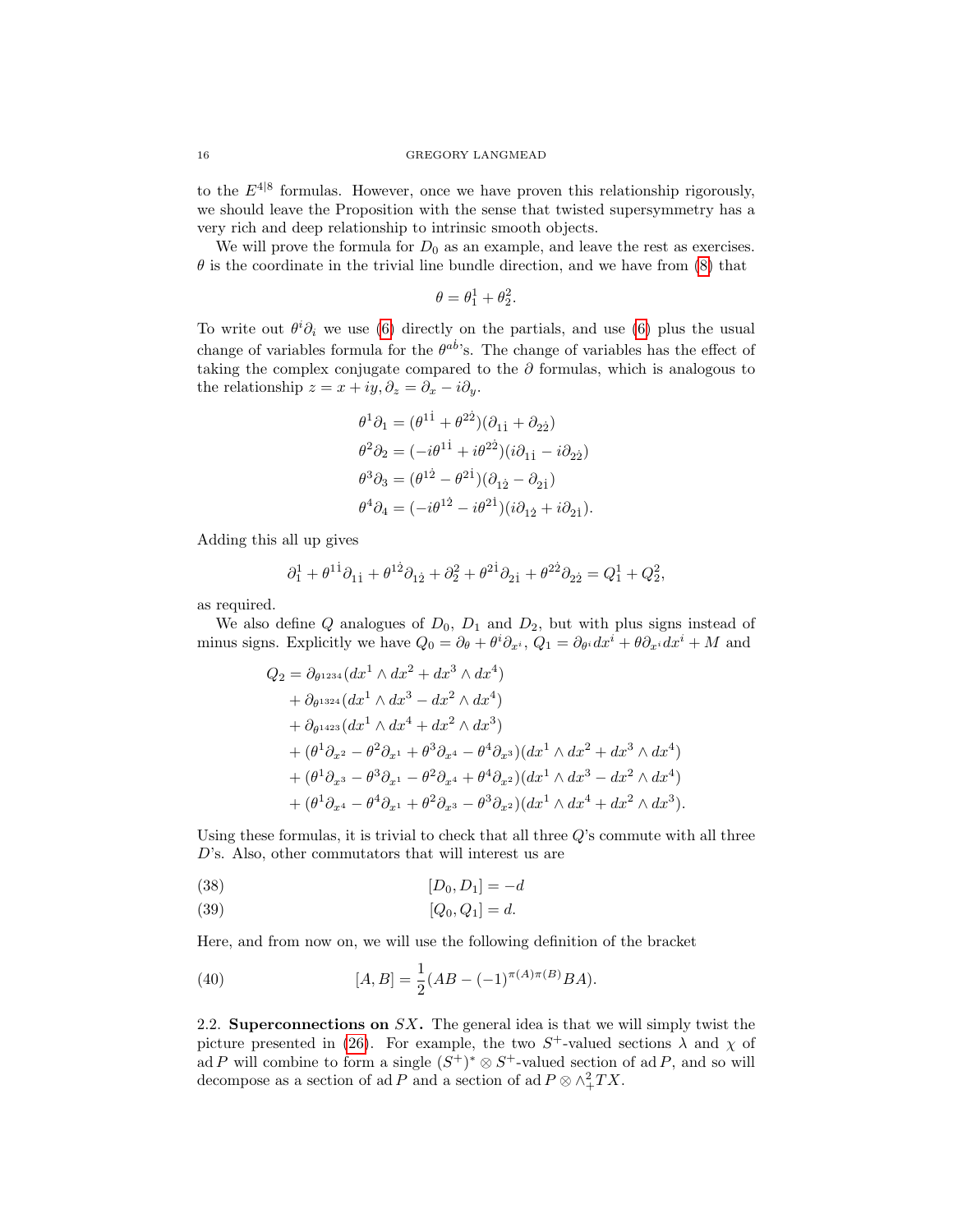Let us begin with the spinors  $\lambda$  and  $\chi$ . In flat space they are defined by

(41) 
$$
\chi_a = i^* W_a^1 = i^* \frac{1}{4} \varepsilon^{\dot{c}\dot{d}} [\overline{\mathcal{D}}_c^{(1)}, \nabla_{a\dot{d}}]
$$

(42) 
$$
\lambda_a = i^* W_a^2 = i^* \frac{1}{4} \varepsilon^{cd} [\overline{\mathcal{D}}_c^{(2)}, \nabla_{ad}].
$$

These can therefore equivalently be defined as the image of the expression

$$
\frac{1}{4}[\overline{\mathcal{D}}_c^{(i)}, \nabla_{ad}]
$$

under the mapping

$$
(\varepsilon^-)^* : (S^-)^* \otimes S^+ \otimes (S^-)^* \otimes (S^+)^* \to S^+ \otimes (S^+)^*.
$$

A computation shows that this operation can be interpreted quite simply in global language. Precisely, we have

<span id="page-16-0"></span>Proposition 2. The following diagram commutes

<span id="page-16-1"></span>(43)  
\n
$$
(S^{-})^* \otimes S^+ \otimes (S^{-})^* \otimes (S^+)^* \xrightarrow{(\varepsilon^-)^*} S^+ \otimes (S^+)^*
$$
\n
$$
\downarrow \cong
$$
\n
$$
TX \otimes TX \xrightarrow{\text{proj.}} (X \times \mathbb{R}) \oplus \wedge^2_{+} TX
$$

The barred spinors  $\overline{\lambda}$  and  $\overline{\chi}$  are defined by

<span id="page-16-4"></span>(44) 
$$
\overline{\lambda}_{\dot{a}} = i^* \overline{W}_{\dot{a}}^1 = i^* \frac{1}{4} \varepsilon^{cd} [\mathcal{D}_c^{(1)}, \nabla_{d\dot{a}}]
$$

<span id="page-16-5"></span>(45) 
$$
\overline{\chi}_{\dot{a}} = i^* \overline{W}_{\dot{a}}^2 = i^* \frac{1}{4} \varepsilon^{cd} [\mathcal{D}_c^{(2)}, \nabla_{d\dot{a}}].
$$

These are the images of the expressions

$$
\frac{1}{4}[\mathcal{D}_c^{(i)},\nabla_{d\dot{a}}]
$$

under the mapping

$$
\varepsilon^+:(S^+)^*\otimes S^+\otimes (S^+)^*\otimes (S^-)^*\to S^+\otimes (S^-)^*.
$$

Here, we obtain another diagram that tells us how to interpret this mapping in global language.

<span id="page-16-2"></span>Proposition 3. The following diagram commutes.

<span id="page-16-3"></span>(46)  
\n
$$
(S^+)^* \otimes S^+ \otimes (S^+)^* \otimes (S^-)^* \xrightarrow{\varepsilon^+} S^+ \otimes (S^-)^*
$$
\n
$$
\downarrow \cong \qquad \qquad \downarrow \cong \qquad \qquad \downarrow \cong
$$
\n
$$
((X \times \mathbb{R}) \oplus \wedge^2_+ TX) \otimes TX \xrightarrow{C} TX
$$

where the mapping  $C$  is given on a fiber by

(47) 
$$
C((a,\omega)\otimes v)=av+i_{v^*}\omega.
$$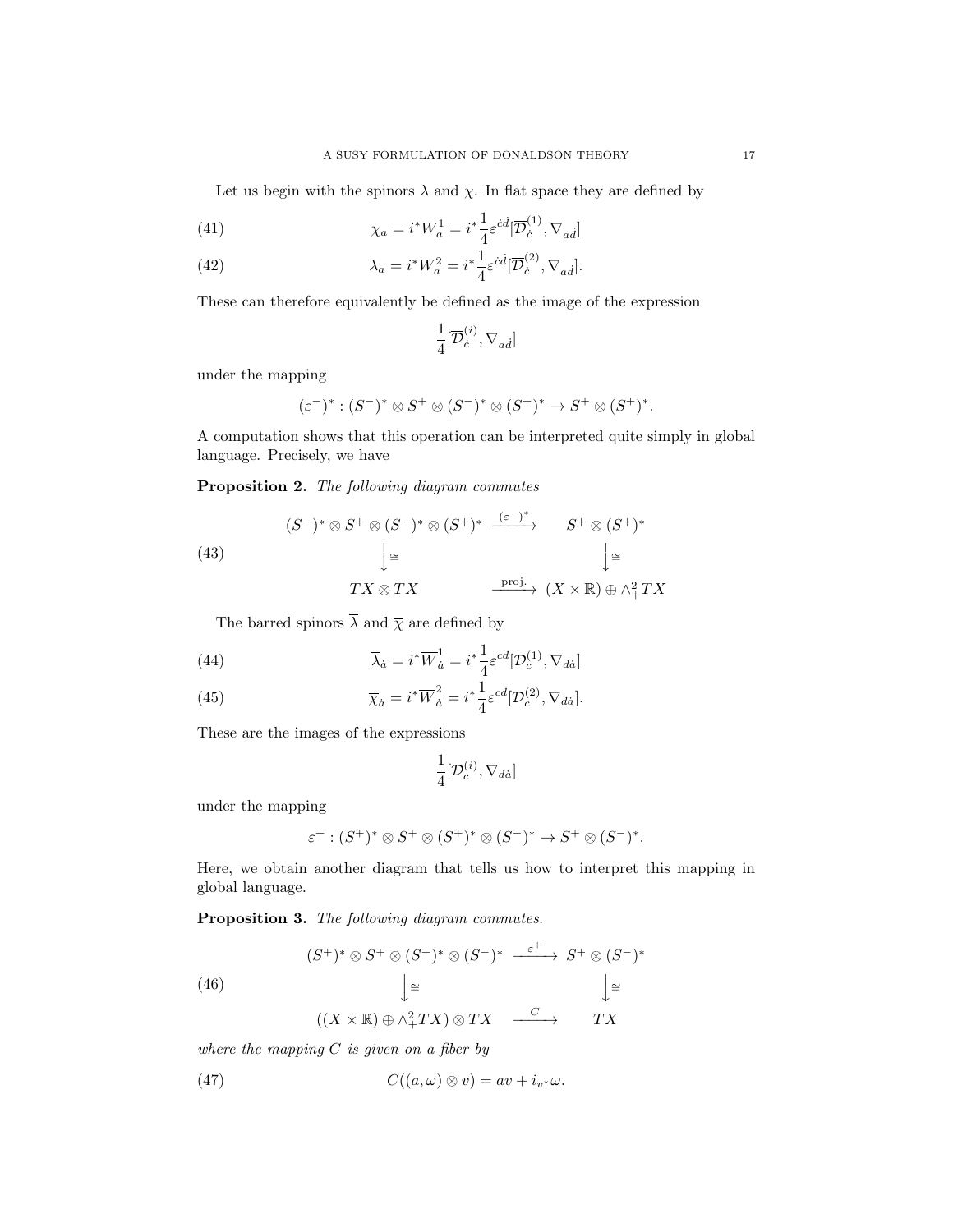Proof. To prove Proposition [2](#page-16-0) we need to show that the bottom arrow in [\(43\)](#page-16-1) is indeed given by the obvious projection. We use [\(6\)](#page-5-0) and [\(9\)](#page-7-1) to compute

$$
v_1 \otimes v_2 = (e_{11} + e_{22}) \otimes (ie_{11} - ie_{22})
$$
  
\n
$$
\xrightarrow{\varepsilon^+} -ie_{12} - ie_{21}
$$
  
\n
$$
= v_1 \wedge v_2 + v_3 \wedge v_4
$$
  
\n
$$
v_1 \otimes v_3 = (e_{11} + e_{22}) \otimes (e_{12} - e_{21})
$$
  
\n
$$
\xrightarrow{\varepsilon^+} e_{11} + e_{22}
$$
  
\n
$$
= v_1 \wedge v_3 - v_2 \wedge v_4
$$
  
\n
$$
v_1 \otimes v_4 = (e_{11} + e_{22}) \otimes (ie_{21} + ie_{21})
$$
  
\n
$$
\xrightarrow{\varepsilon^+} ie_{11} - ie_{22}
$$
  
\n
$$
= v_1 \wedge v_4 + v_2 \wedge v_3
$$

with similar formulas for  $v_2 \otimes v_1$  etc. We also get

$$
v_1 \otimes v_1 = (e_{11} + e_{22}) \otimes (e_{11} + e_{22})
$$
  

$$
\stackrel{\varepsilon^+}{\mapsto} e_{12} - e_{21}
$$
  

$$
= 1 \in \mathbb{R}
$$

with identical formulas for  $v_i \otimes v_i$ ,  $i = 2, 3, 4$ . This completes the proof of Proposition [2.](#page-16-0) Proposition [3](#page-16-2) is proved with a similar computation.

The  $X \times \mathbb{R}$  component of the space on the bottom of [\(43\)](#page-16-1) is just the trivial bundle spanned by the identity section of  $T^*X \otimes TX$ , followed by using the metric to map  $T^*X \to TX$ . So, what we have learned is that the unbarred spinors  $\lambda, \chi$ , in twisted language, can be built as follows. The image of the  $\overline{\mathcal{D}}_c^{(i)}$  under the vertical map in the diagram is simply the horizontal lift of  $D_1$ , which we'll denote by  $\mathcal{D}_1$ . The image of the  $\nabla_{da}$  is just the horizontal lift of de Rham d, which we usually denote by ∇. Let us decompose the projection on the bottom of the diagram with the maps

(48) 
$$
\varepsilon_0: TX \otimes TX \to X \times \mathbb{R}
$$

(49) 
$$
\varepsilon_2: TX \otimes TX \to \wedge^2_+ TX.
$$

Then if we define

(50) 
$$
W_0 = \varepsilon_0[\mathcal{D}_1, \nabla]
$$

(51) 
$$
W_2 = \varepsilon_2[\mathcal{D}_1, \nabla]
$$

$$
\psi_0 = i^* W_0
$$

$$
\psi_2 = i^* W_2
$$

we have met two goals. We have defined two component fields in global language on SX, but we have also proved with Proposition [2](#page-16-0) that these two components can be rewritten in local coordinates as the  $\lambda$  and  $\chi$  we saw before.

We see from [\(46\)](#page-16-3) that the restriction of C to the subspace  $(X \times \mathbb{R}) \otimes TX \cong TX$ has the same image as all of  $C$ . So, we can build the barred spinors in a global way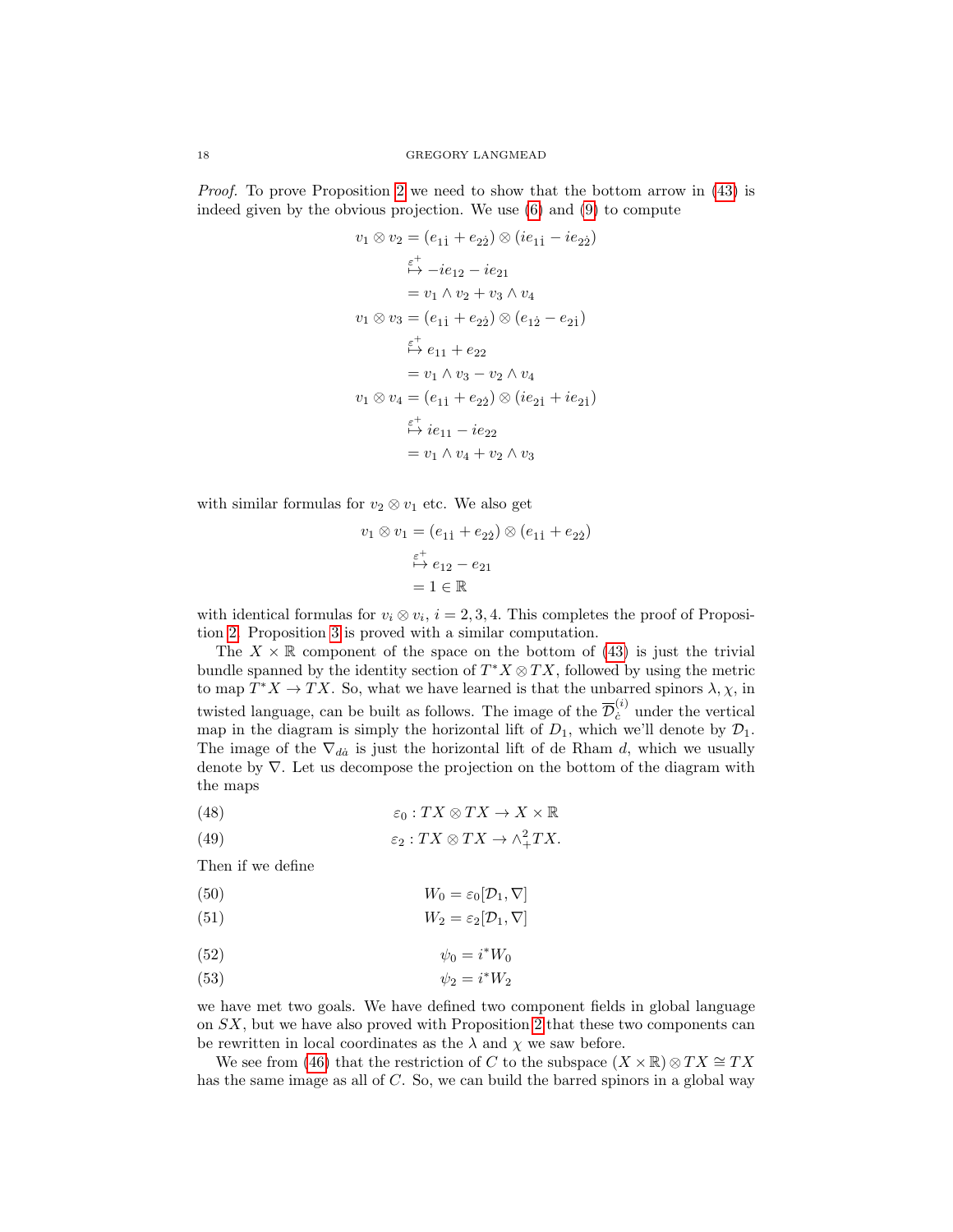by forming the bracket  $[\mathcal{D}_0, \nabla]$ .

(54) 
$$
W_1 = -\frac{1}{2} [\mathcal{D}_0, \nabla]
$$

$$
\psi_1 = i^* W_1.
$$

Next define

$$
\Phi = -[\mathcal{D}_0, \mathcal{D}_0]
$$

$$
\overline{\Phi} = -\frac{1}{4}\varepsilon_0[\mathcal{D}_1, \mathcal{D}_1]
$$

and

$$
\phi = i^* \Phi
$$

$$
\overline{\phi} = i^* \overline{\Phi}.
$$

**Proposition 4.**  $\phi$  is the twisted version of  $\overline{\sigma}$  and  $\overline{\phi}$  is the twisted version of  $\sigma$ .

Proof. We compute that

$$
\Phi = -[\mathcal{D}_0, \mathcal{D}_0]
$$
  
= -[\mathcal{D}\_1^1 + \mathcal{D}\_2^2, \mathcal{D}\_1^1 + \mathcal{D}\_2^2]  
= -2[\mathcal{D}\_1^1, \mathcal{D}\_2^2],

which agrees with [\(24\)](#page-10-0). Similarly,

$$
-4\overline{\Phi} = -\frac{1}{4}\varepsilon_0[\mathcal{D}_1, \mathcal{D}_1]
$$
  
=  $[\overline{\mathcal{D}}_1^{(2)} - \overline{\mathcal{D}}_2^{(1)}, \overline{\mathcal{D}}_1^{(2)} - \overline{\mathcal{D}}_2^{(1)}] + [i\overline{\mathcal{D}}_1^{(2)} + i\overline{\mathcal{D}}_2^{(1)}, i\overline{\mathcal{D}}_1^{(2)} + i\overline{\mathcal{D}}_2^{(1)}] + [\overline{\mathcal{D}}_2^{(2)} + \overline{\mathcal{D}}_1^{(1)}, \overline{\mathcal{D}}_2^{(2)} - i\overline{\mathcal{D}}_1^{(1)}, i\overline{\mathcal{D}}_2^{(2)} - i\overline{\mathcal{D}}_1^{(1)}] = 4[\overline{\mathcal{D}}_2^{(2)}, \overline{\mathcal{D}}_1^{(1)}] - 4[\overline{\mathcal{D}}_1^{(2)}, \overline{\mathcal{D}}_2^{(1)}],$ 

which is the sum of  $(22)$  and  $(23)$ , completing the proof. However, if we compute

$$
-[\mathcal{D}_2, \mathcal{D}_2] = [-i\mathcal{D}_1^1 + i\mathcal{D}_2^2, -i\mathcal{D}_1^1 + i\mathcal{D}_2^2] + [\mathcal{D}_2^1 - \mathcal{D}_1^2, \mathcal{D}_2^1 - \mathcal{D}_1^2] + [-i\mathcal{D}_2^1 - i\mathcal{D}_1^2, -i\mathcal{D}_2^1 - i\mathcal{D}_1^2] = -2[\mathcal{D}_1^1, \mathcal{D}_2^2] + 4[\mathcal{D}_2^1, \mathcal{D}_1^2]
$$

then we see that it is also very natural to form the object

$$
-[\mathcal{D}_0,\mathcal{D}_0]-[\mathcal{D}_2,\mathcal{D}_2],
$$

which agrees with the sum of  $(24)$  and  $(25)$ . However, we do not adopt this alternate definition of Φ.

We now proceed to discuss the fact that in flat space there are three auxiliary fields. The natural guess is to find some self-dual two-vector field that can be written using the twist as these three fields. If we name this single twisted auxiliary field by the name  $E_2$  then we claim

**Proposition 5.**  $E_2 = i^* \frac{1}{2} \varepsilon_2(\mathcal{D}_1[\mathcal{D}_0, \nabla])$  is the twisted version of the auxiliary fields E and F.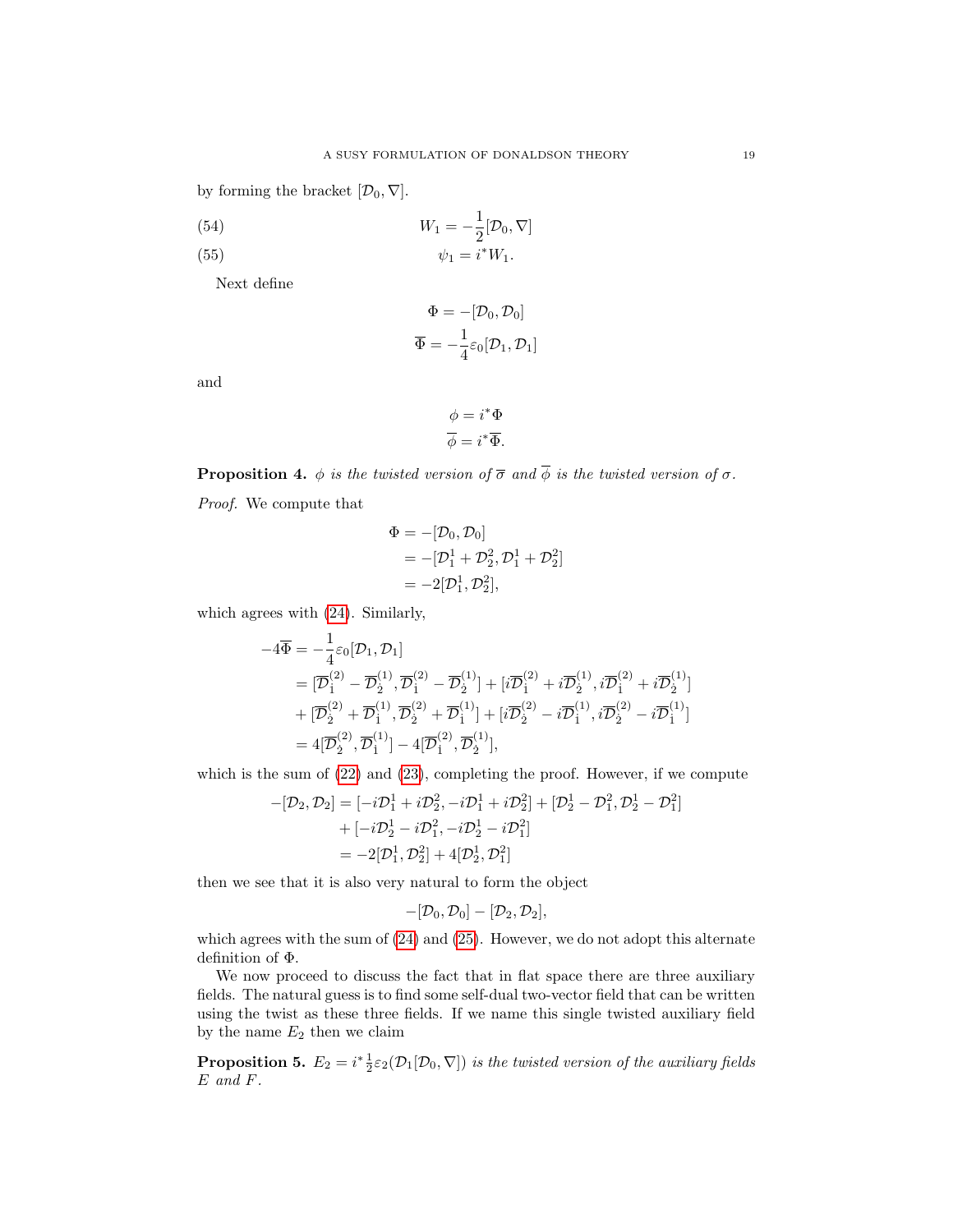*Proof.* We rewrite  $E_2$  as

$$
E_2 = i^* \frac{1}{2} \varepsilon_2(\mathcal{D}_1([\mathcal{D}_0, \nabla]))
$$
  
=  $-i^* \varepsilon_2(\mathcal{D}_1 W_1)$   
=  $-i^* \varepsilon_2(\mathcal{D}_1 \mathcal{D}_1 \Phi)$ 

and then consider what  $\varepsilon_2$  does to  $\mathcal{D}_1\mathcal{D}_1$ . If we label the four components of  $\mathcal{D}_1$  in a coordinate chart by  $\mathcal{D}_1^i$  then we can compute that

$$
\begin{aligned} \mathcal{D}_1^1 \mathcal{D}_1^2 + \mathcal{D}_1^3 \mathcal{D}_1^4 &= (\overline{\mathcal{D}}_1^1 + \overline{\mathcal{D}}_2^2)(\overline{\mathcal{D}}_2^1 - \overline{\mathcal{D}}_1^2) - (i\overline{\mathcal{D}}_1^1 - i\overline{\mathcal{D}}_2^2)(i\overline{\mathcal{D}}_2^1 + i\overline{\mathcal{D}}_1^2) \\ &= \overline{\mathcal{D}}_1^1 \overline{\mathcal{D}}_2^1 - \overline{\mathcal{D}}_2^2 \overline{\mathcal{D}}_1^2 \end{aligned}
$$

and so checking with [\(27\)](#page-11-2) we see that one of the three components of  $\varepsilon_2\mathcal{D}_1\mathcal{D}_1\Phi$  is  $\overline{F} - F$ . Similar computations reveal that the second component,  $D_1^1 D_1^3 - D_1^2 D_1^4$ , is  $F + \overline{F}$  and the third,  $D_1^1 D_1^4 + D_1^2 D_1^3$ , gives E, which completes the proof.

In summary we have proved the following key result.

**Theorem 3.** Let  $P$  be a principal  $SU(2)$  bundle over the supermanifold  $SX$ . Let  $P \to X$  be the restriction of P to X. The space of semi-constrained superconnections on P is isomorphic to the space of fields  $A, \phi, \overline{\phi}, \psi_0, \psi_1, \psi_2, E_2$ , where A is an ordinary connection on the restriction  $P \to X$  of  $P \to SX$ ,  $\phi$  and  $\overline{\phi}$  are sections of  $\text{ad } P, \psi_0 \in \Gamma(\Pi(X \times \mathbb{R}) \otimes \text{ad } P), \psi_1 \in \Gamma(\Pi TX \otimes \text{ad } P), \psi_2 \in \Gamma(\Pi \wedge^2_+ TX \otimes \text{ad } P),$ and  $E_2 \in \Gamma(\wedge^2_+ TX \otimes \mathrm{ad} P).$ 

Proof. It suffices to work in a coordinate patch, where by the preceding discussion the theorem reduces to its  $N = 2$  flat space counterpart Theorem [1.](#page-9-2)

2.3. The action of  $Q_0$ . We will now go about computing the vector field on  $S\mathcal{A}$ that is induced by  $Q_0$ . What we mean is that the vector field  $Q_0$  on SX acts on functions and bundle sections by covariant differentiation, and so it acts on the points of the space  $S\mathcal{A}$ . The infinitesimal form of this action is again a vector field and we are going to try to express it in terms of components. Let  $\eta$  be an odd parameter. If A is a semi-constrained superconnection then denote by  $\xi$ the diffeomorphism generated by the even vector field  $\eta \mathcal{Q}_0$ . To get formulas in components, then, we are searching for the components of  $\xi A$ . These components are defined using the  $\mathcal{D}_i$ , which all commute with  $\xi$ . Moreover, when restricted to the even submanifold  $P \subset \mathcal{P}$  the vector fields  $\mathcal{D}_0$  and  $\mathcal{Q}_0$  agree with each other. This all implies that we can compute the action of  $\mathcal{Q}_0$  by using  $\mathcal{D}_0$  instead. And so, our approach will simply be to hit the component fields with  $\mathcal{D}_0$  on the left and rewrite them in terms of each other after some dust settles. A key tool will be the super Bianchi identity, which is the Bianchi identity with parity taken into account.

**Theorem 4** (Bianchi). Let  $\mathcal F$  be the curvature of a connection  $\mathcal A$  on a principal bundle  $\mathcal{P} \to SX$ . Let X, Y, Z be vector fields on SX. Let  $\hat{X}, \hat{Y}, \hat{Z}$  denote the horizontal lifts to P. If  $\pi(X)$  denotes the parity of the vector field X then

$$
0 = (\hat{X}\mathcal{F})(Y,Z) + (-1)^{\pi(X)\pi(Y) + \pi(X)\pi(Z)} (\hat{Y}\mathcal{F})(Z,X) + (-1)^{\pi(Z)\pi(X) + \pi(Z)\pi(Y)} (\hat{Z}\mathcal{F})(X,Y),
$$

where the covariant derivative of a two-form is given by the super formula

$$
(\hat{X}\mathcal{F})(Y,Z) = \hat{X}(\mathcal{F}(Y,Z)) - \mathcal{F}([X,Y],Z) + (-1)^{\pi(X)\pi(Y)}\mathcal{F}(Y,[X,Z]).
$$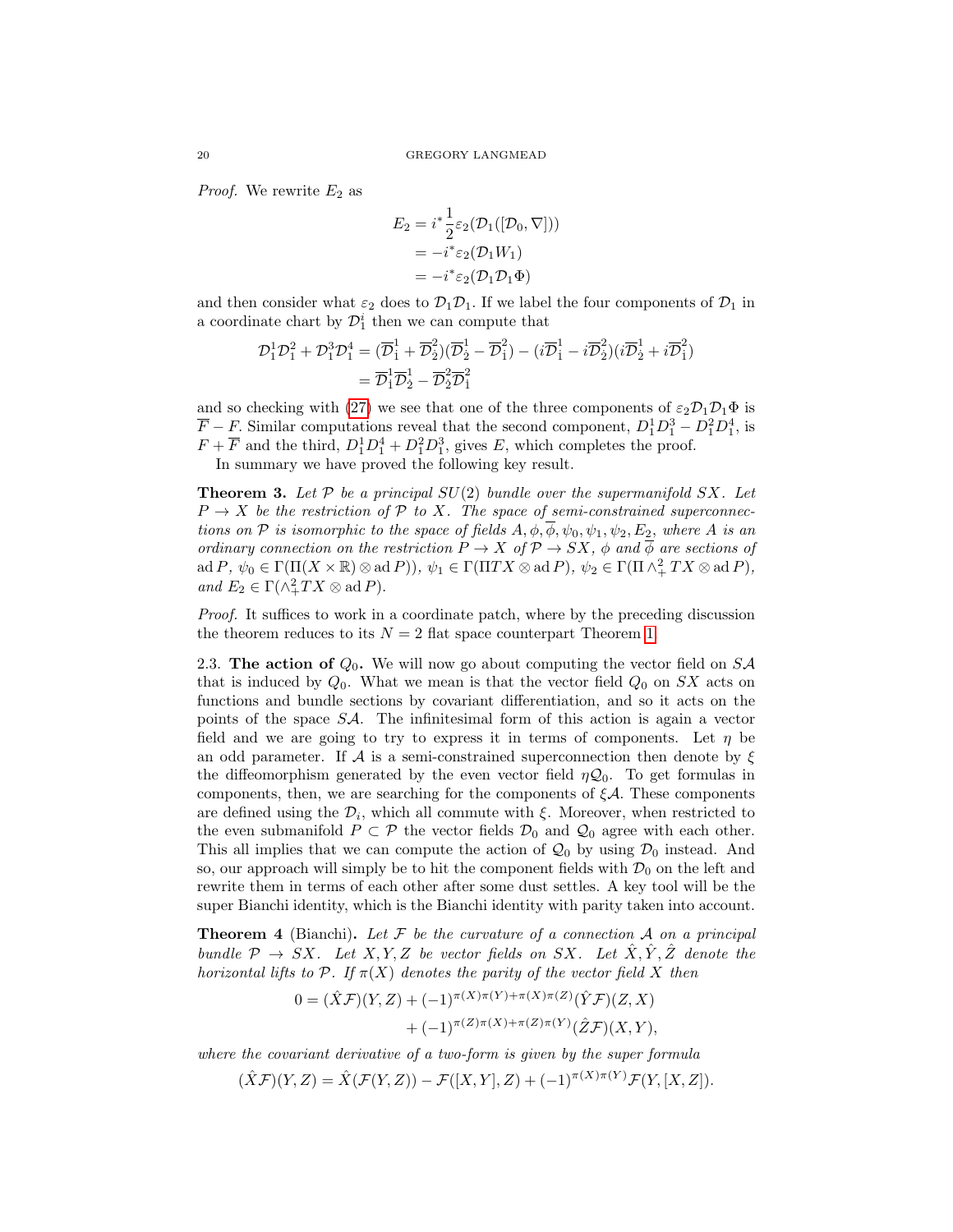We apply this theorem as follows. The identity on the three vector fields  $D_0$ ,  $D_0$ and d yields

$$
\mathcal{D}_0(\mathcal{F}(D_0, d)) - \mathcal{F}([D_0, D_0], d) + \mathcal{F}(D_0, [D_0, d]) \n- \mathcal{D}_0(\mathcal{F}(d, D_0)) + \mathcal{F}([D_0, d], D_0) + \mathcal{F}(d, [D_0, D_0]) \n+ \nabla(\mathcal{F}(D_0, D_0)) - \mathcal{F}([d, D_0], D_0) - \mathcal{F}(D_0, [d, D_0]) = 0
$$

In this expression, the second and sixth terms vanish due to  $D_0^2 = 0$  and the third, fifth, eighth and ninth vanish due to the fact that the connection is semi-constrained. This leaves us with

$$
\mathcal{D}_0(\mathcal{F}(D_0,d)) - \mathcal{D}_0(\mathcal{F}(d,D_0)) + \nabla(\mathcal{F}(D_0,D_0)) = 0,
$$

which gives on restriction to  $X$ 

(56) 
$$
\mathcal{D}_0 \psi_1 = -\nabla \phi.
$$

Next we examine the identity for three copies of  $D_0$ .

$$
D_0(\mathcal{F}(D_0, D_0)) - \mathcal{F}([D_0, D_0], D_0) + \mathcal{F}(D_0, [D_0, D_0]) + \mathcal{D}_0(\mathcal{F}(D_0, D_0)) - \mathcal{F}([D_0, D_0], D_0) + \mathcal{F}(D_0, [D_0, D_0]) + \mathcal{D}_0(\mathcal{F}(D_0, D_0)) - \mathcal{F}([D_0, D_0], D_0) + \mathcal{F}(D_0, [D_0, D_0]) = 0
$$

which immediately becomes

(57) D0φ = 0.

Next we work with  $D_0$ ,  $D_1$  and d to obtain

$$
\mathcal{D}_0(\mathcal{F}(D_1, d)) - \mathcal{F}([D_0, D_1], d) + \mathcal{F}(D_1, [D_0, d]) \n- \mathcal{D}_1(\mathcal{F}(d, D_0)) + \mathcal{F}([D_1, d], D_0) + \mathcal{F}(d, [D_1, D_0]) \n+ \nabla(\mathcal{F}(D_0, D_1)) - \mathcal{F}([d, D_0], D_1) - \mathcal{F}(D_0, [d, D_1]) = 0
$$

whose third, fifth, seventh, eighth and ninth terms vanish because the connection is semi-constrained. Using the fact that

$$
[D_1, D_0] = [D_0, D_1] = d
$$

gives

$$
\mathcal{D}_0((\mathcal{F}(D_1,d)) - \mathcal{D}_1(\mathcal{F}(d,D_0)) = 0.
$$

This yields the equation

$$
\mathcal{D}_0 \psi_2 = i^* \varepsilon_2 (\mathcal{D}_1(\mathcal{F}(d, D_0)))
$$

$$
(58) \qquad \qquad = E_2.
$$

so we have

(59) D0ψ<sup>2</sup> = E2.

Next we compute with  $D_0$ ,  $D_1$  and  $D_1$ .

$$
D_0(\mathcal{F}(D_1, D_1)) - \mathcal{F}([D_0, D_1], D_1) + \mathcal{F}(D_1, [D_0, D_1])
$$
  
+ 
$$
D_1(\mathcal{F}(D_1, D_0)) - \mathcal{F}([D_1, D_1], D_0) + \mathcal{F}(D_1, [D_1, D_0])
$$
  
+ 
$$
D_1(\mathcal{F}(D_0, D_1)) - \mathcal{F}([D_1, D_0], D_1) + \mathcal{F}(D_0, [D_1, D_1]) = 0
$$

the fourth and seventh terms vanish by the semi-constrained condition. We are going to use this equation to compute  $\mathcal{D}_0\overline{\phi}$  and so we need to take  $\varepsilon_0$  of both sides.  $\varepsilon_0$  takes the trace of this bracket, and because individual components of  $\mathcal{D}_1$  square to zero we kill the terms with  $[\mathcal{D}_1, \mathcal{D}_1]$ . This leaves us with

(60) 
$$
\mathcal{D}_0 \overline{\phi} = \psi_0.
$$

.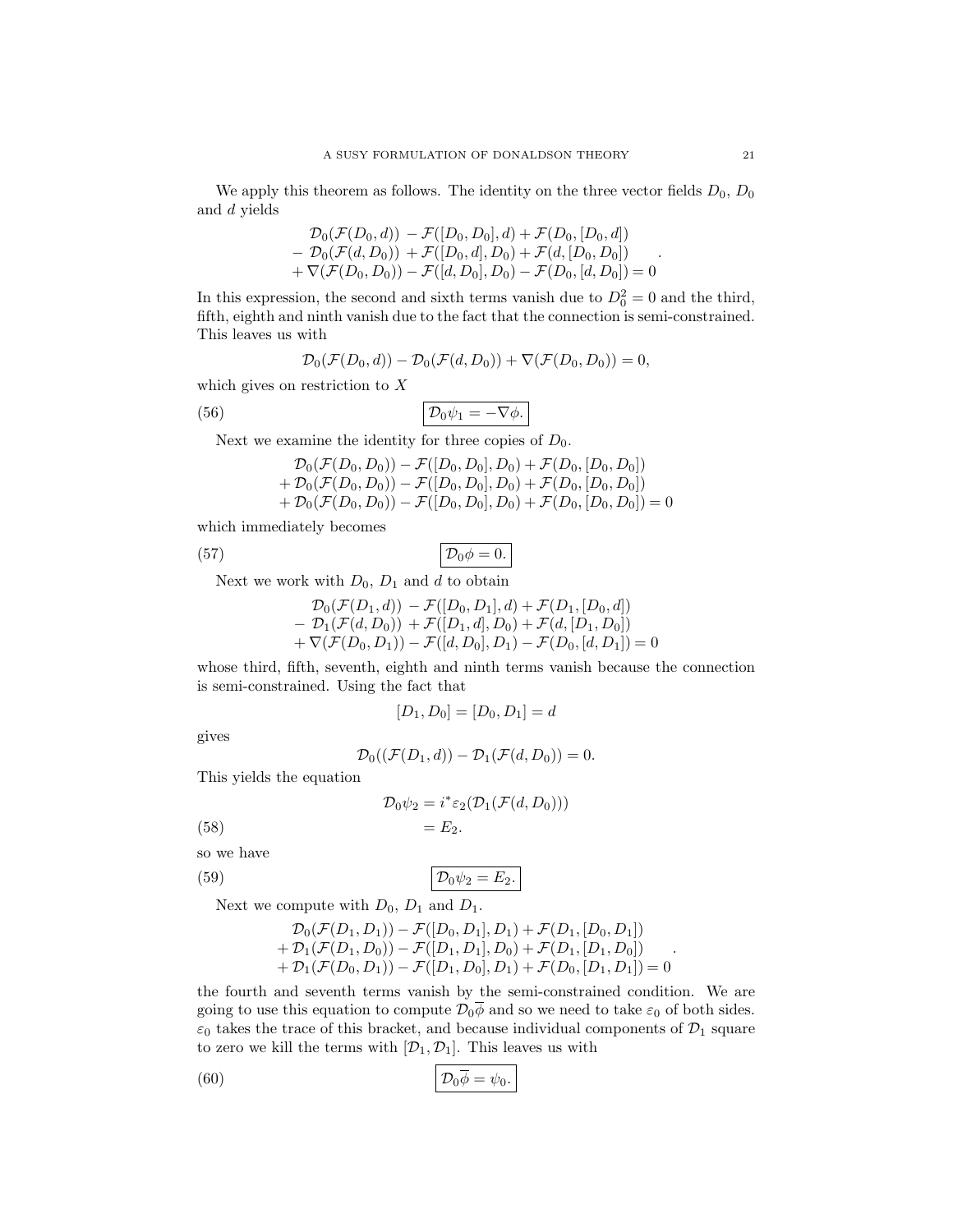Next let's work out  $\mathcal{D}_0A$ . To compute a component of this one-form we'd examine the restriction to X of

$$
i(\nabla_{x^{\mu}})L(\mathcal{D}_0)A.
$$

To get the global version of this, we simply replace the partial with ∇.

(61) 
$$
i(\nabla)L(\mathcal{D}_0)A=L(-\mathcal{D}_0)i(\nabla)A-i(2[\mathcal{D}_0,\nabla])A
$$

$$
(62) \qquad \qquad = 0 - 2[\mathcal{D}_0, \nabla]
$$

(63)  $= W_1$ 

so that we obtain

(64) D0A = ψ1.

This leaves us with the computations for  $\psi_0$  and  $E_2$ . These are in the image of  $\mathcal{D}_0$  though, and we can argue as follows. If f is some component field, we can compute

(65) 
$$
i^* \mathcal{D}_0 \mathcal{D}_0 f = i^* [\mathcal{D}_0, \mathcal{D}_0] f
$$

$$
(66)\qquad \qquad = i^* \nabla_{F(D_0, D_0)} f
$$

$$
(67) \qquad \qquad = \nabla_{-\phi} f
$$

$$
(68)\qquad \qquad =-[\phi,f].
$$

Using this we obtain

(69) 
$$
\mathcal{D}_0 \psi_0 = -[\phi, \overline{\phi}]
$$

(70) 
$$
\mathcal{D}_0(F_A^+ - E_2) = -[\phi, \psi_2].
$$

The total result is then

(71) 
$$
\mathcal{Q}_0 \begin{pmatrix} A \\ \psi_1 \\ \phi \\ \psi_0 \\ \psi_2 \\ E_2 \end{pmatrix} = \begin{pmatrix} \psi_1 \\ -\nabla \phi \\ 0 \\ \psi_0 \\ -[\phi, \overline{\phi}] \\ E_2 \\ -[\phi, \psi_2] \end{pmatrix}_{(A, \psi_1, \phi, \overline{\phi}, \psi_0, \psi_2, E_2)}
$$

This is a vector field on SA, and so can be used as a differential operator on functions on  $S\mathcal{A}$ . We have decomposed the infinite dimensional space  $S\mathcal{A}$  into seven subspaces,

(72) 
$$
S\mathcal{A} = \mathcal{A} \times \Pi \Omega^1 \times \Omega^0 \times \Omega^0 \times \Pi \Omega^0 \times \Pi \Omega^2_+ \times \Omega^2_+
$$

(where we omit the  $(X; ad P)$ 's from the notation for clarity). Suppose f is a function on SA, and we would like to compute the derivative of f using  $\mathcal{Q}_0$ , i.e.  $\mathcal{Q}_0 f$ . Suppose further that we have an explicit expression for f as a combination of various component fields. In order to compute a similarly explicit expression for  $\mathcal{Q}_0 f$ , we use the Leibnitz rule and the chain rule, and then ask the question "what is  $\mathcal{Q}_0$  evaluated on an individual component field?" One computes this derivative by taking the corresponding component of  $\mathcal{Q}_0$ .

An analogous situation is the following. Suppose we work on a finite-dimensional manifold X and use local coordinates  $x^{\mu}, \mu = 1, ..., n$  to express a computation. Let  $f(x^1, \ldots, x^n) = x^i$  for some fixed i in these coordinates. If  $V =$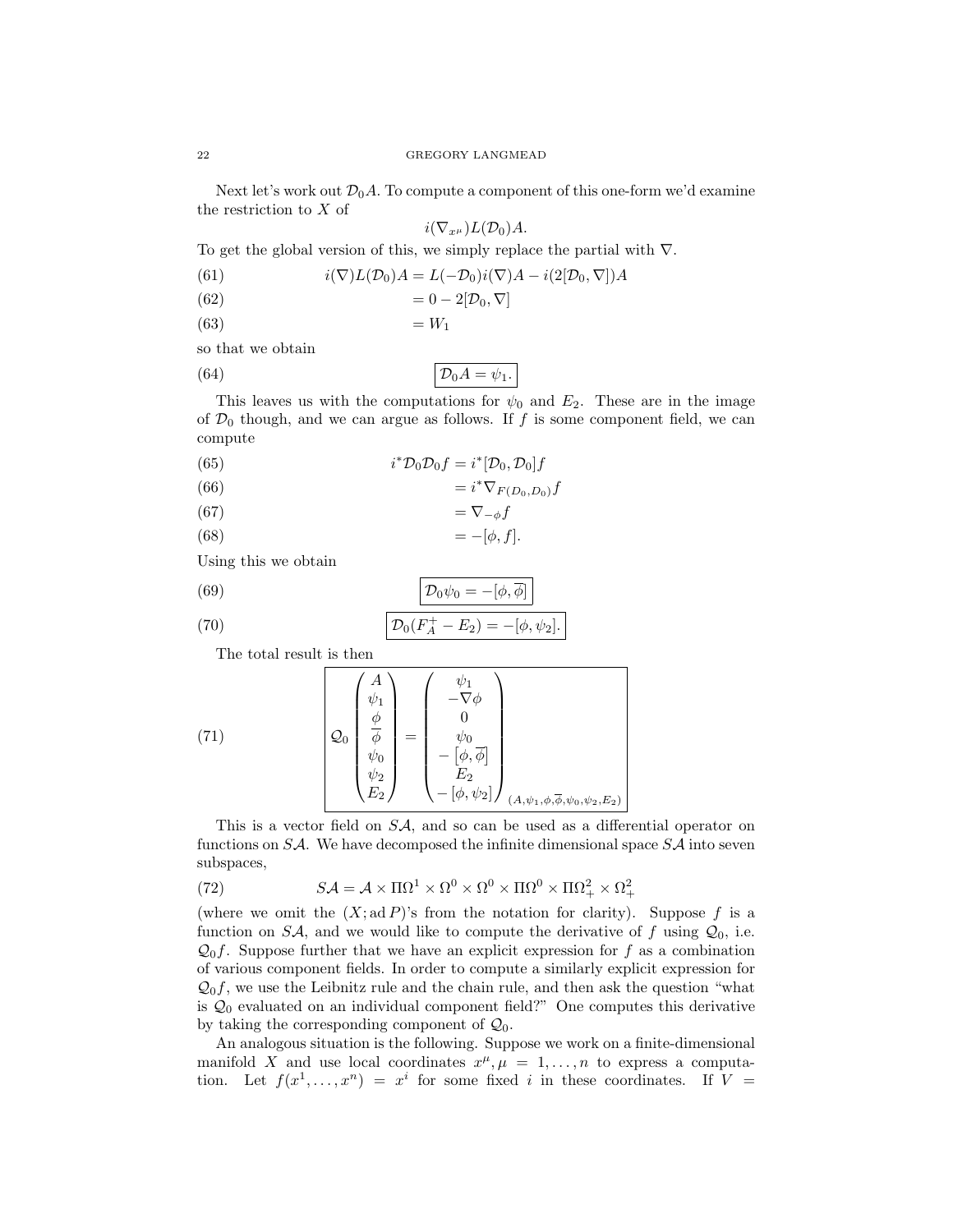$\sum_{k} a^{k}(x^{1},...,x^{n}) \frac{\partial}{\partial x^{k}}$  is a vector field in this patch, then  $Vf(x^{1},...,x^{n}) = a^{i}(x^{1},...,x^{n}),$ the *i*th component of  $V$ .

<span id="page-22-0"></span>2.4. The action after the twist. We will twist the formula [\(33\)](#page-12-1). Many of the terms there do not respond to the twist, which affects only the fermions and auxiliary fields as we have seen. However, note that in our notation  $\sigma$  is  $\overline{\phi}$  and  $\overline{\sigma}$  is  $\phi$ . With just this we find that the twisted action has the terms

$$
\frac{1}{g^2} \left\{-|F_A|^2 + -i\left\langle \overline{\phi}, d_A^* d_A \phi \right\rangle - i|E_2|^2 \right\} + \frac{\theta}{16\pi^2} \langle F_A, F_A \rangle.
$$

It remains to twist the fermionic terms. First we examine

$$
\langle \lambda \not\!\! D_A \overline{\lambda} \rangle + \langle \chi \not\!\! D_A \overline{\chi} \rangle.
$$

Lemma 4. In local coordinates on SX we have

(73) 
$$
\langle \lambda \not\!\!D_A \overline{\lambda} \rangle + \langle \chi \not\!\!D_A \overline{\chi} \rangle = \langle \psi_0, d_A^* \psi_1 \rangle + \langle \psi_2, d_A^+ \psi_1 \rangle
$$

Proof. We express the right hand side in spinorial coordinates to prove the lemma. By way of motivation, examine [\(31\)](#page-12-2). The element being hit with the two epsilon tensors is an element of

$$
(S^+)^* \otimes S^+ \otimes (S^+)^* \otimes (S^-)^* \otimes (S^-)^* \otimes S^+
$$

and the  $\varepsilon$ 's are contracting the two  $(S^+)^*$  spaces and the two  $(S^-)^*$  spaces. We formed a picture of these two contractions in Propositions [2](#page-16-0) and [3.](#page-16-2) For instance, the  $\varepsilon^-$  contraction on the  $(S^-)^*$  spaces will combine the  $\nabla_{ab}\lambda_b$  (and its twin  $\nabla_{ab}\chi_b$ which is not separate in this context) by mapping to  $(X \times \mathbb{R}) \oplus \wedge^2_T TX$ . Clearly this will produce  $d_A^*\psi_1$  and  $d_A^+\psi_1$ . Recalling [\(6\)](#page-5-0), [\(7\)](#page-6-1) and [\(8\)](#page-7-0) we compute

$$
2d_A^+\psi_1 = \begin{pmatrix} (\partial_{1\dot{1}} + \partial_{2\dot{2}})(-i\overline{\chi}_{\dot{1}} - i\overline{\lambda}_{\dot{2}}) - (\dot{i}\partial_{1\dot{1}} - i\partial_{2\dot{2}})(-\overline{\chi}_{\dot{1}} + \overline{\lambda}_{\dot{2}}) \\ (\partial_{1\dot{1}} + \partial_{2\dot{2}})(-\overline{\chi}_{\dot{2}} - \overline{\lambda}_{\dot{1}}) - (\partial_{1\dot{2}} - \partial_{2\dot{1}})(-\overline{\chi}_{\dot{1}} + \overline{\lambda}_{\dot{2}}) \\ (\partial_{1\dot{1}} + \partial_{2\dot{2}})(-i\overline{\chi}_{\dot{2}} + i\overline{\lambda}_{\dot{1}}) - (\dot{i}\partial_{1\dot{2}} + i\partial_{2\dot{1}})(-\overline{\chi}_{\dot{1}} + \overline{\lambda}_{\dot{2}}) \\ + (\partial_{1\dot{2}} - \partial_{2\dot{1}})(-i\overline{\chi}_{\dot{2}} + i\overline{\lambda}_{\dot{1}}) - (\dot{i}\partial_{1\dot{2}} + i\partial_{2\dot{1}})(-\overline{\chi}_{\dot{2}} - \overline{\lambda}_{\dot{1}}) \\ - (\dot{i}\partial_{1\dot{1}} - i\partial_{2\dot{2}})(-i\overline{\chi}_{\dot{2}} + i\overline{\lambda}_{\dot{1}}) + (\dot{i}\partial_{1\dot{2}} + i\partial_{2\dot{1}})(-i\overline{\chi}_{\dot{1}} - i\overline{\lambda}_{\dot{2}}) \\ + (\dot{i}\partial_{1\dot{1}} - i\partial_{2\dot{2}})(-\overline{\chi}_{\dot{2}} - \overline{\lambda}_{\dot{1}}) - (\partial_{1\dot{2}} - \partial_{2\dot{1}})(-i\overline{\chi}_{\dot{1}} - i\overline{\lambda}_{\dot{2}}) \end{pmatrix}
$$

To express  $\psi_2$  in spinor coordinates, we use [\(8\)](#page-7-0) together with the fact that elements with upper index 1 are called  $\chi$  and with upper index 2 are called  $\lambda$  (see [\(44\)](#page-16-4) and [\(45\)](#page-16-5)). We get

$$
4\psi_2 = \begin{pmatrix} -i\chi_1 + i\lambda_2 \\ \chi_2 - \lambda_1 \\ -i\chi_2 - i\lambda_1 \end{pmatrix}.
$$

Similarly,

$$
4\psi_0 = \chi_1 + \lambda_2
$$

and

$$
\begin{aligned} 2d_A^*\psi_1=&(\nabla_{1\dot{1}}+\nabla_{2\dot{2}})(-\overline{\chi}_{\dot{1}}+\overline{\lambda}_{\dot{2}})+(i\nabla_{1\dot{1}}-i\nabla_{2\dot{2}})(-i\overline{\chi}_{\dot{1}}-i\overline{\lambda}_{\dot{2}})\\ &+(\nabla_{1\dot{2}}-\nabla_{2\dot{1}})(-\overline{\chi}_{\dot{2}}-\overline{\lambda}_{\dot{1}})+(i\nabla_{1\dot{2}}+i\nabla_{2\dot{1}})(-i\overline{\chi}_{\dot{2}}+i\overline{\lambda}_{\dot{1}})\end{aligned}
$$

Computing  $\langle \psi_0, d_A^* \psi_1 \rangle + \langle \psi_2, d_A^+ \psi_1 \rangle$  is now a matter of combining these expressions and cancelling half of the terms, leaving us with the desired quantity.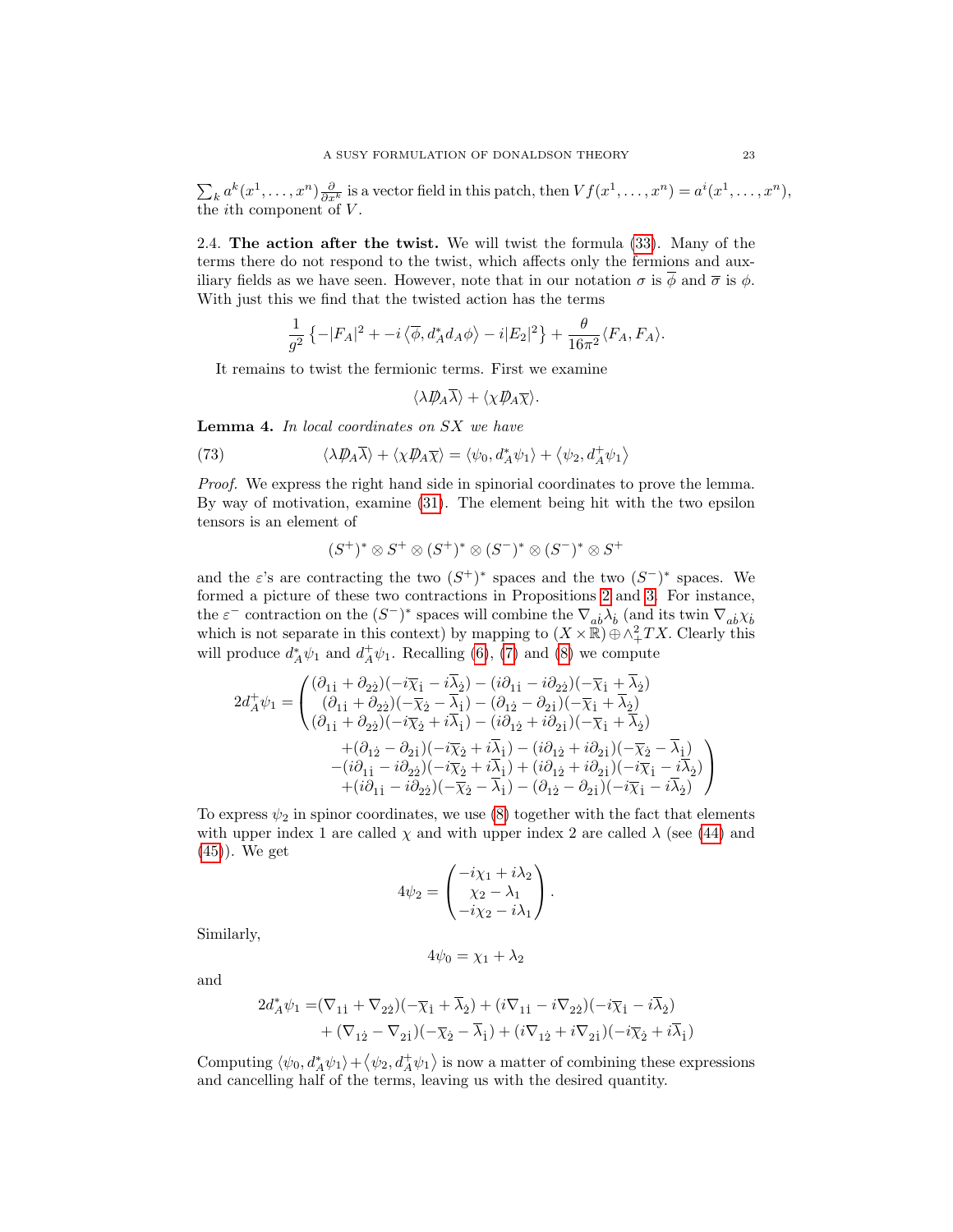Next we work with the terms involving brackets of spinors. Something surprising will result — a term that will not play a role in the geometrical picture that emerges in the next section.

Lemma 5. In local coordinates on SX we have

(74) 
$$
\varepsilon^{ab}[\lambda_a, \chi_b] = \frac{1}{4} [\psi_2, \psi_2] + \frac{1}{4} [\psi_0, \psi_0]
$$

(75) 
$$
\varepsilon^{\dot{a}\dot{b}}[\overline{\lambda}_{\dot{a}}, \overline{\chi}_{\dot{b}}] = \varepsilon_0[\psi_1, \psi_1].
$$

Proof. We compute

$$
\varepsilon_0[\psi_1, \psi_1] = -\frac{1}{4}([-\overline{\chi}_1 + \overline{\lambda}_2, -\overline{\chi}_1 + \overline{\lambda}_2] + [-i\overline{\chi}_1 - i\overline{\lambda}_2, -i\overline{\chi}_1 - i\overline{\lambda}_2] + [-\overline{\chi}_2 - \overline{\lambda}_1, -\overline{\chi}_2 - \overline{\lambda}_1] + [-i\overline{\chi}_2 + i\overline{\lambda}_1, -i\overline{\chi}_2 + i\overline{\lambda}_1]) = [\overline{\lambda}_1, \overline{\chi}_2] - [\overline{\lambda}_2, \overline{\chi}_1].
$$

And using the fact that the bracket uses the structure of the wedge product on forms, and that the components of  $\psi_2$  wedge to zero except against themselves, we obtain

$$
\frac{1}{4}[\psi_2, \psi_2] + \frac{1}{4}[\psi_0, \psi_0] = \frac{1}{4} ([-i\lambda_1 + i\chi_2, -i\lambda_1 + i\chi_2] + [\lambda_2 - \chi_1, \lambda_2 - \chi_1] \n+ [-i\lambda_2 - i\chi_1, -i\lambda_2 - i\chi_1] + [\lambda_1 + \chi_2, \lambda_1 + \chi_2]) \n= [\lambda_1, \chi_2] - [\lambda_2, \chi_1].
$$

This completes the proof and thus we have computed

$$
\int_{SA} \exp\left(\frac{1}{g^2}\left(-\frac{1}{2}|F_A|^2 - i\left\langle \overline{\phi}, d_A^* d_A \phi \right\rangle + i\left\langle \psi_0, d_A^* \psi_1 \right\rangle + i\left\langle \psi_2, (d_A \psi_1)^+ \right\rangle \right) \right)
$$
\n
$$
+ i \left\langle \psi_2, [\phi, \psi_2] \right\rangle + i \left\langle \phi, [\psi_0, \psi_0] \right\rangle + i \left\langle \overline{\phi}, [\psi_1, * \psi_1] \right\rangle
$$

(77) 
$$
-i|E_2|^2\Big) + \frac{\theta}{16\pi^2}\langle F_A \wedge F_A \rangle\Big)
$$

If we tweak the parameter  $\theta$ , we can obtain the sum

$$
-\frac{1}{2g^2}|F_A|^2 - \frac{1}{2g^2}\langle F_A \wedge F_A \rangle
$$

which becomes

$$
-\frac{1}{g^2}|F_A^+|^2
$$

This particular value for  $\theta$  will be fixed from now on, for it facilitates the geometric interpretation we will dwell on presently. Note that with this alteration the whole action has an overall coefficient of  $\frac{1}{g^2}$ . This is the coupling parameter for this physical theory, and when written outside the action it acts like Planck's constant h. Namely, we can see directly (if path integration makes sense) that if the coupling becomes vanishingly small then the minima of  $S$  are heavily weighed in a path integral computation, and we approach a classical limit. We will prefer a different interpretation for the coupling parameter and so we scale some of the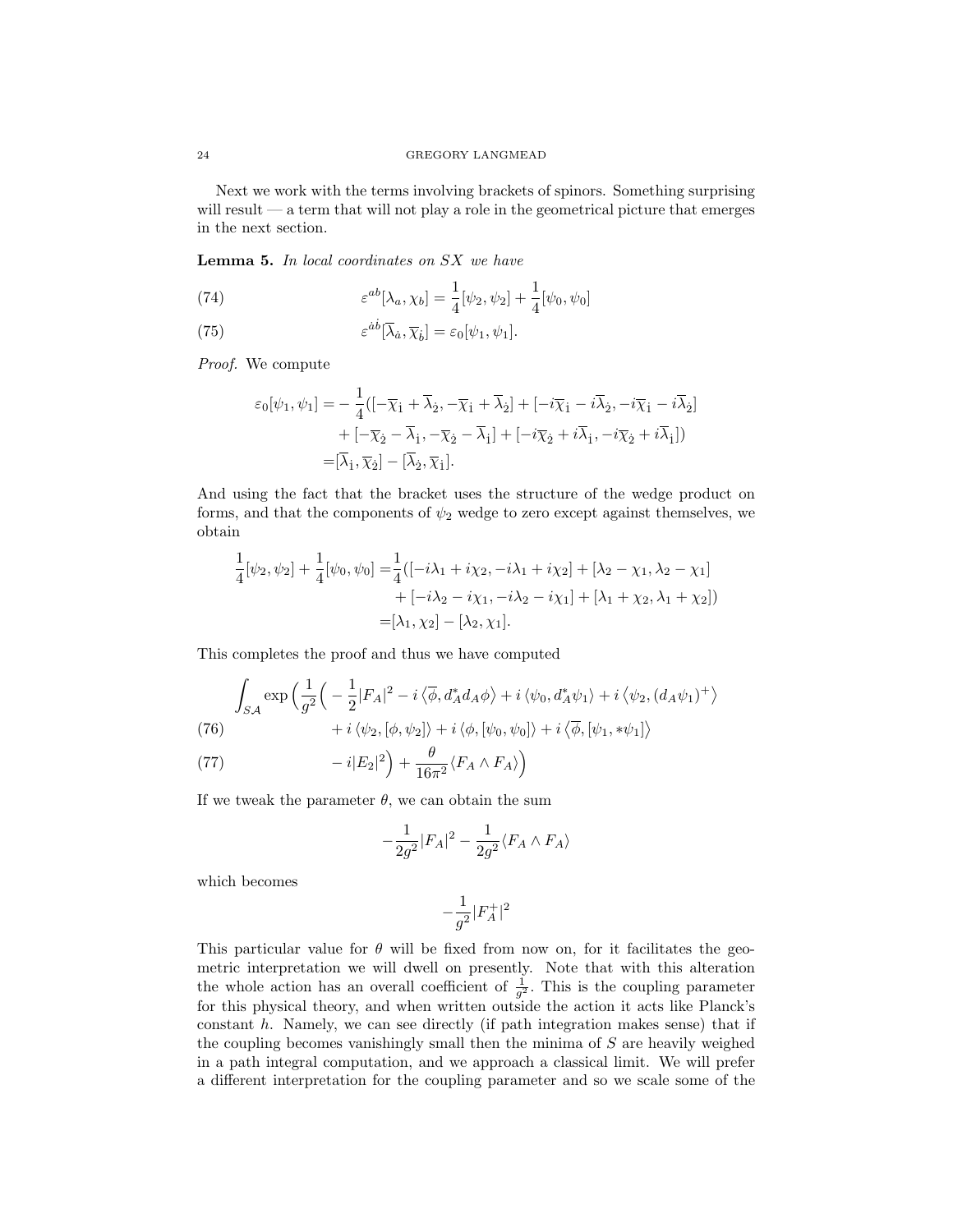fields as follows

$$
\phi \mapsto g^2 \phi
$$
  
\n
$$
\psi_0 \mapsto g^2 \psi_0
$$
  
\n
$$
\psi_2 \mapsto g^2 \psi_2
$$
  
\n
$$
E_2 \mapsto gE_2
$$

producing the formula we will use going forward:

<span id="page-24-0"></span>(78) 
$$
\int_{SA} \exp\left(-\frac{1}{g^2}|F_A^+|^2 - i\langle\overline{\phi}, d_A^*d_A\phi\rangle + i\langle\psi_0, d_A^*\psi_1\rangle + i\langle\psi_2, (d_A\psi_1)^+\rangle \right) + g^2i\langle\psi_2, [\phi, \psi_2]\rangle + g^2i\langle\phi, [\psi_0, \psi_0]\rangle + i\langle\overline{\phi}, [\psi_1, * \psi_1]\rangle - i|E_2|^2\right)
$$

We make one final remark about this computation. It should in principle be possible to compute the twisted action directly on SX, perhaps using a multiple of

$$
\int_{\Pi TX} \text{Tr}\, \Phi^2 - \int_{\Pi((X\times\mathbb{R})\oplus\wedge_2^+ TX)} \text{Tr}\, \overline{\Phi}^2.
$$

which corresponds to [\(29\)](#page-11-0). To compute this in components, one would hit each integrand with an appropriate differential operator. For example, the first odd integral could be carried out by hitting  $\text{Tr }\Phi^2$  with  $(D_1)^4$ , interpreted in an appropriate sense. Similarly, the second integral could be carried out with the help of  $D_0 \circ (D_2)^3$  where the cube is perhaps interpreted to mean the determinant on the third tensor power of the 3-dimensional bundle  $\wedge_2^+TX$ . This computation should be straightforward once the meaning of these operators is sorted out. Some insight into SX is sure to be gained by this exercise.

# 3. The polynomial invariants

The definitions of the component fields of semi-constrained superconnections give a decomposition of SA. A central result of this paper is that this decomposition can be viewed as a rich algebraic structure living on the usual space of connections. Without having ever mentioned the ASD equations or the action of the group of gauge transformations, we will find that in a formal sense these are automatically called for by the structure of SA.

Let  $P$  be a principal  $G$ -bundle over a base  $X$  and let  $V$  be a 2n-dimensional representation of G. Form the associated vector bundle  $E = P \times_G V$ . On this vector bundle there is a Thom class  $\mathcal{T} \in H_c^{2n}(E)$  in compactly supported cohomology. It has maximal degree along the fibers, and so is fully "vertical." One can pull back a representative of  $\mathcal T$  to  $X$  by the zero section s and obtain a representative e of the Euler class of E. If one pulls  $\mathcal T$  back by a nonzero section s, one can interpret the pullback  $s^*(\mathcal{T})$  as the Poincaré dual to the zero set  $Z_s$  of s. And so, to integrate a differential form  $\omega$  over  $Z_s$  one can integrate  $\omega \wedge s^*(\mathcal{T})$  over all of X.

Mathai and Quillen [\[8\]](#page-38-7) introduced a representative  $\mathcal{T}_A$  for the Thom class that lives in the G-equivariant cohomology of  $P \times V$ . The A denotes a connection on P, which is used in the construction. In fact, they write an element of the Cartan algebra of  $V$ , which is an algebraic model of equivariant cohomology, and then use the connection to map it to an equivariant differential form on  $P \times V$ , using the Weil homomorphism. Mathai and Quillen showed that if  $s$  is an arbitrary section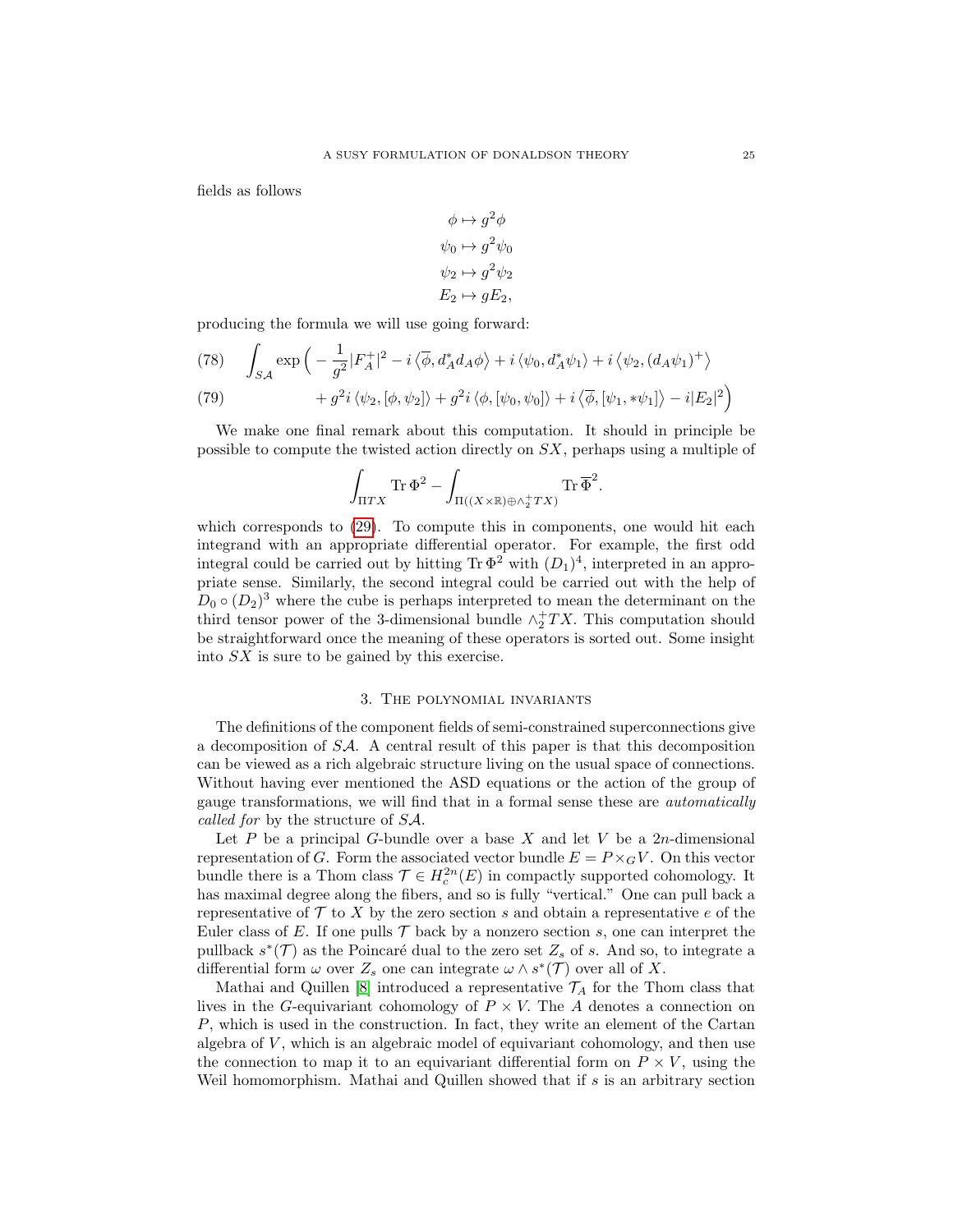of E, then  $s^*\mathcal{T}_A = e_{s,A}$  is a representative for the Euler class, and is independent of both A and s. To be totally explicit, they write

<span id="page-25-0"></span>(80) 
$$
e_{s,A} = \frac{1}{(2\pi)^n} \int d\psi \, e^{-\|s\|^2 + \frac{1}{2} \langle \psi, \phi \psi \rangle + i \langle ds, \psi \rangle}
$$

where  $\psi$  is an element of  $\Pi V$ . The object  $\phi$  is an element of the equivariant cohomology, and under the Weil homomorphism it maps to  $F_A$ , which we will discuss a little later. Note that this element has *rapid decrease* along the fiber V , but is not compactly supported. In fact, the inclusion of compactly supported forms into forms with rapid decrease induces an isomorphism of cohomology.

Taking  $s = 0$  produces Pfaff $(F_A)$ , which restates the Gauss-Bonnet theorem. Taking s nonzero and multiplying by a constant  $\gamma$  to get  $\gamma s$  and then taking  $\gamma \to \infty$ localizes  $e_{s,A}$  to the zero set of s. This can be proven by approximating [\(80\)](#page-25-0) with the method of steepest descent.

Also relevant for us is a modification of this picture that lets us work upstairs. Let s be a section of  $E$ , and suppose we want to compute

$$
\int_{Z_s} \omega
$$

for some form  $\omega$ . We know we can instead work with

$$
\int_X \omega \wedge e_{s,A}.
$$

However, we can further enlarge the space we integrate over to  $E$  if we can find an appropriate differential form that has maximal degree along the fibers of P and that integrates to 1 on a fiber. Such a form is called a projection form, and if we call it  $\eta_{\text{proj}}$  then we have

$$
\int_{Z_s} \omega = \int_E \omega \wedge e_{s,A} \wedge \eta_{\text{proj}}.
$$

It is familiar in Donaldson theory that the ASD moduli space can be defined as the zero set of the section  $F_A^+ : A/\mathcal{G} \to \Omega^2_+(X; \operatorname{ad} P)$ . If there were such an object as a Thom class in this infinite-dimensional context, we could hope that the pullback by  $F_A^+$  would be in some sense Poincaré dual to the ASD moduli space. Surely such a geometrical construction could be carried out mathematically, but it has not yet been done. The problem is that the space  $\beta$  of connections modulo gauge transformations is infinite-dimensional and the fiber of the vector bundle,  $\Omega^2_+(X;\text{ad }P)$  is also infinite-dimensional. In addition, the group  $\mathcal G$  has infinite dimension, so the concept of the projection form as a "top-dimensional" form along the fibers of  $A \rightarrow B$  does not make sense. Nonetheless, if we ignore these issues we will see that a straightforward application of the above construction to  $F_A^+$  produces the twisted action [\(78\)](#page-24-0).

So the simple twisting operation has brought us from a physical supersymmetric theory all the way to the ASD moduli space, equipped with an Euler class to help us do intersection theory. All that is missing is Donaldson's  $\mu$ -map, which has a beautiful manifestation in this context, as we will see below.

Much of this treatment of the Mathai-Quillen form and the projection form is based on [\[12\]](#page-38-11). The original insight into the geometry underlying the action is in Atiyah and Jeffrey's paper [\[1\]](#page-38-0). The following account differs from Atiyah and Jeffrey's, however, in two important respects. First of all, we build the geometrical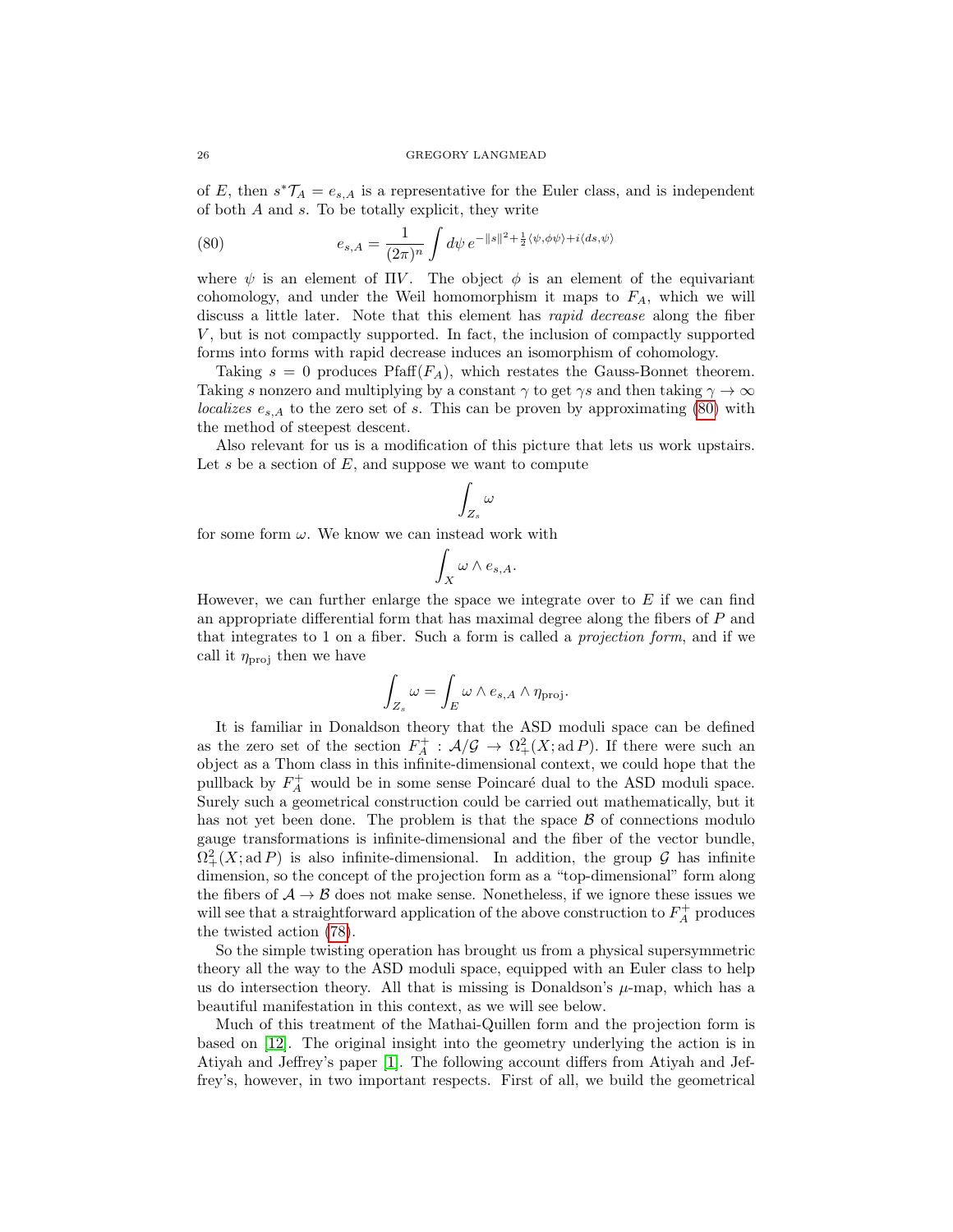constructions from the structure of  $S\mathcal{A}$  itself, using the operator  $\mathcal{Q}_0$  and the component fields to prove that the equivariant cohomological data we need is encoded in the twisted supersymmetry. This is a very important observation, as it uses the twist to show that the Mathai-Quillen and projection forms naturally arise from supersymmetry, and so *motivate* doing Donaldson theory rather than just *imitat*ing Donaldson theory. Thinking of Donaldson theory as an outgrowth of twisted supersymmetry may eventually prove to be useful for gaining additional insights about smooth structures on 4-manifolds. The second departure from Atiyah and Jeffrey's work is that we will try to de-emphasize the interpretation of the path integral as a representation of a nonexistent Euler class. Instead, we will discuss the physical approach to path integration and show how the localization to the ASD moduli space is obtained by examining the classical limit of the quantum theory. Strengthening the link with physics fits into our overarching strategy of initiating an investigation into Witten's Conjecture, but the reader should be clear on one point: understanding what an Euler class is in infinite dimensions will shed light on both the Donaldson invariants and on path integrals, and so we are not advocating that mathematicians should neglect to sort those ideas out.

3.1. The algebraic structure of SA. We define two subspaces of SA.

(81) 
$$
L(\mathcal{A}) = \Omega^0 \times \Omega^2_+ \times \Pi \Omega^2_+
$$

 $P(\mathcal{A}) = \mathcal{A} \times \Pi \Omega^1 \times \Omega^0 \times \Omega^0 \times \Pi \Omega^0$ (82)

where the shared copy of  $\Omega^0$  is the one given by elements we have been calling  $\phi$ . (Sometimes we will want to use dual spaces of a few of these pieces but we will feel free to switch to the dual spaces as needed.) Keeping this structure in mind, we will digress temporarily to treat more carefully the two finite-dimensional geometrical ideas, the Mathai-Quillen form, and the projection form. Our presentation of these two forms relies on the algebraic structure of the Cartan model for equivariant cohomology. Then we will return to  $S\mathcal{A}$  and see that we have the same algebraic picture present, in the guise of the vector field  $\mathcal{Q}_0$  and in the twisted action [\(78\)](#page-24-0).

3.1.1. The Mathai-Quillen form. In [\[8\]](#page-38-7), Mathai and Quillen constructed a representative for the Euler class of a vector bundle that is built from a connection and a section. The proved that their form was closed and that its cohomology class depends neither on the section nor the connection. We will describe their construction now. Let G be a Lie group, let A be a principal G-bundle over a space B, and let  $E = A \times_{\rho} V$  be an associated *n*-dimensional vector bundle, where  $\rho: G \to GL(V)$  is a given representation. We are using finite dimensional A, B and G, but their names should suggest that we will eventually apply these ideas to the infinite dimensional spaces  $A$ ,  $B$  and  $\mathcal{G}$ .

Let  $d\rho : \mathfrak{g} \to \text{Hom}(V) \cong \text{Vect}(V)$  be the Lie algebra map to vector fields on V. We will denote by  $i_{\phi}$  the contraction operator in the direction of  $d\rho(\phi)$ . The Cartan algebra is the space  $S^*(\mathfrak{g}^*) \otimes \Omega^*(V)$ , equipped with a differential  $d_C$  given by

- (83)  $d_C(\phi \otimes 1) = 0$
- (84)  $d_C(\phi \otimes \omega) = 1 \otimes (d i_\phi)\omega$

where  $\phi$  is a generator of  $S^*(\mathfrak{g}^*)$ , and one extends this formula to the full algebra by the Leibnitz rule. The cohomology of this complex computes the equivariant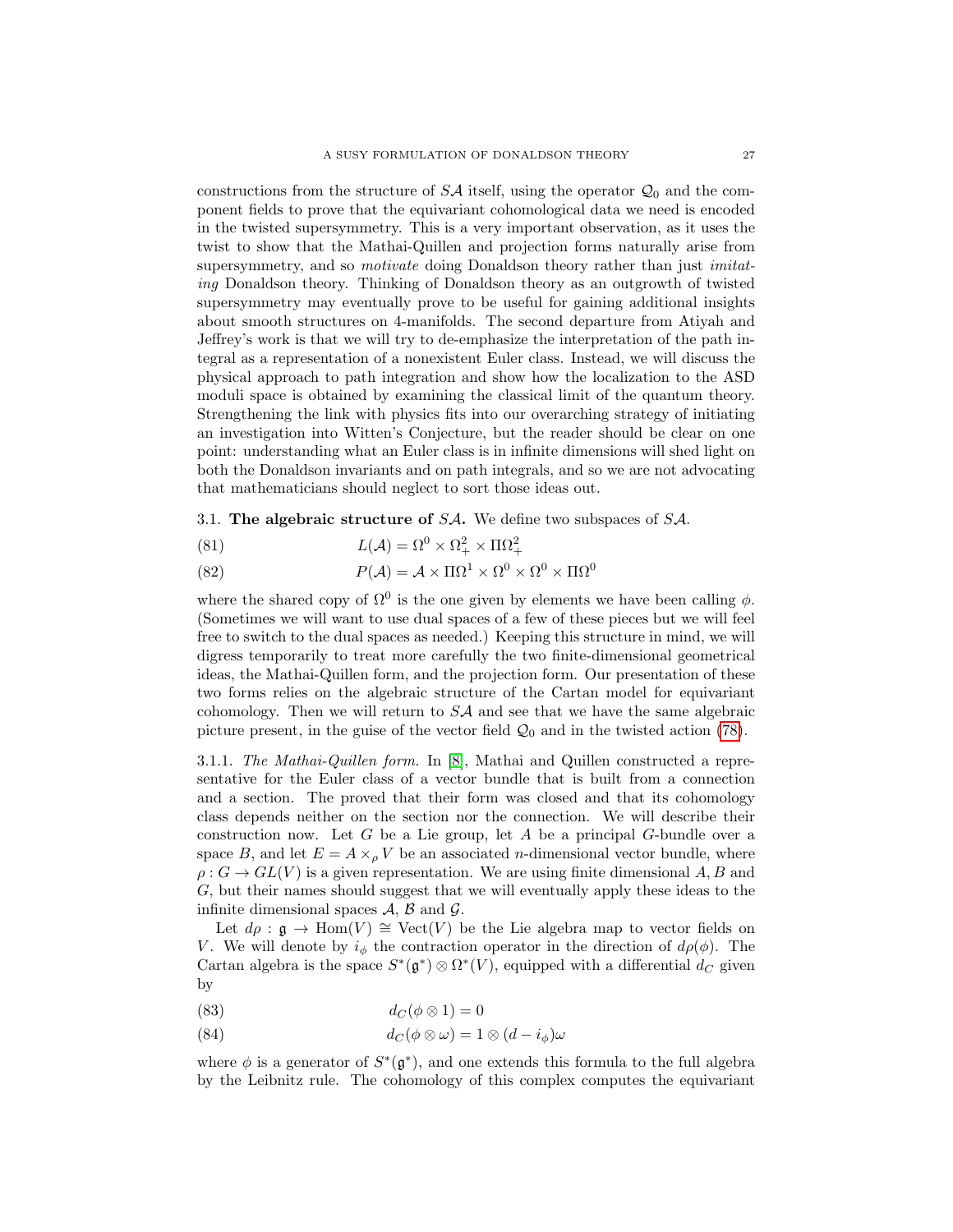#### 28 GREGORY LANGMEAD

cohomology of V,  $H^*_G(V)$ . In case G acts freely, one has  $H^*_G(V) \cong H^*(V/G)$ , so this algebraic model is designed to help handle the cases where the action is not free.

To make closer contact with our work on superconnections, we can describe the Cartan algebra using a vector field on an odd space.

<span id="page-27-1"></span>**Proposition 6.** Let V be a vector space with inner product, together with an action of a Lie group G (not necessarily linear). Let a metric on g be given. Let  $\{v_i\}$  be a basis of V and let  $\{v^i\}$  be the dual basis. Define  $CV = \mathfrak{g} \times \Pi TV$ . Let a vector field Q on CV be given by

$$
Q\begin{pmatrix} \phi_i \\ v_j \\ \lambda_k \end{pmatrix} = \begin{pmatrix} 0 \\ \lambda_j \\ -L(\phi_i)v_k \end{pmatrix}_{(\phi_i, w_j, \lambda_k)}
$$

where  $\phi_i$  is an element of a basis for g and  $\lambda_j$  is the basis element of  $\Pi V \cong \Pi T_{v_i} V$ corresponding to  $v_j$ . Then on the space  $S^*(\mathfrak{g}) \otimes \Omega^*(V)$ , Q induces the action of the Cartan differential.

*Proof.* We have already discussed in Lemma [1](#page-3-0) how  $C^{\infty}(\Pi TV) \cong \Omega^*(V)$  and so taking the space of polynomial functions on  $\mathfrak{g}$ , we have  $S^*(\mathfrak{g}^*)\otimes \Omega^*(V) \subset C^\infty(\mathfrak{g} \times$  $\Pi TV$ ). Q induces an action on this space by differentiation, and so to complete the proof we compute this induced action. Let us denote the superspace analogue of a differential form  $\omega$  by  $\hat{\omega}$ . So if

$$
\omega = \phi^{\alpha} \cdot \sum_{i_1 < \dots < i_k} a_{i_1 \dots i_k}(v) dv^{i_1} \wedge \dots \wedge dv^{i_n}
$$

is an element of the Cartan algebra, then the corresponding function on  $g \times \Pi TV$ is

$$
\hat{\omega} = \phi^{\alpha} \cdot \sum_{i_1 < \dots < i_k} a_{i_1 \dots i_k}(v) \lambda_{i_1} \dots \lambda_{i_n}.
$$

Let us compute the action of  $Q$  on  $\hat{\omega}$ . We have

<span id="page-27-0"></span>(85) 
$$
Q\hat{\omega} = \sum a_{i_1\cdots i_k} (-1)^{\gamma+1} \lambda_{i_1} \cdots \lambda_{i_{\gamma-1}} (-L(\phi_{\alpha})v^{\gamma}) \lambda_{i_{\gamma+1}} \cdots \lambda_{i_k}
$$

$$
+ \phi^{\alpha} \cdot \sum \frac{\partial a_{i_1\cdots i_k}}{\partial v_{\gamma}} \lambda_{\gamma} \lambda_{i_1} \cdots \lambda_{i_n}.
$$

Note that we computed only for a generator of  $S^*(\mathfrak{g}^*)$  but this suffices as both Q and the Cartan differential are extended in the same way (the Leibnitz rule) to more general elements. Under the correspondence with differential forms,  $\lambda_i \to dv^i$ . Also, by the Cartan formula,  $L = d \circ i + i \circ d$  and so

$$
-L(\phi_{\alpha})v^{\gamma} = -i(\phi_{\alpha})dv^{\gamma}.
$$

With these replacements, we can easily see from [\(85\)](#page-27-0) that  $Q\hat{\omega} \to (d - i(\phi_{\alpha}))\omega$ , completing the proof.

We deliberately avoided using linearity of the G-action above, in order to be a little more general. However, in the case of a linear action (a representation) the action of  $\phi$  on an element of V is just the vector field  $\phi(v)_v$ .

Let us examine the space  $L'(A) = \mathfrak{g} \times \Pi TV \times \Pi V^* \times V^*$ . (The number of components differs from the definition of  $L(\mathcal{A})$  above, hence the primed notation; the  $\Pi TV$  part of  $L'(A)$  should be considered "extra" and we will see at the end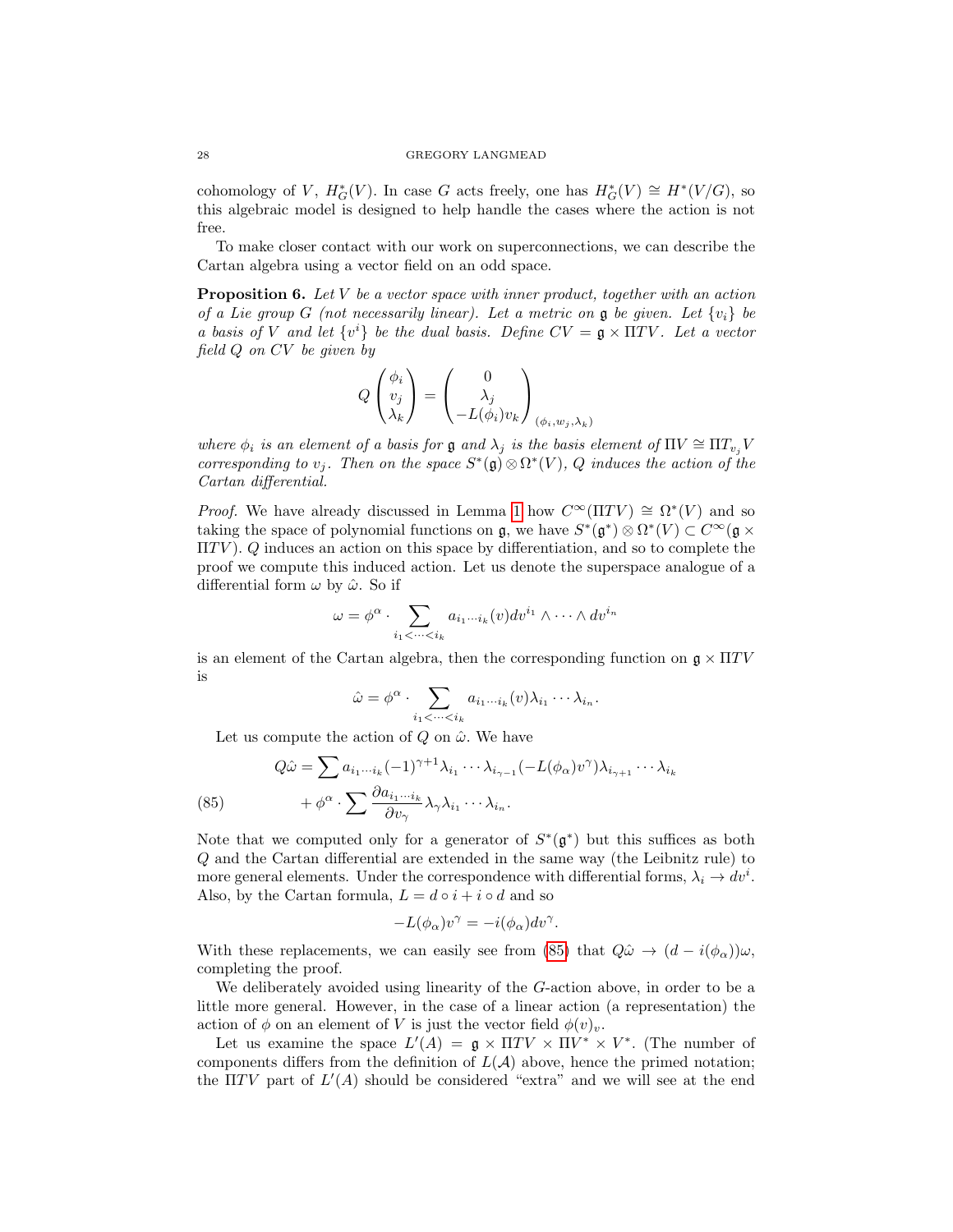of the section why its presence is not needed to discuss the Donaldson invariants.) We will install on this space the vector field

(86) 
$$
Q\begin{pmatrix} \phi \\ v_j \\ \lambda_k \\ \psi^l \\ E^m \end{pmatrix} = \begin{pmatrix} 0 \\ \lambda_j \\ -\phi(v_k) \\ E^l \\ -\phi(\psi^m) \end{pmatrix}_{(\phi_i, v_j, \lambda_k, \psi^l, E^m)}
$$

We will construct a special function  $\Psi_L$  on this space as follows. We will then integrate the exponential of the function  $Q\Psi_L$  over the E and  $\psi$  variables, and we shall point out that the remaining function is Mathai and Quillen's element of the Cartan algebra. Let us proceed. We set

(87) 
$$
\Psi_L(\phi, v, \lambda, \psi, E) = -i\psi(v) - \langle \psi, E \rangle_{V^*}
$$

and then obtain

(88) 
$$
\Phi_L = Q\Psi_L = -iE(v) + i\psi(\lambda) - \langle E, E \rangle_{V^*} - \langle \psi, \phi(\psi) \rangle_{V^*}
$$

(remembering to pick up a minus sign when we move Q past the  $\psi$  in the second term). Now we compute

$$
U(\phi, v, \lambda) = \frac{1}{(2\pi)^{2\dim V}} \int_{V^* \times \Pi V^*} d\text{vol}(E) d\text{vol}(\psi) e^{\Phi_L}.
$$

We now use the fact that Gaussian integration gives

(89) 
$$
\int_{V} dvol e^{-\langle v, Av \rangle + \langle B, v \rangle} = \int_{V} dvol e^{-\frac{1}{4} \langle B, A^{-1}B \rangle} e^{-\langle v - A^{-1}v, A(v - A^{-1}v) \rangle}
$$

(90) 
$$
= e^{-\frac{1}{4}\langle B, A^{-1}B \rangle} \left(\frac{\pi}{\det A}\right)^{\frac{\dim V}{2}}
$$

and obtain

(91) 
$$
U(\phi, v, \lambda) = \frac{1}{(4\pi)^{\dim V}} \int_{\Pi V^*} dvol(\psi) e^{-\frac{1}{4} \langle v, v \rangle_V + i\psi(\lambda) - \langle \psi, \phi(\psi) \rangle_{V^*}}
$$

[[Note: Am I off by a minus sign on that third term in the exponential?]]

To obtain an element of the Cartan algebra, we use the fact that  $\Phi_L$  is a linear function of  $\lambda$  and so can be identified with a 1-form on V. If we now choose a connection a on A then we can construct the map  $w : S^*(\mathfrak{g}^*) \otimes \Omega^*(V) \to \Omega^*(P \times V)$ by sending  $\phi \to F_a$ . This is the *Weil homomorphism*. It is an equivariant map because  $F_a$  transforms in the adjoint representation, and so descends to a map on G-invariant forms

$$
\overline{w}: (S^*(\mathfrak{g}^*) \otimes \Omega^*(V))^G \to \Omega^*(E).
$$

The form  $w(U)$  is almost a representative of the Thom class T. In fact,  $w(U)$  fails to be fully horizontal, which is required for it to be the lift of a form from E. Use the connection to decompose  $T_{(x,v)}(A \times V)$  into  $T_{x,\text{vert}} \oplus T_{x,\text{horiz}} \oplus V$  and to form the projection p onto  $T_{x, \text{horiz}} \oplus V$ . Then we denote

$$
w(U)_{\text{horiz}}(X_1,\ldots,X_n)=w(U)(p(X_1),\ldots,p(X_n)).
$$

This horizontal element does in fact descend to  $\Omega^*(E)$ . The fact that U was already G-invariant but not horizontal perhaps indicates that the construction is better off living in the Weil model of equivariant cohomology, but we follow standard practice and take a horizontal projection. Note that we never had to use  $\overline{w}$ , since we projected horizontally after applying w.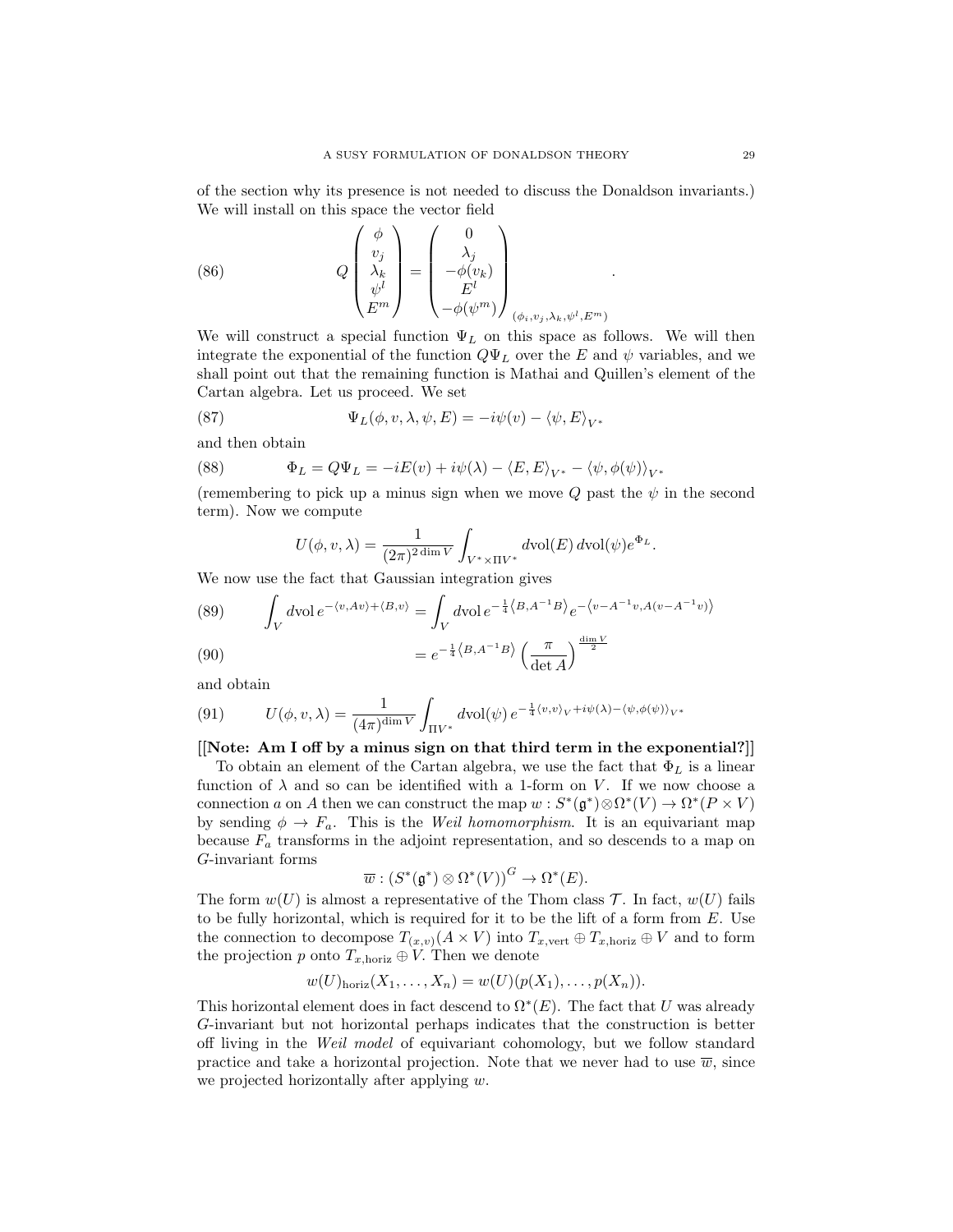**Theorem 5** (Mathai-Quillen [\[8\]](#page-38-7)).  $w(U)_{\text{horiz}}$  is a representative for the Thom class  $\tau$ .

Heuristically, we see that the Berezinian integration over  $\psi$  will give us the Pfaffian of  $F_a$ , just as in the Gauss-Bonnet formula. The Gaussian in v and the constants ensure the integral over a fiber is 1. We obtain a top-dimensional form in the V direction because of the  $i\psi(\lambda)$  term and the correspondence between functions of  $\lambda$  and forms.

Now we get back to the point about v and  $\lambda$ . The Thom class can be pulled back by a section  $s : B \to E$  to produce the Euler class of E. This is an *n*-form on B (recall that dim  $V = n$ ), unless  $n > \dim B$  in which case the Euler class is defined to be zero. We can pull the Mathai-Quillen form back to  $B$  by s to obtain

(92) 
$$
s^*U(\phi, v, \lambda) = \frac{1}{(4\pi)^{\dim V}} \int_{\Pi V^*} d\text{vol}(\psi) e^{-\frac{1}{4}\langle s, s \rangle_V + i\psi(ds) - \langle \psi, \phi(\psi) \rangle_{V^*}}
$$

where we simply replaced v by s and  $\lambda$  by ds to effect the pullback. This form represents the Euler class of E.

If we replace the section s by ts for a real parameter t and rescale  $\psi$  by  $\psi \to \frac{1}{t}\psi$ then this expression becomes

<span id="page-29-0"></span>
$$
(93) \qquad s^*U(\phi, v, \lambda) = \frac{1}{(4\pi)^{\dim V}} \int_{\Pi V^*} d\text{vol}(\psi) \, e^{-\frac{1}{4t^2} \langle s, s \rangle_V + i\psi(ds) - t^2 \langle \psi, \phi(\psi) \rangle_{V^*}}.
$$

This version allows us to consider the two limits  $t \to 0$  and  $t \to \infty$  that link the Gauss-Bonnet formula with a formula that involves local data at the zero set of s.

We will now see that our action on  $S\mathcal{A}$  has an Euler class part that is the pullback by  $F_A^+:\mathcal{B}\to\mathcal{A}\times_{\mathcal{G}}\Omega^2_+(X;\mathrm{ad}\,P)$ . Under the identification of  $\Omega^+_2$  with  $V^*$  and Lie  $\mathcal{G}$ with g, we identify  $E_2$  with  $E$ ,  $\psi_2$  with  $\psi$  and  $\phi$  with  $i\phi$ . So  $L(\mathcal{A})$  is an analogous space to the one we were just considering. Now let us compare [\(93\)](#page-29-0) with the action [\(78\)](#page-24-0). If we choose the section s to be the map

$$
\frac{1}{2}F_A^+ : \mathcal{A} \to \mathcal{A} \times \Omega_2^+(X; \text{ad } P)
$$

then ds will take  $\psi_1$  to  $d_A^+\psi_1$ . Also, the action of Lie G on  $\Omega_2^+$  is  $\psi_2 \mapsto [\phi, \psi_2]$  and so the analogy with [\(93\)](#page-29-0) gives

<span id="page-29-1"></span>
$$
(94) \qquad (tF_A^+)^*U = \int_{\Pi(\Omega_2^+(X;\text{ad }P))} d\psi_2 \, e^{-\frac{t^2}{4}|F_A^+|^2 + i\langle\psi_2, d_A^+\psi_1\rangle - \frac{1}{t^2}\langle\psi_2, [\phi, \psi_2]\rangle}
$$

which is part of [\(78\)](#page-24-0) with t replaced by  $1/g$ . So not only does part of the twisted action represent the Poincaré dual of the ASD moduli space, but the physical coupling constant plays an analogous role to the scale of the section  $F_A^+$ ! We will dwell on this after discussing the projection form.

3.1.2. The projection form. The construction of the projection form follows in the same vein as the Mathai-Quillen construction above. We will introduce a space together with a vector field. We will differentiate a function to obtain another function that we then exponentiate as before, and integrate over some of the variables. This form will interact with the Mathai-Quillen form, as they will share certain variables. In fact, the projection form will enforce both of the modifications we made to  $U$  above: it will kill off all but the horizontal part of  $U$  and it will produce a  $\delta$ -function that is supported where  $\phi$  is equal to the curvature of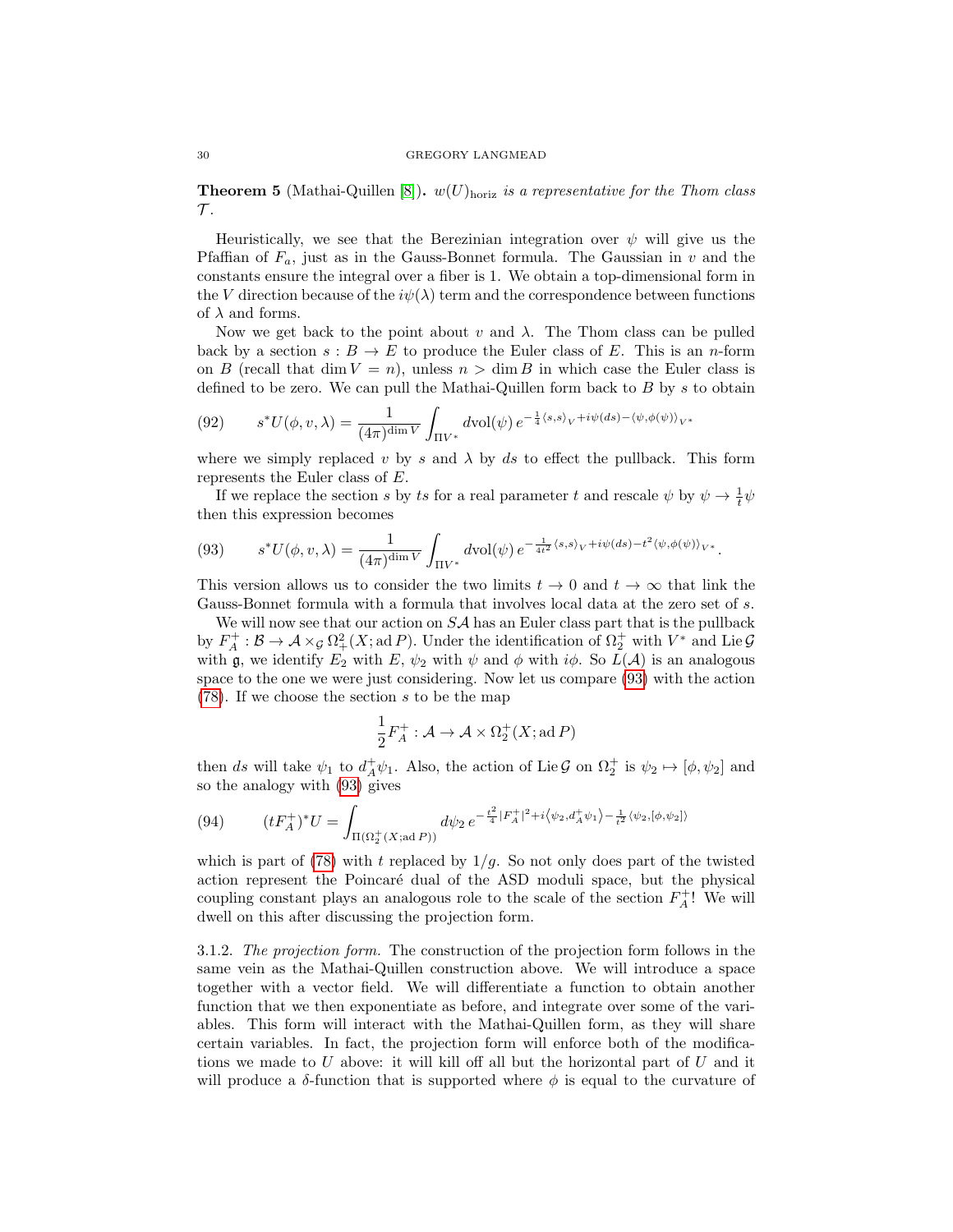the chosen connection (the construction of the projection form involves a choice of connection).

Let  $A \to B$  be a principal bundle with group G. Let  $\langle, \rangle_{\mathfrak{g}}$  be an bi-invariant inner product on  $\mathfrak g$ . Suppose we are given a G-equivariant metric  $g$  on  $A$ . Then  $g$  induces a natural connection on B by using the metric to take the horizontal distribution to be the orthogonal complement of the vertical one. The action of the group G on A induces a map from  $\mathfrak g$  to the vertical tangent spaces of A. We call this map C, so we have  $C : \mathfrak{g} \to T_a A$ . Using the metric, we can define the adjoint  $C^*$  of C,  $C^*: T_a A \to \mathfrak{g}$ . In other words,  $C^*$  is a Lie algebra-valued 1-form on A.

We will examine the space

<span id="page-30-0"></span>
$$
P(A) = \mathfrak{g} \times A \times \Pi\Omega^1(X; \mathrm{ad}\,P) \times \mathfrak{g} \times \Pi\mathfrak{g}
$$

.

with the vector field

(95) 
$$
Q'\begin{pmatrix} \phi \\ a \\ \frac{\psi'}{\phi} \\ \frac{\psi}{\psi} \end{pmatrix} = \begin{pmatrix} 0 \\ \psi' \\ -L(\phi)a \\ -L(\phi)\overline{\phi} \end{pmatrix}_{(\phi, a, \psi', \overline{\phi}, \overline{\psi})}
$$

We begin with the element

(96) 
$$
\Psi_P(\phi, a, \psi', \overline{\phi}, \overline{\psi}) = i \langle \overline{\phi}, C^* \rangle_{\mathfrak{g}}.
$$

We won't be able to compute  $Q' \Psi$  with just [\(95\)](#page-30-0), though. This is because  $C^*$  is a genuine 1-form, not an odd object. However, by Proposition [6](#page-27-1) we can work with the Cartan differential which operates by  $(d - i(\phi))C^* = dC^* - C^*(C\phi)$ . And so we have

(97) 
$$
\Phi_P = Q' \Psi_P = i \left\langle \overline{\psi}, C^* \right\rangle_{\mathfrak{g}} + i \left\langle \overline{\phi}, d C^* \right\rangle_{\mathfrak{g}} - i \left\langle \overline{\phi}, C^*(C\phi) \right\rangle_{\mathfrak{g}}.
$$

The projection form is then

(98)

$$
U'(\phi, a, \psi') = \frac{1}{(2\pi i)^{\dim G}} \int_{\mathfrak{g} \times \Pi \mathfrak{g}} d\text{vol}(\overline{\phi}) d\text{vol}(\overline{\psi}) e^{i \langle \overline{\psi}, C^* \rangle_{\mathfrak{g}} + i \langle \overline{\phi}, dC^* \rangle_{\mathfrak{g}} - i \langle \overline{\phi}, C^*(C\phi) \rangle_{\mathfrak{g}}}
$$

which lies in  $S^*(\mathfrak{g}^*)\otimes \Omega^*(A)$ .

**Proposition 7.** Let  $\omega$  be an element of  $S^*(\mathfrak{g}^*) \otimes \Omega^*(V)$  for some vector space V with G-action. Then  $\int_{\mathfrak{g}} d\phi \,\omega \wedge U' = w(\omega)_{\text{horiz}}$ 

*Proof.* For a more detailed treatment of  $U'$ , see Section 14.3.3 of [\[12\]](#page-38-11). The Berezinian integral over  $\overline{\psi}$  picks off the piece of maximal degree in  $\overline{\psi}$ . If dim  $G = m$  then this yields an m-form built from the m-fold wedge product of  $C^*$ . Since  $C^*$  is a vertical 1-form (it vanishes on horizontal vectors in  $TA$ ) this wedge product is an m-form along strictly vertical directions. In fact, it is an element of  $\wedge^{top}(T^*_{vert}A)$ . Any form on A with components along vertical directions is zero when wedged with such a fully vertical form, and so multiplying  $\omega$  by U' picks off the horizontal part of U'.

Next, we note that the integral over  $\overline{\phi}$  in U' gives the  $\delta$ -function

$$
\delta(dC^* - C^*(C\phi))
$$

which is zero unless

$$
\phi = (C^*C)^{-1}dC^*.
$$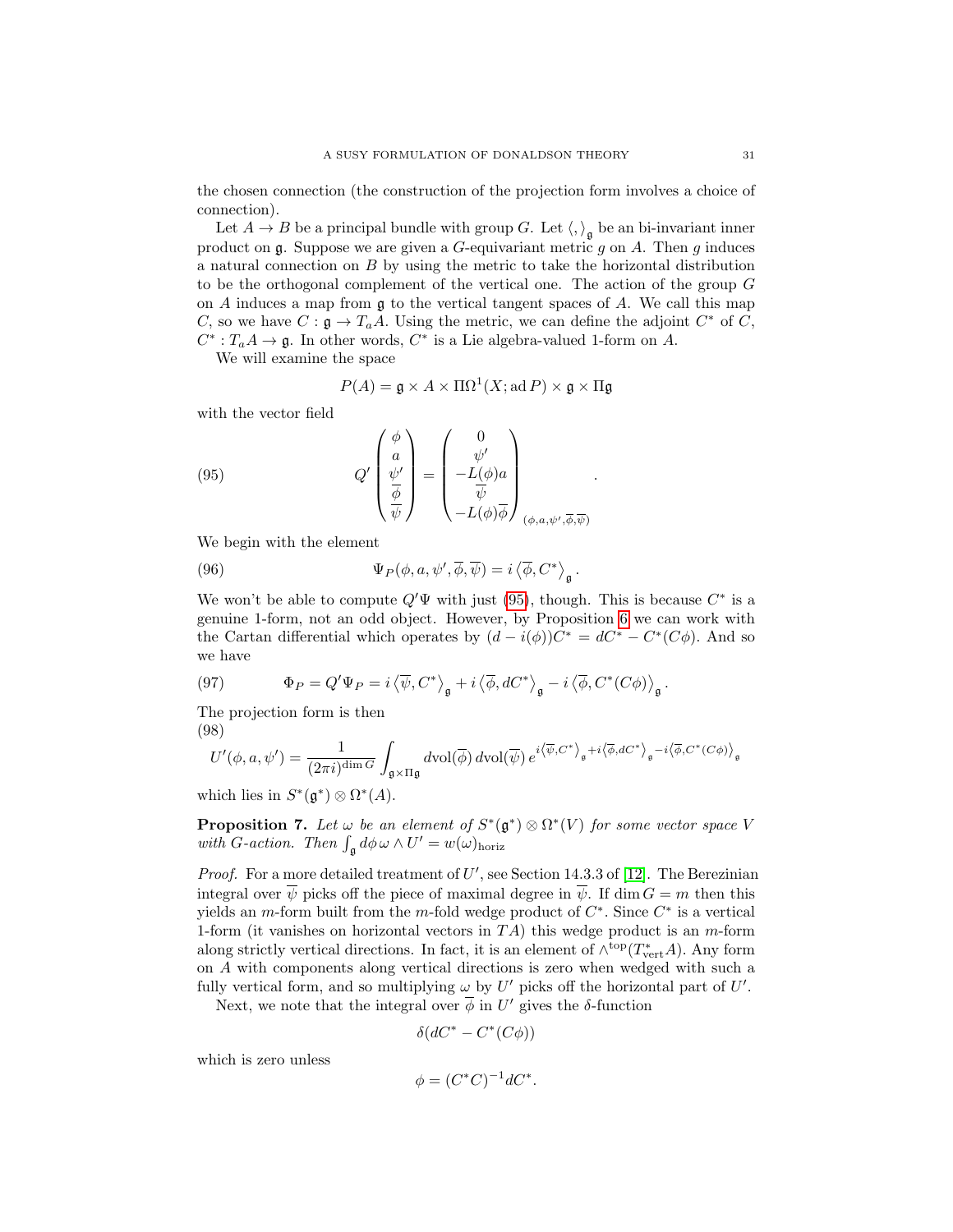**Lemma 6.**  $(C^*C)^{-1}dC^*$  is the horizontal part of the curvature two-form F on B induced from the connection induced from the metric g on A.

*Proof.* Let  $X, Y$  be two horizontal vector fields on  $A$ . The curvature two-form computes the opposite of the vertical part of the Lie bracket of  $X$  with  $Y$ .  $C^*$ vanishes on horizontal vectors and so

$$
dC^*(X,Y) = XC^*(Y) - YC^*(X) - C^*([X,Y]) = -C^*([X,Y]).
$$

Composing this with  $(C^*C)^{-1}$  gives the curvature's vertical projection, which actually lives in  $\mathfrak{g}$ , but can be brought back to a vertical vector field on A by composing with one more  $C$  to give

$$
C(C^*C)^{-1}C^*
$$

which clarifies that this is a projection. This completes the proof of the Lemma which implies the Proposition.

Now let us examine the analogous objects over  $A$  and again compare with [\(78\)](#page-24-0). We need to do a couple of computations first to get the right expressions. Here we follow [\[1\]](#page-38-0). First, the operator  $C^*$  is a Lie G-valued 1-form on  $A$ , and a standard formula from gauge theory gives for a connection A

$$
C^*(A)(\eta) = d_A^*(\eta)
$$

where  $\eta \in \Omega^1(X; \mathrm{ad} P)$ . Similarly, the map C, which is a map from Lie G into TA is given by

$$
\phi \mapsto d_A \phi
$$

for  $\phi \in \Omega^0(X; \mathrm{ad} P) \cong \mathrm{Lie} \mathcal{G}.$ 

What about the map  $dC^*$ ? This will be a 2-form on A, and we can argue as follows. In finite dimensions, if a 1-form is given by  $\sum f_i(x)dx^i$  then

$$
d\left(\sum f_i(x)dx^i\right) = \sum \frac{\partial f_i}{\partial x^j} dx^j \wedge dx^i,
$$

so what we are looking to do is differentiate  $d_A^*$  in the A direction. Let  $\overline{\phi} \in \text{Lie } \mathcal{G}$ . Consider the expression  $\langle \overline{\phi}, C^* \rangle$ . On an element  $Y_1 \in T\mathcal{A}$  this function gives

$$
\langle \overline{\phi}, d_A^* Y_1 \rangle = \langle d_A \phi, Y_1 \rangle.
$$

Differentiating this in the direction of the tangent vector  $Y_2$  gives

$$
\langle [Y_2,\overline{\phi}],Y_1\rangle.
$$

The invariance of the metric under the adjoint action of Lie  $\mathcal G$  implies

$$
\left\langle [Y_2,\overline{\phi}],Y_1\right\rangle = \left\langle \overline{\phi},[Y_1,*Y_2]\right\rangle.
$$

This is the 2-form  $\langle \overline{\phi}, d\overline{c^*} \rangle$  evaluated on  $Y_1$  and  $Y_2$ , and now we wish to express this as a quadratic function on  $\Pi T\mathcal{A}$ . If  $\psi_1 \in \Pi T\mathcal{A}$  then the corresponding function is just

$$
\langle \overline{\phi}, [\psi_1, * \psi_1] \rangle.
$$

And so the analog of the projection form is

(100) 
$$
U' = \int_{\text{Lie}\, \mathcal{G} \times \text{IIIie}\, \mathcal{G}} D\overline{\phi} \, D\psi_0 \, e^{i\langle \psi_0, d_A^* \psi_1 \rangle + i\langle \overline{\phi}, [\psi_1, * \psi_1] \rangle - i\langle \overline{\phi}, d_A^* d_A \phi \rangle}
$$

which forms another part of the action [\(78\)](#page-24-0).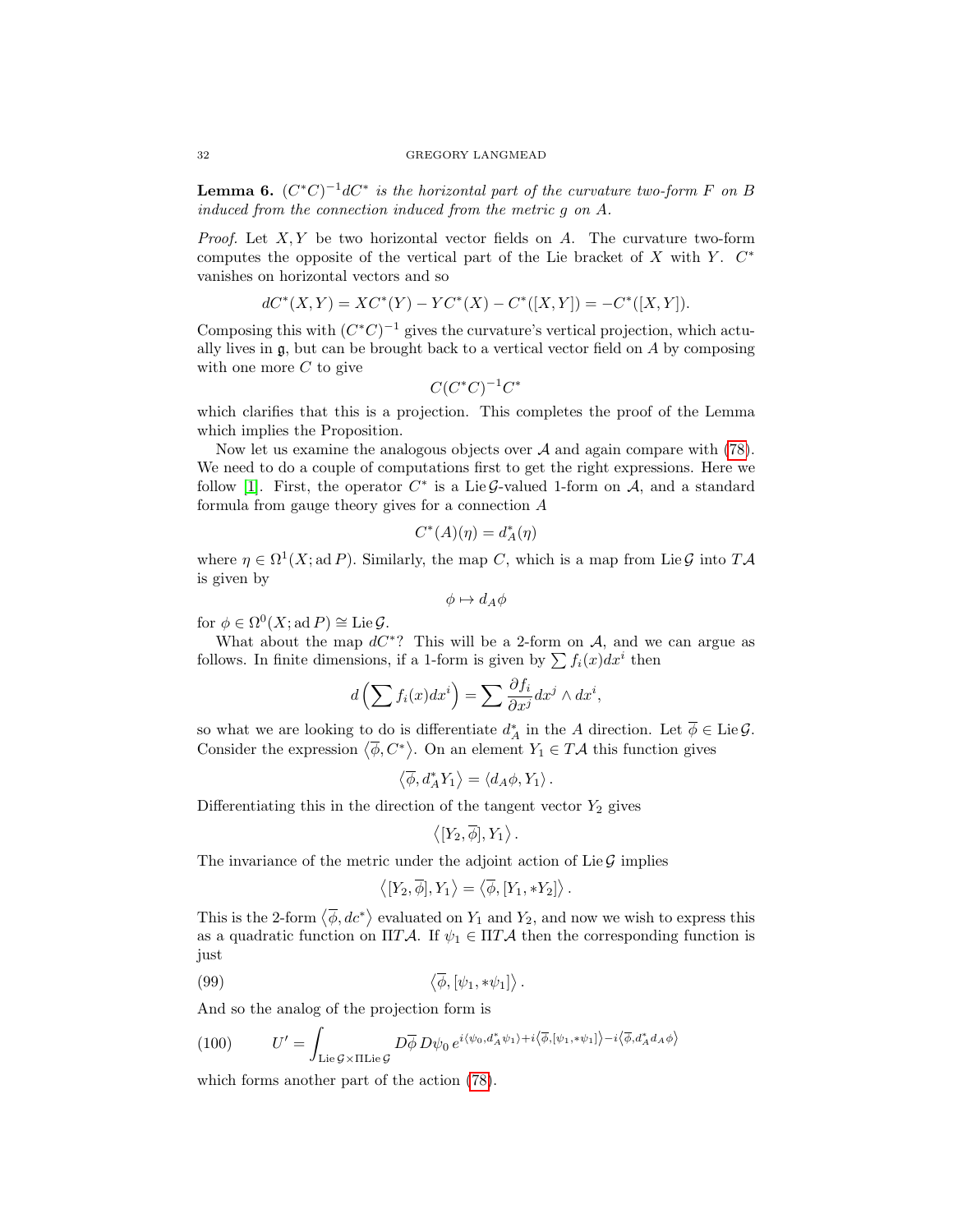We have not discussed two of the terms in [\(78\)](#page-24-0). Those are  $-i|E_2|^2$  and  $i \langle \phi, [\psi_0, \psi_0] \rangle$ . These two terms are not used in the analogy with geometry that we have just constructed, but nor do they pose a problem. In fact, if one enforces the classical equations of motion for the auxiliary field  $E_2$  one obtains

$$
-i|E_2|^2 \to -i|[\phi,\overline{\phi}]|^2,
$$

which we will not prove. The quantity

$$
-i|[\phi,\overline{\phi}]|^2 + i \langle \phi, [\psi_0,\psi_0] \rangle
$$

is in the image of a Cartan differential, just as the rest of the action was shown to be above. However, in this case passing to equivariant cohomology actually kills off these two terms, and so they are not important to our story. The  $[\phi, \overline{\phi}]$  term is of crucial importance in studying the classical and quantum vacua of the physical theory on flat space.

3.2. Path integrals. Consider a path integral of the form

$$
\int_{\text{fields}} e^{-S_q + \sum_i g_i S_{I,i}}
$$

where the various  $S_{I,i}$  are *interaction terms*, which just means they are each a cubic or higher order function on field space.  $S_q$  is a quadratic function on field space. Such an integral can be written as a formal power series in the  $g_i$ , the coupling coefficients. This series does not converge, and each term in the series diverges unless we renormalize. So what we're dealing with here is no better off mathematically than the Thom class idea is. However, the constant term (independent of all  $g_i$ ) is computed by evaluating only the quadratic part  $S_q$  of the action, which is a Gaussian integral that can be rigorously defined using zeta function regularization of determinants and Pfaffians of infinite-dimensional operators. So, in the limit as the coupling parameters vanish, the quadratic part is the whole of the path integral. This is a free theory, which means it models a theory of particles that do not interact with each other.

Our theory has one coupling parameter,  $g$  and so to compute the free path integral we'd be taking the limit  $g \to 0$ . Furthermore, if an action has a moduli space of minima, one computes terms in the perturbation expansion by integrating over this moduli space and projecting the path integral onto the normal bundle of this space. That would be how we'd compute the Donaldson invariants as path integrals, too. The quadratic part of the action acting on the normal bundle to  $\mathcal{M} \in \mathcal{B}$  has quadratic part consisting of the Laplacian  $d_A^* d_A$  on even objects and  $d_A$  or  $d_A^*$  on fermions. When carefully computed, the resulting determinants and Pfaffians of these operators will cancel up to sign, the details of the sign depending on considerations involving the orientation of M.

Something very special is happening here, though. The reciprocal of the coupling parameter plays the same role as the scale of the section  $F_A^+$ , as we saw when we compared [\(78\)](#page-24-0) and [\(94\)](#page-29-1). And so low coupling corresponds to taking the scale to infinity. The algorithm we use at low coupling to compute the path integral aligns exactly with the steepest descent computation one uses to show that the Mathai-Quillen form can be expressed in terms of local data on the zero set of the section.

Atiyah and Jeffrey made a related statement in [\[1\]](#page-38-0). They pointed out that the Mathai-Quillen construction could allow the definition of a regularized Euler class. Even if the base space and vector bundle are infinite-dimensional, if we choose a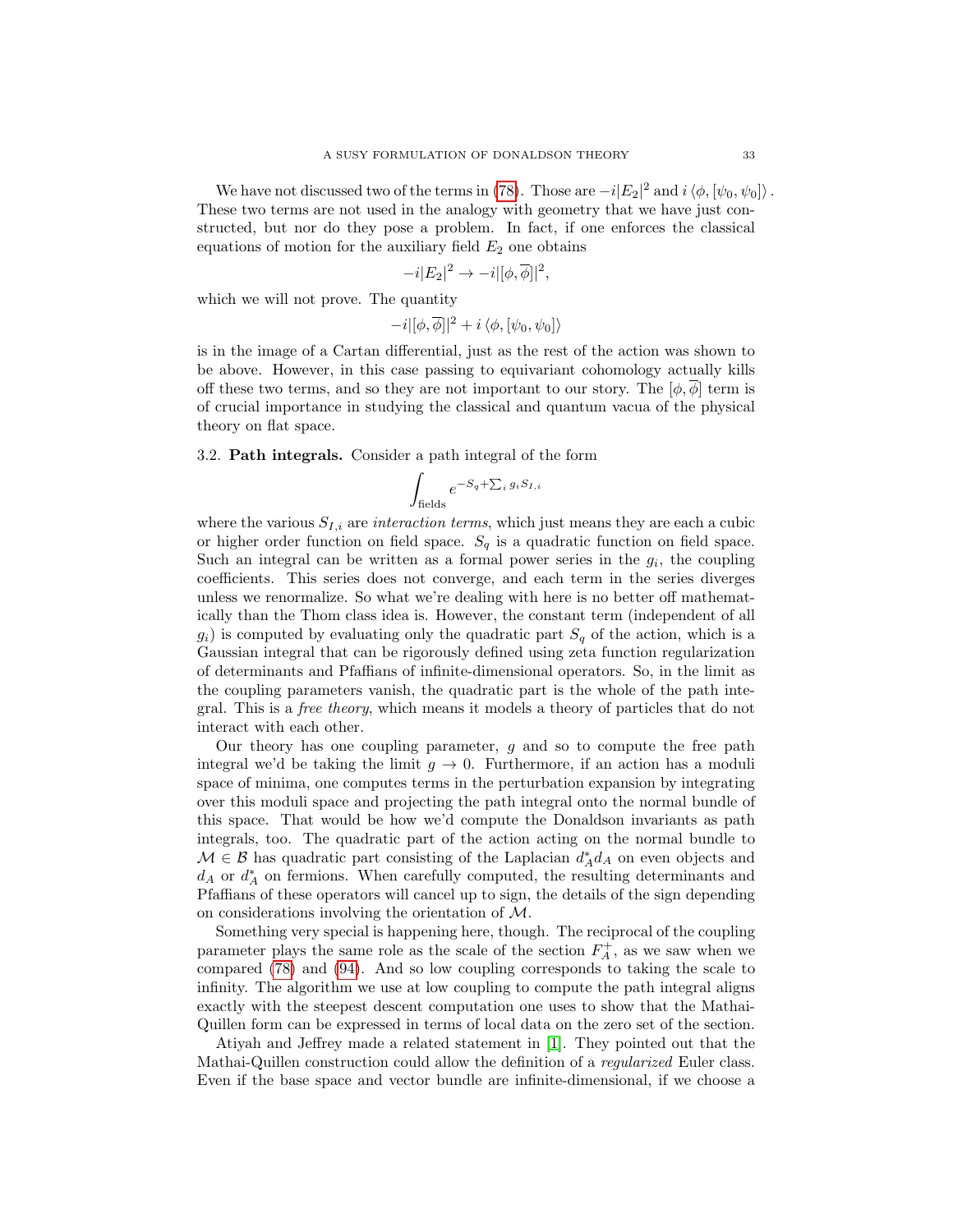#### 34 GREGORY LANGMEAD

section that has a finite-dimensional zero set  $M$ , then we can define the regularized Euler class in terms of  $M$ . This is similar to saying that one can define a path integral at zero coupling. Perhaps results in either the path integral direction or the Thom class direction can inform the other.

3.3. The quantum observables  $\mathcal{O}^{(i)}$ . If we want to do intersection theory on the zero set of  $F_A^+$  then we are all ready, because we have an Euler class to wedge forms against, which is equivalent to integrating the forms over the Poincaré dual of the Euler class, which is of course exactly the zero set in question. To do this within the field theory framework, we need superspace representatives of the forms used in Donaldson theory. These involve slant products with a Pontrjagin class, and so we will find a field theory representative for this construction.

The following is a standard construction from Donaldson theory. See [\[4\]](#page-38-3) for more details. Let  $P \to X$  be a principal  $SU(2)$  bundle over an even riemannian four-manifold X. We denote by  $A$  the space of connections and by  $G$  the group of gauge transformations. Let  $\mathcal{A}^*$  and  $\mathcal{B}^*$  be the respective complements of the set of reducible connections. Let  $\mathcal{B}^* = \mathcal{A}^*/\mathcal{G}$ . The bundle

$$
\mathbb{P} = \mathcal{A}^* \times_{\mathcal{G}} P \to \mathcal{B}^* \times X
$$

is a principal  $SO(3)$  bundle, and so has a first Pontriagin class  $p_1(\mathbb{P})$ . We define a connection on this bundle by using a metric as follows. Give  $A \times \{p\}$  the usual metric on A and give  $\{A\} \times P$  a metric by using the metric on X for horizontal vectors, and the connection  $A$  together with a metric on Lie  $\mathcal G$  for vertical vectors. There is an associated connection given by taking the orthogonal complements of the vertical subspaces of  $T(A^* \times P)$ . The curvature of this connection, F, is given by the following formulas. Let  $\tau_1$  and  $\tau_2$  be horizontal tangents to A at A, and let  $X_1$  and  $X_2$  be horizontal tangents to P at p. Then one computes

(101) 
$$
\mathcal{F}_{2,0}(A,p)(\tau_1,\tau_2) = -\frac{1}{d_A^*d_A}d_A^*([\tau_1,\tau_2])
$$

(102) 
$$
\mathcal{F}_{1,1}(A,p)(\tau_1,X_1)=\tau_1(X_1)
$$

(103) 
$$
\mathcal{F}_{0,2}(A,p)(X_1,X_2) = F_A(X_1,X_2).
$$

The subscripted indices denote the bigrading in  $H^*(\mathcal{B}^* \times X)$ . The bracket  $[\tau_1, \tau_2]$ is a bracket of two vector fields on  $A$ , not the bracket as sections of ad  $P$ .

To see how to create a superspace representation  $\mathbb F$  of  $\mathcal F$ , we just need to come up with an equivariant representative of each of these three 2-forms. The generator  $\phi$  of  $S^*(\text{Lie}\,\mathcal{G}^*)$  maps to the curvature  $\mathcal{F}_{2,0}$  under the Weil map, and so properly interpreted,  $\phi$  is  $\mathbb{F}_{2,0}$ . What the generator  $\phi$  means written alone is the *identity* function on Lie  $\mathcal G$ . This is the element

$$
\phi \in \text{Lie}\,\mathcal{G}^* \times \text{Lie}\,\mathcal{G} \cong \text{Lie}\,\mathcal{G}^* \times \Omega^0(X; \text{ad}\,P).
$$

Similarly the expression " $\psi_1$ ," when written in isolation, is an identity function, this time on ΠTA. That makes  $\psi_1$  a vector-valued function on ΠTA. Under the correspondence with forms, this becomes a vector-valued 1-form corresponding to the identity function on tangent vectors, otherwise known as de Rham  $d$ . So,  $\psi_1 \leftrightarrow d$ , which can be evaluated on a pair  $(\tau_1, X_1)$  as above to give

$$
d: (\tau_1, X_1) \to (\tau_1, X_1)
$$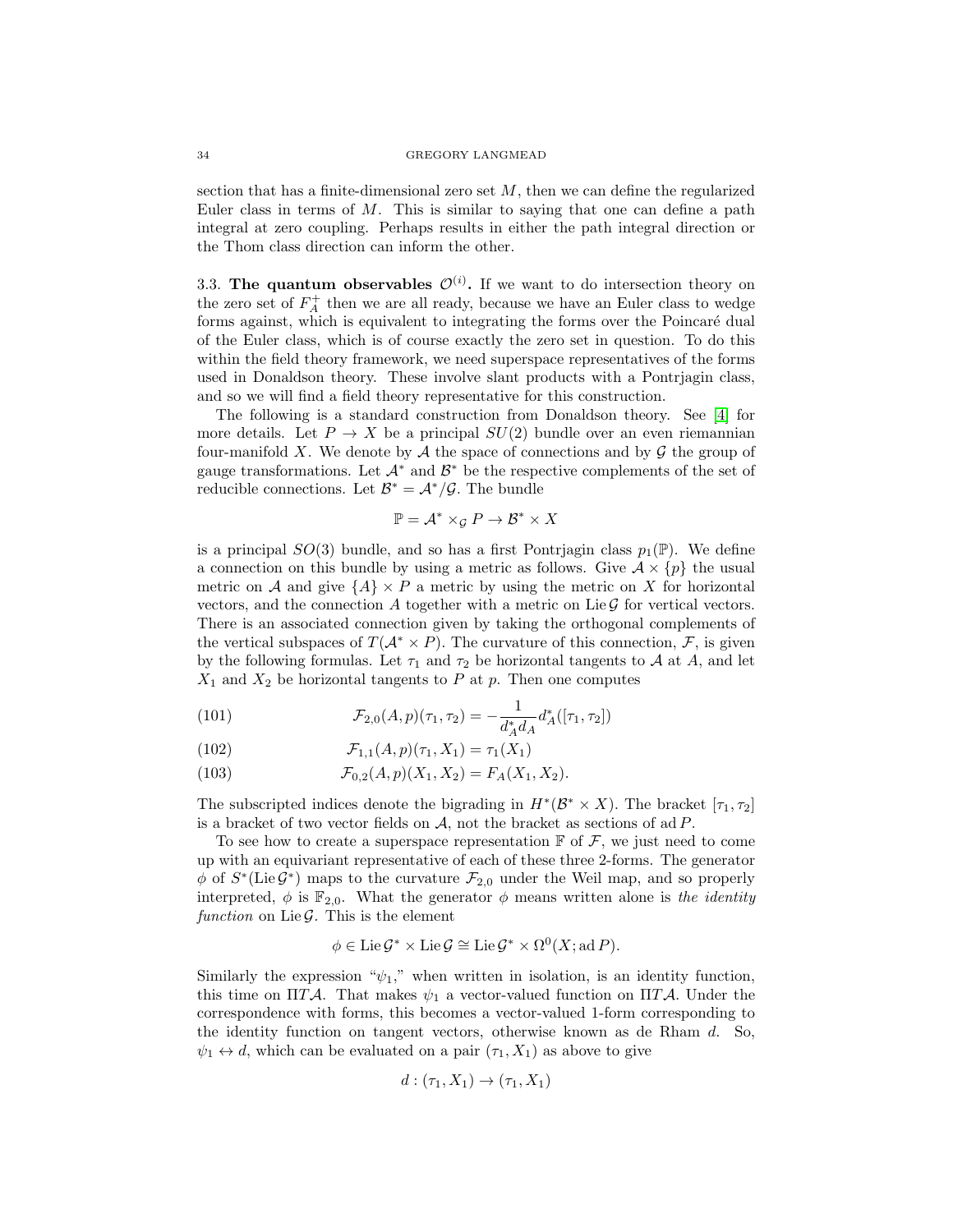which is the identity, yielding a tangent vector to the space of connections and a tangent vector to the manifold. And so the final evaluation of  $\psi_1$  is

$$
\tau_1(X_1)
$$

giving the identification between  $\psi_1$  and  $\mathcal{F}_{1,1}$ .  $F_A$  is already a field in our theory and so we obtain

$$
\mathbb{F}_{2,0} = \phi
$$

$$
\mathbb{F}_{1,1} = \psi_1
$$

$$
\mathbb{F}_{0,2} = F_A.
$$

It is worthwhile to note that if we compute the action of the vector field induced by  $Q_1$  on  $\phi$  we obtain

(107) 
$$
Q_1 \phi = \psi_1
$$

$$
Q_1 \psi_1 = F_A + Q_0(F(d, D_1))
$$

so that if we compute modulo  $\mathcal{Q}_0$  (i.e. we work on the level of equivariant cohomology and not equivariant forms) then  $\mathcal{Q}_1$  permutes bigraded pieces of  $\mathbb{F}$ , keeping total grading invariant.

The Pontriagin class  $p_1(\mathbb{P})$  is given by

$$
p_1(\mathbb{P}) = \frac{1}{2} \text{Tr}(\mathcal{F} \wedge \mathcal{F}),
$$

and so we will examine the equivariant representative

$$
\frac{1}{2}\mathrm{Tr}(\mathbb{F}\wedge\mathbb{F}).
$$

To compute the slant product with an  $i$ -dimensional homology class, we just integrate a bigraded piece over a smooth representative. So Donaldson's  $\mu$ -map is

$$
\mu([\Sigma_i]) = p_1(\mathbb{P})/[\Sigma_i] = \int_{\Sigma_i} \left(\frac{1}{2}\text{Tr}(\mathbb{F}\wedge\mathbb{F})\right)_{4-i,i}.
$$

For the record we list the bigraded pieces

(108) 
$$
p_1(\mathbb{P})_{4,0} = \frac{1}{2} \text{Tr}(\phi^2)
$$

(109) 
$$
p_1(\mathbb{P})_{3,1} = \text{Tr}(\phi \psi_1)
$$

(110) 
$$
p_1(\mathbb{P})_{2,2} = \text{Tr}\left(\frac{1}{2}\psi_1 \wedge \psi_1 + \phi F_A\right)
$$

(111) 
$$
p_1(\mathbb{P})_{1,3} = \text{Tr}(\psi_1 \wedge F_A)
$$

(112) 
$$
p_1(\mathbb{P})_{0,4} = \frac{1}{2} \text{Tr}(F_A \wedge F_A)
$$

3.4. The path integral formulation of the polynomial invariants. We already know that the projection form part of the path integral can be evaluated formally and gives the Weil homomorphism from equivariant cohomology to usual cohomology, by mapping  $\phi$  to the curvature of a connection. And so we may use supersymmetric equivariant representatives for  $p_1$  in the construction of a path integral, knowing that they will be mapped to the real thing. Thus we can construct a completely physical analogue of Donaldson theory, by integrating local operators over a space of fields, against the exponential of an action that is also built from local fields. Let  $\mathcal{O}^{(i)} = p_1(\mathbb{P})_{4-i,i}$  be the equivariant representatives and let D be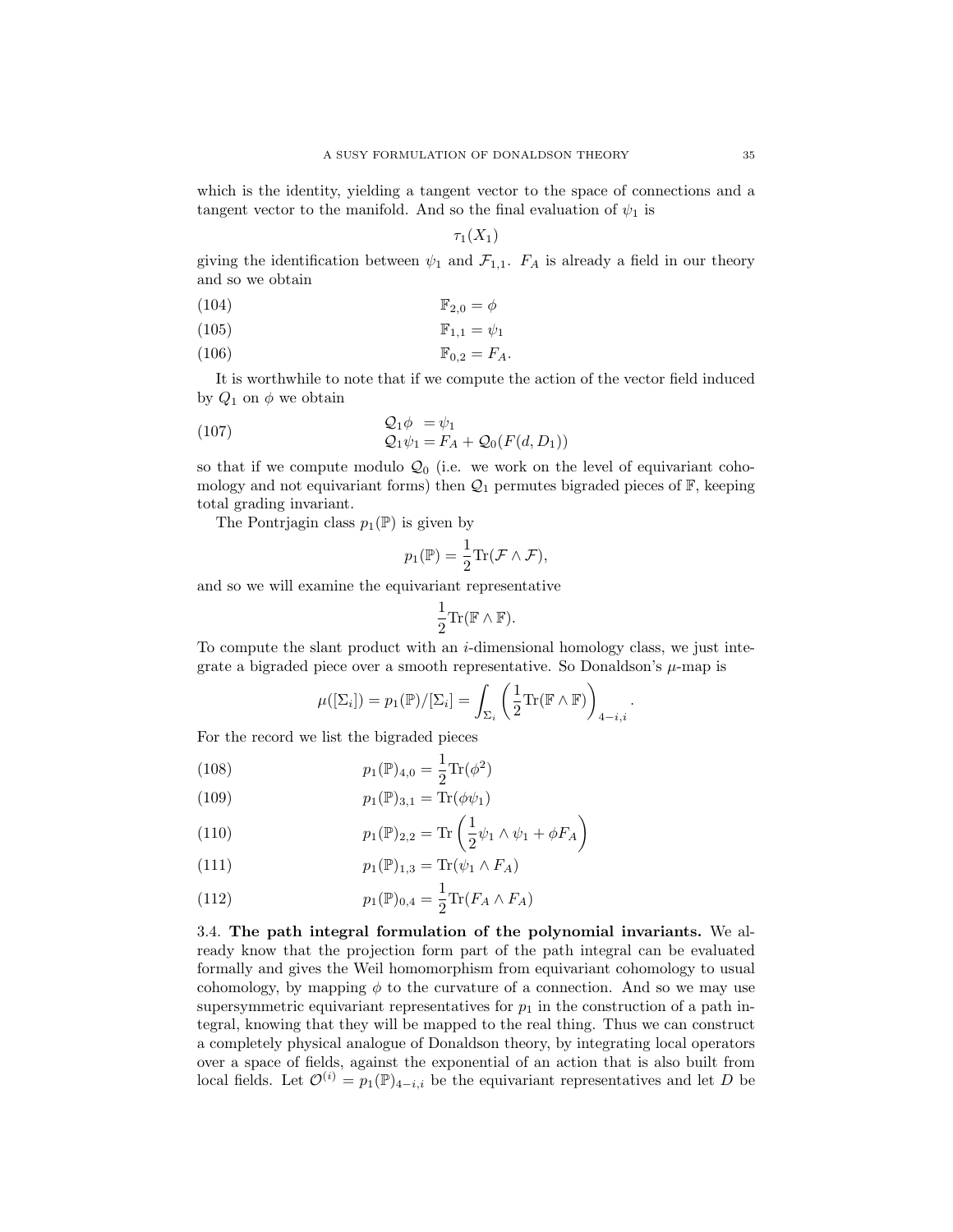the Donaldson polynomial on second homology. We have hopefully motivated the following claim.

Claim 1. The gaussian approximation to the path integral

$$
\int_{SA} \left( \prod_{k=1}^{N} \int_{\Sigma_{i_k}} \mathcal{O}^{(i_k)} \right) \exp(-S)
$$

agrees with the Donaldson polynomial

$$
D(\Sigma_{i_1},\ldots,\Sigma_{i_N})=\int_{\mathcal{M}}\mu([\Sigma_{i_1}])\wedge\cdots\wedge\mu([\Sigma_{i_N}]).
$$

# 4. Outlook: Witten's conjecture

This work is the beginning of a program. The goal is to prove Witten's conjecture [\[5\]](#page-38-4). The physical insight that allowed Witten to make this remarkable conjecture comes from his celebrated paper with Seiberg [\[6\]](#page-38-5). My hope is that one day a mathematical version of that paper may be created, and this work marks the humble beginnings of that project.

It may be possible to prove Witten's conjecture using nonabelian monopoles  $([13], [14], [15])$  $([13], [14], [15])$  $([13], [14], [15])$  $([13], [14], [15])$  $([13], [14], [15])$  $([13], [14], [15])$  $([13], [14], [15])$ . However, a proof that parallels the physical proof would have the advantage that it may reveal a broader picture of math/physics interaction, and help us to understand why so much recent mathematics has grown out of physics. In particular, it may shed light on either the mathematical relevance or the mathematical underpinnings of the renormalization group.

However, for that we need more mathematics. We have tried to cast Donaldson theory in physical language, along the lines that Witten hinted at in 1988 [\[2\]](#page-38-1). That was the starting point for Seiberg and Witten's breakthrough work of 1994 [\[6\]](#page-38-5), and so it needs to be the starting point for the mathematical proof as well. Hopefully after reading this paper this picture of Donaldson theory seems somewhat natural from a mathematical standpoint. From a physical standpoint, it is simply a supersymmetric gauge theory, and the Minkowski space version (the "physical" theory, as it's known, as opposed to the twisted theory, which is called "topological" or "cohomological") can be treated with all the machinery of modern physics. As of 1994, there wasn't enough physics to understand this theory any better than we have already done in this paper. However, Seiberg and Witten created new physics that solved the theory. To understand what that means, we need to discuss energy scales.

4.1. Energy scale and the renormalization group. We have discussed the coupling parameter that appears in both the physical and twisted gauge theory actions. We talked about how the constant term in the coupling expansion (the perturbation series) is the appropriate Donaldson invariant. We did not address what controls the value of the coupling constant or whether it is simply arbitrary. In fact

**Claim 2.** Let  $\gamma_t = e^{-t} \gamma$  be a one-parameter family of metrics on  $E^4$ . Then as t blows up, the coupling parameter g responds by shrinking to zero. In other words, g is a function of t and we have

$$
\lim_{t \to \infty} g(t) = 0.
$$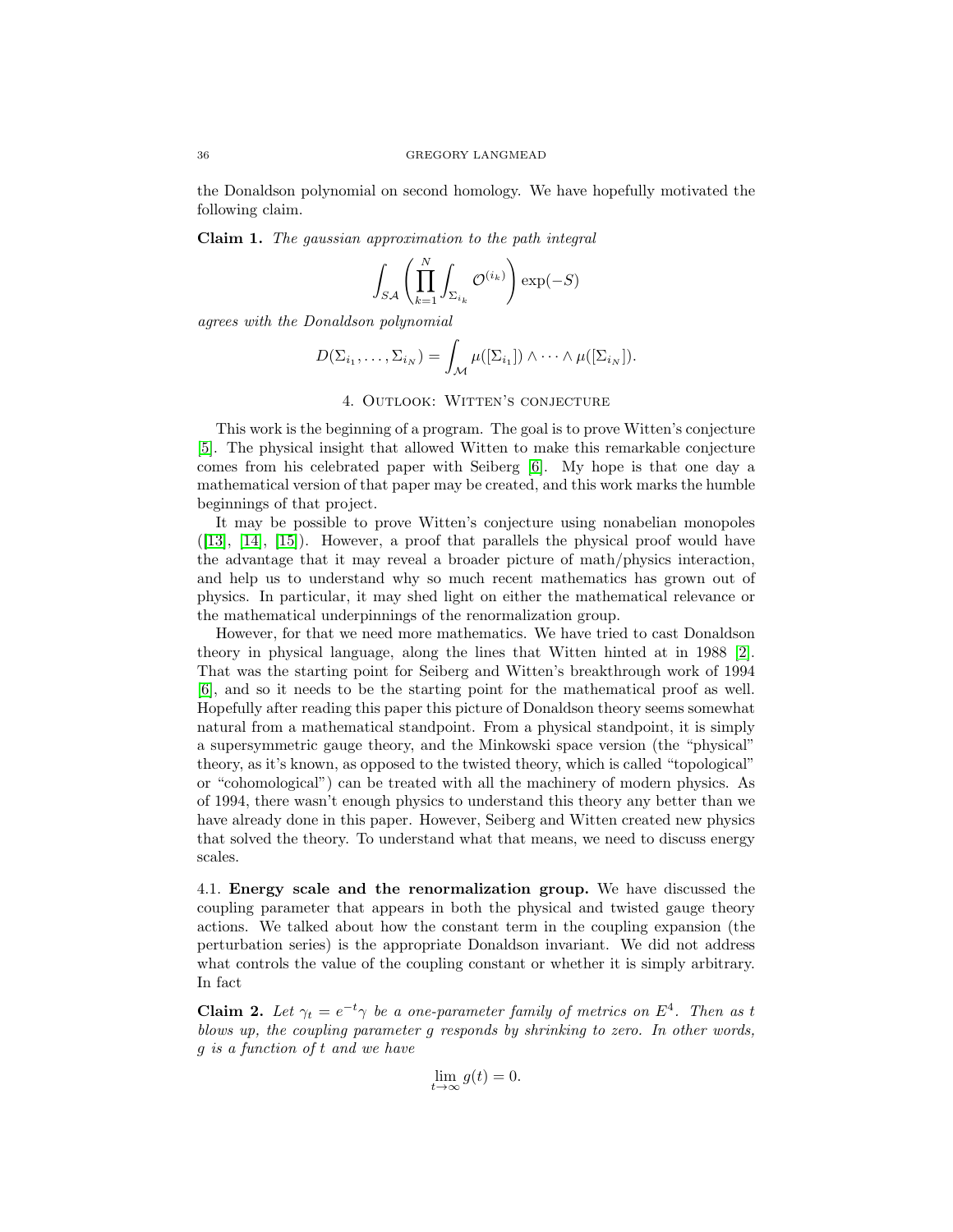This follows from the asymptotic freedom of nonabelian gauge theories. The significance of the metric scaling to zero is in the fact that this is the regime of high energy. Using the speed of light and Planck's constant, meters and energy units can be converted back and forth, just as meters and seconds can be converted using just the speed of light. Small distances correspond to large energy units, and so shrinking the metric to zero examines the theory at high energy. In this paper we have therefore examined correlation functions at the high energy limit, since as the energy approaches infinity, the coupling goes all the way to zero, leaving only the Donaldson invariants. On the other hand, the perturbation expansion, which is borderline meaningless anyway, only stands a chance of converging if the coupling is small, and so physicists believe that asymptotically free theories at high energy are quite under their control to compute with.

Physicists, however, would have us make the following analogy. Take some fundamental model of the basic forces of nature, like string theory or the standard model. These are hugely complicated asymptotically free theories that describe the behavior of our universe at the highest of energies and the smallest of distance scales. They are "fundamental" in that sense — they are the underlying physics of everything. However, more often than not we are interested in more mundane matters like fluid flows or planetary mechanics. In these cases, we are working on rather larger distance scales, and quite tiny energy regimes. The laws of physics are surprisingly simpler in this sort of context, becoming things like Kepler's laws or the Navier-Stokes equations. These are not gauge theories or string theories with infinitely many degrees of freedom. They are finite-dimensional PDEs or algebraic equations that, while perhaps difficult to solve completely, are provincial and comparatively easy to understand. The conceptual force at work here is the renormalization group, first understood in this way by Wilson [\[16\]](#page-38-15), [\[17\]](#page-38-16). The renormalization group is simply the group of energy scaling. It is the  $t$  parameter in the above theorem. While the underlying group is simple, its action on a theory is not. Somehow, as it flows from high energy to low, the complexities of the fundamental theory are suppressed, and only a few parameters and degrees of freedom survive at low energy. We are not going to try to understand the renormalization group and its workings, but instead we are just trying to paint the picture that is in the back of all physicists' minds. There is no overarching description of the renormalization group, no actual flow that can be applied to a theory to get answers at different scales. It is something that is ill-understood at best, though perhaps the route to addressing it and constructing a workable theory is via the sort of topological application we are discussing here!

Witten makes the analogy [\[18\]](#page-38-17) between a fundamental, asymptotically free theory, and a differential equation. The former contains infinitesimally small distance information about a theory, as we said before, and so the analogy with information about a function's derivatives is very close. The ability to describe a theory at any energy scale is, then, analogous to solving the differential equation. Nonabelian gauge theories are therefore candidate "problems," and the challenge is to find their "solutions." Donaldson theory is asymptotically free because it is an  $SU(2)$  gauge theory. Its correlation functions are the Donaldson polynomials, and the challenge in terms of renormalization is to compute these correlation functions at all energies, and solve Donaldson theory. Mathematics has no basis for even stating this challenging problem. Donaldson theory is not a question at all in its mathematical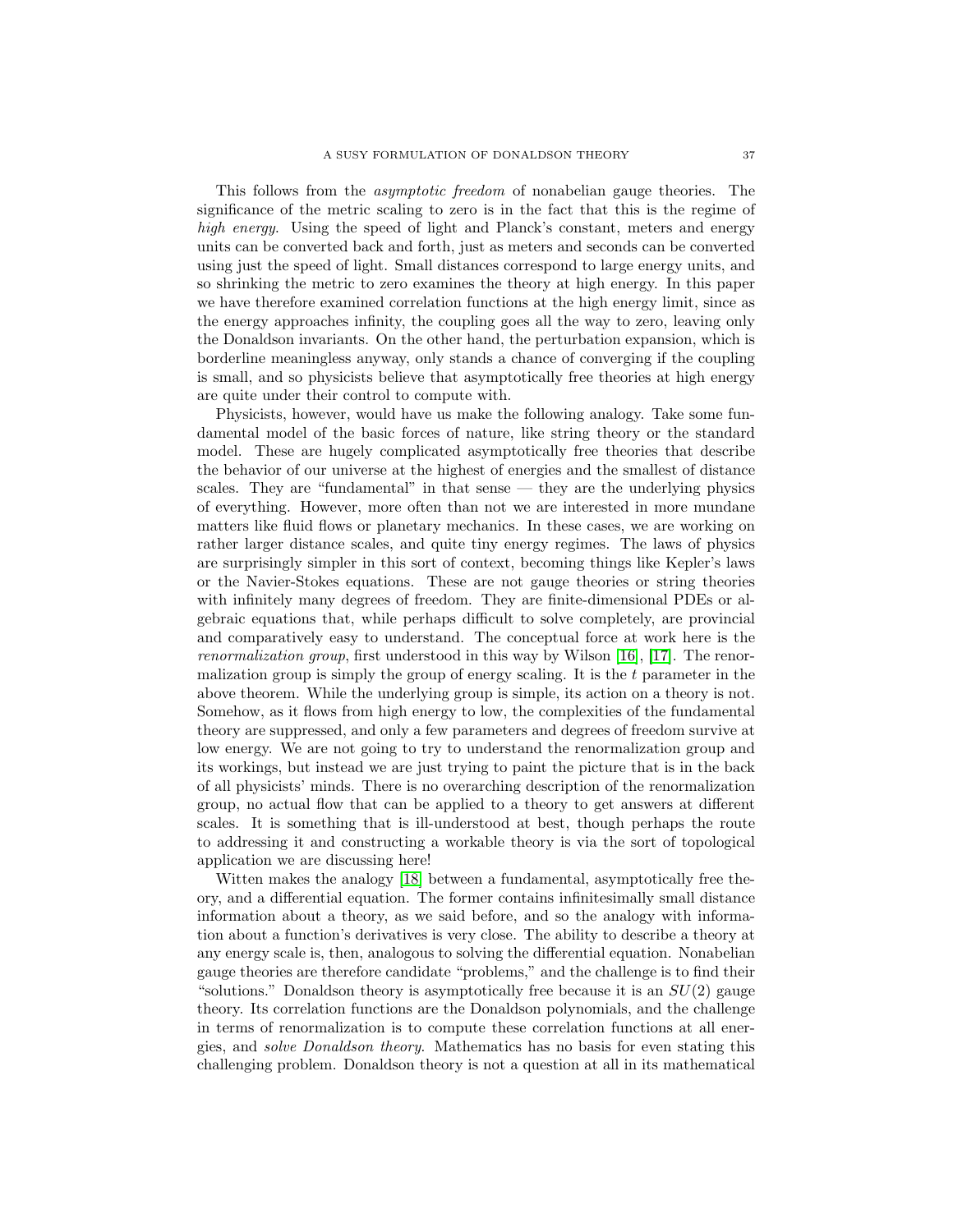### 38 GREGORY LANGMEAD

presentation. It is simply a construction that yields interesting information. But physics goes further, and places it at one end of the real numbers, near infinity, because that is where it fits in terms of energy scale. Of what picture is this the limit? No one has addressed this question. What has been addressed, though, is what lies at the other end of the line, at zero energy. The answer: Seiberg-Witten invariants.

Abelian gauge theories are the opposite of asymptotically free: the coupling parameter vanishes for low energy (the  $t \to -\infty$  limit in the above theorem). These are called infrared free theories. Infrared free theories are, then, the candidates for the solutions to asymptotically free ones. They are well-behaved as perturbation series only near zero energy. Seiberg-Witten theory is a theory of a  $U(1)$  gauge field coupled to a spinor, and so is an abelian gauge theory. As such it is infrared free, and is one of a host of candidates for solutions to Donaldson theory. In fact, Seiberg and Witten show that it is exactly the right solution.

4.2. Overview of the physics proof. To describe the physics proof of the conjecture would be too vast an undertaking for this paper, and so we merely sketch it, pointing out some of the deep issues that will need confronting. First of all, the result does not involve the twisted theory we have considered here, but rather the  $N = 2$  Minkowski space version. However, Witten's conjecture clearly involves assuming that the flow to low energy commutes with the twisting operation, as one simply twists the low energy physical theory to obtain the Seiberg-Witten invariants. The good news then is that we have learned all the mathematical tools needed to twist the low energy physical theory in the preceding sections of this paper. The bad news is that it may not be possible to cast a workable parallel of the flow to low energy in twisted terms.

The central issue to sort out, however, is the concept of the *quantum vacuum*. In classical physics, the minima of the action form the classical vacuum manifold. The action principal states that a physical system will assume one of the configurations from this space. In quantum physics, a system can assume any of the states in the whole field space, but the path integral weighs minima of the action with much higher probability. To turn the crank of quantum field theory, one must select a classical vacuum and write the action in coordinates that perturb from this state. The quantum vacuum for this theory is then a state in the theory's Hilbert space that has no particles, or is invariant under the entire Poincaré group. This indirect definition makes it hard to quantify, especially because it is difficult or impossible to actually construct this Hilbert space! Certain details of the theory influence whether the quantum vacuum is unique or not. In the case of our  $SU(2)$ theory, the classical vacuum manifold is the complex plane modulo the action of  $z \mapsto z^2$ , with the resulting cone singularity at the origin. It is believed that the quantum vacuum manifold is this same space, but with a different metric and other properties. This is a guess. There is currently no way to ascertain the validity of this, even physically. However, if one assumes a whole lot about physical theories and what sort of perturbations of classical vacua are permitted to arise from quantization, then it is the simplest guess. There are singularities on the quantum vacuum manifold as well, but there are two of them, and neither of them is at  $z = 0$ . The whole of the matter revolves around proving what this manifold is, what metric it has, and what the monodromies of the coupling parameter around the singularities are. Other details are important too, however. Seiberg and Witten